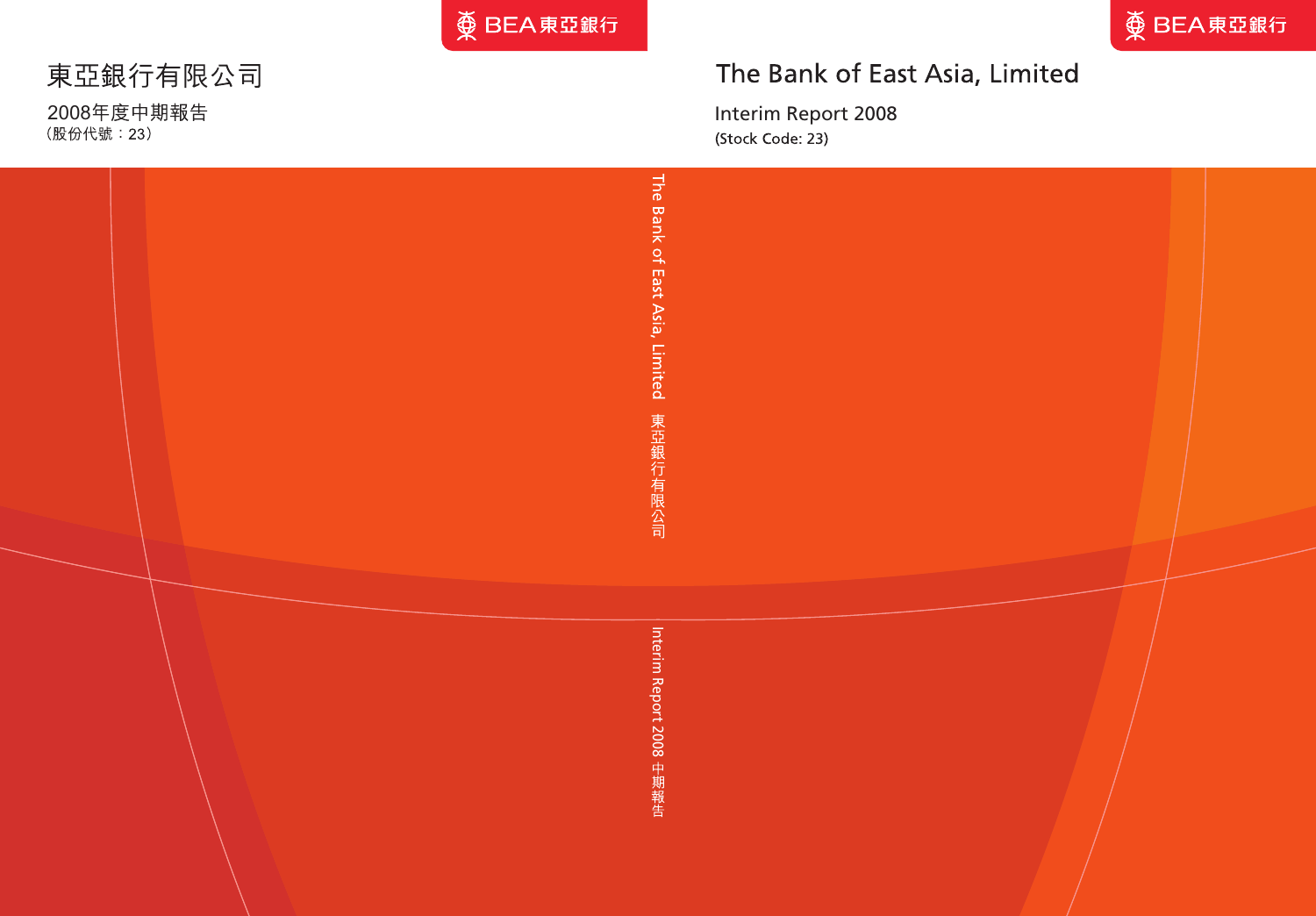## **CONTENTS**

|                                     | $\cdot$ = $\cdot$ = $\cdot$ |
|-------------------------------------|-----------------------------|
| <b>INTERIM RESULTS</b>              |                             |
| SUPPLEMENTARY FINANCIAL INFORMATION | 26                          |
| <b>INDEPENDENT REVIEW REPORT</b>    | 34                          |
|                                     |                             |

| <b>INTERIM DIVIDEND</b>               | 35 |
|---------------------------------------|----|
| <b>CLOSURE OF REGISTER OF MEMBERS</b> | 35 |
| <b>FINANCIAL REVIEW</b>               | 35 |

| <b>OPERATIONS REVIEW</b>                                                     | 37 |
|------------------------------------------------------------------------------|----|
| <b>FINANCIAL RISK MANAGEMENT</b>                                             | 43 |
| DIRECTORS' AND CHIEF EXECUTIVE'S INTERESTS                                   | 49 |
| <b>INFORMATION ON SHARE OPTIONS</b>                                          | 51 |
| <b>INTERESTS OF SUBSTANTIAL SHAREHOLDERS AND OTHER PERSONS</b>               | 53 |
| <b>DEALING IN LISTED SECURITIES OF THE BANK</b>                              | 53 |
| <b>COMPLIANCE WITH CODE ON CORPORATE GOVERNANCE PRACTICES AND MODEL CODE</b> | 54 |

*This Document in both English and Chinese is now available in printed form and on the website of the Bank at http://www.hkbea.com.*

*Shareholders are encouraged to rely on the website version to help reduce the quantity of printed copies of Corporate Communications and hence the impact on the environment. In this connection, Shareholders are requested to send a notice in writing to the Bank's Registrars, Tricor Standard Limited, at 26th Floor, Tesbury Centre, 28 Queen's Road East, Hong Kong or by fax to (852) 2861 1465.*

*Pages*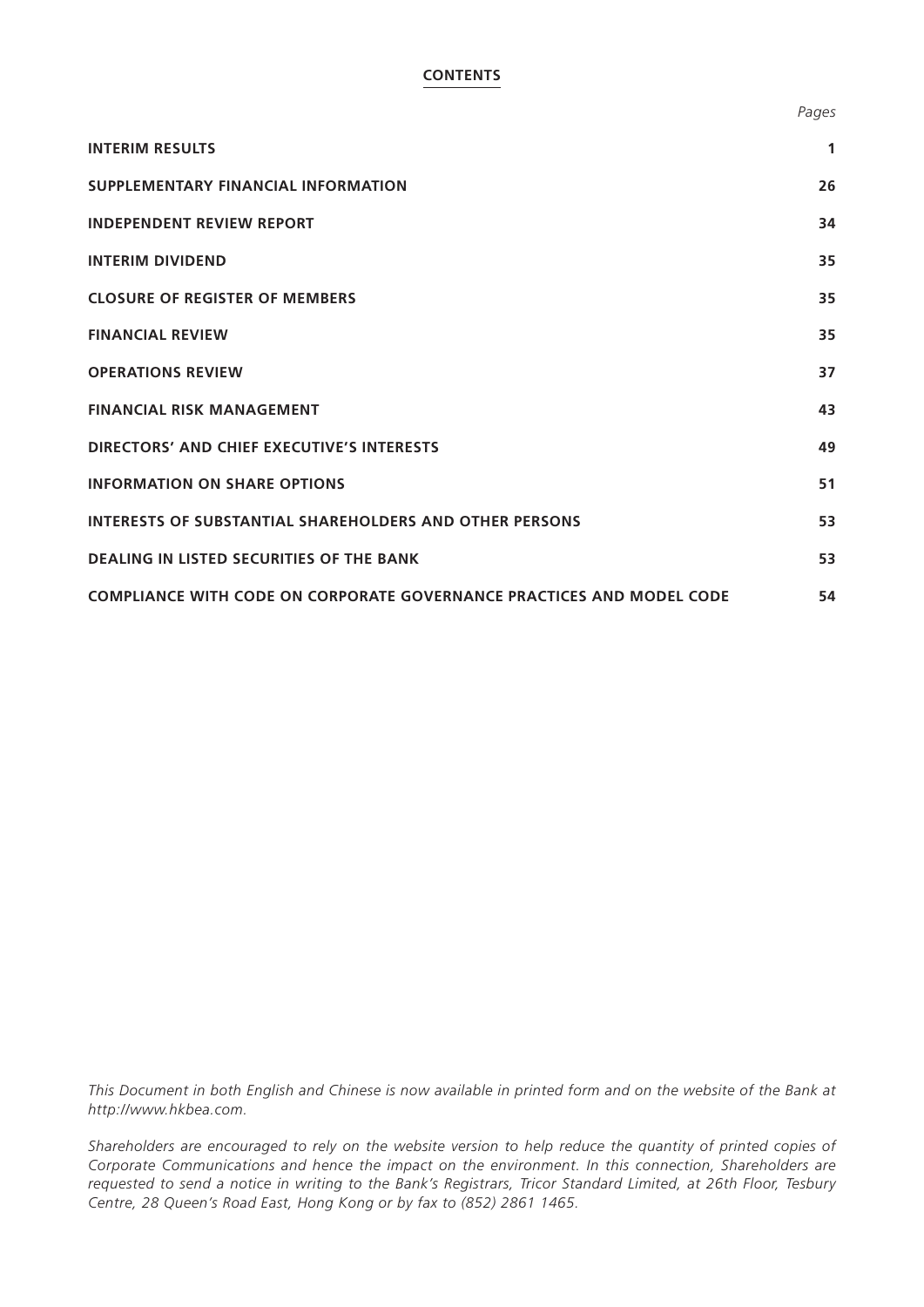# **The Bank of East Asia, Limited**

*(Incorporated in Hong Kong with limited liability in 1918)* (Stock Code: 23)

## **Interim Report 2008**

## **INTERIM RESULTS**

The Directors of The Bank of East Asia, Limited ("BEA") are pleased to announce the unaudited results<sup>a</sup> of the Bank and its subsidiaries (the "Group") for the six months ended 30th June, 2008. The interim financial report is prepared on a basis consistent with the accounting policies and methods adopted in the 2007 audited accounts. The interim financial report is unaudited, but has been reviewed by KPMG, in accordance with Hong Kong Standard on Review Engagements 2410, Review of interim financial information performed by the independent auditor of the entity, issued by the Hong Kong Institute of Certified Public Accountants ("HKICPA"). KPMG's independent review report to the Board of Directors is included on page 34.

## **1. Consolidated Profit and Loss Account**

|                                                                                                                                                                                                                                                                                                      | 6 months ended<br>30/6/2008                            | 6 months ended<br>30/6/2007                | 6 months ended<br>31/12/2007                        |
|------------------------------------------------------------------------------------------------------------------------------------------------------------------------------------------------------------------------------------------------------------------------------------------------------|--------------------------------------------------------|--------------------------------------------|-----------------------------------------------------|
|                                                                                                                                                                                                                                                                                                      | HK\$ Mn                                                | HK\$ Mn                                    | HK\$ Mn                                             |
| Interest income<br>Interest expense                                                                                                                                                                                                                                                                  | 8,832<br>(5, 349)                                      | 8,210<br>(5, 448)                          | 10,099<br>(6,884)                                   |
| Net interest income                                                                                                                                                                                                                                                                                  | 3,483                                                  | 2,762                                      | 3,215                                               |
| Fee and commission income<br>Fee and commission expense<br>Net fee and commission<br>Net trading profits<br>Net result from financial instruments designated<br>at fair value through profit or loss                                                                                                 | 1,425<br>(238)<br>1,187<br>(82)<br>(1,043)<br>271      | 1,168<br>(211)<br>957<br>396<br>161<br>202 | 1,440<br>(260)<br>1,180<br>1,021<br>(1, 315)<br>235 |
| Other operating income<br>Non-interest Income                                                                                                                                                                                                                                                        | 333                                                    | 1,716                                      | 1,121                                               |
| Operating income<br>Operating expenses                                                                                                                                                                                                                                                               | 3,816<br>(2,764)                                       | 4,478<br>(2, 179)                          | 4,336<br>(2, 512)                                   |
| Operating profit before impairment losses                                                                                                                                                                                                                                                            | 1,052                                                  | 2,299                                      | 1,824                                               |
| Impairment losses on loans and advances<br>Impairment losses on held-to-maturity investments<br>Impairment losses on available-for-sale financial assets<br>Impairment losses on associates<br>Write back of impairment losses on bank premises                                                      | (89)<br>(33)<br>(198)<br>$\overline{\phantom{0}}$<br>5 | (136)<br>116                               | (80)<br>(42)<br>(228)<br>(41)<br>16                 |
| Impairment losses                                                                                                                                                                                                                                                                                    | (315)                                                  | (20)                                       | (375)                                               |
| Operating profit after impairment losses<br>Net profit on sale of available-for-sale financial assets<br>Net (loss)/profit on sale of subsidiaries/associates<br>Net (loss)/profit on sale of fixed assets<br>Valuation gains on investment properties<br>Share of profits less losses of associates | 737<br>185<br>(9)<br>(2)<br>198<br>95                  | 2,279<br>78<br>(2)<br>21<br>52             | 1,449<br>589<br>406<br>1<br>272<br>40               |
| Profit for the period before taxation<br>Income tax<br>Current tax <sup>b</sup><br>- Hong Kong<br>- Overseas<br>Deferred tax                                                                                                                                                                         | 1,204<br>(4)<br>(235)<br>(35)                          | 2,428<br>(259)<br>(150)<br>(108)           | 2,757<br>(181)<br>(267)                             |
| Profit for the period after taxation                                                                                                                                                                                                                                                                 | 930                                                    | 1,911                                      | 2,310                                               |
| Attributable to:<br>Equity holders of the Group<br>Minority interests                                                                                                                                                                                                                                | 894<br>36                                              | 1,877<br>34                                | 2,267<br>43                                         |
| Profit after taxation                                                                                                                                                                                                                                                                                | 930                                                    | 1,911                                      | 2,310                                               |
| Profit for the Bank                                                                                                                                                                                                                                                                                  | 196                                                    | 1,285                                      | 1,719                                               |
| Proposed dividends                                                                                                                                                                                                                                                                                   | 384                                                    | 753                                        | 1,858                                               |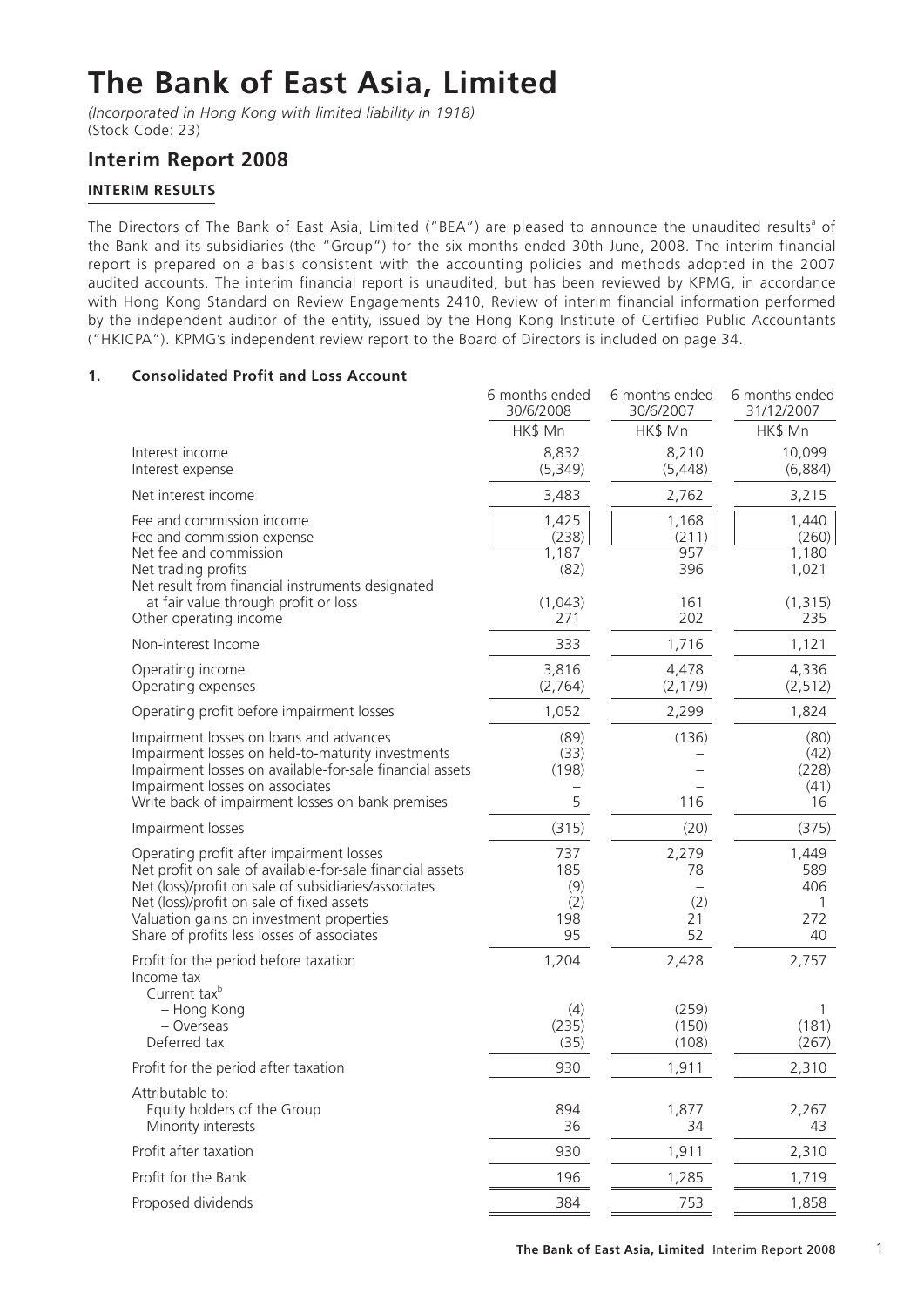|    |                                                                  | 6 months ended<br>30/6/2008 | 6 months ended<br>30/6/2007 | 6 months ended<br>31/12/2007 |
|----|------------------------------------------------------------------|-----------------------------|-----------------------------|------------------------------|
|    |                                                                  | HK\$                        | HK\$                        | HK\$                         |
|    | Per share                                                        |                             |                             |                              |
|    | $-$ Basic earnings $c$                                           | 0.54                        | 1.20                        | 1.44                         |
|    | $-$ Diluted earnings <sup>c</sup>                                | 0.54                        | 1.20                        | 1.43                         |
|    | - Dividends                                                      | 0.23                        | 0.48                        | 1.18                         |
| 2. | <b>Consolidated Balance Sheet</b>                                |                             |                             |                              |
|    |                                                                  | 30/6/2008                   | 30/6/2007                   | 31/12/2007                   |
|    |                                                                  | HK\$ Mn                     | HK\$ Mn                     | HK\$ Mn                      |
|    | <b>ASSETS</b>                                                    |                             |                             |                              |
|    | Cash and balances with banks and other<br>financial institutions | 10,551                      | 8,268                       | 14,187                       |
|    | Placements with banks and other financial institutions           | 70,889                      | 72,347                      | 94,704                       |
|    | Trade bills                                                      | 979                         | 679                         | 812                          |
|    | Trading assets                                                   | 5,519                       | 4,937                       | 4,847                        |
|    | Financial assets designated at fair value through                |                             |                             |                              |
|    | profit or loss                                                   | 7,461                       | 9,606                       | 8,658                        |
|    | Advances to customers and other accounts                         | 263,636                     | 214,279                     | 235,406                      |
|    | Available-for-sale financial assets                              | 13,349                      | 12,520                      | 12,217                       |
|    | Held-to-maturity investments                                     | 10,802                      | 10,619                      | 10,761                       |
|    | Investments in associates                                        | 2,737                       | 1,128                       | 2,793                        |
|    | Fixed assets                                                     | 7,899                       | 6,155                       | 6,856                        |
|    | - Investment properties                                          | 2,245                       | 1,388                       | 1,726                        |
|    | - Other property and equipment                                   | 5,654                       | 4,767                       | 5,130                        |
|    |                                                                  |                             | 2,650                       | 2,668                        |
|    | Goodwill and intangible assets<br>Deferred tax assets            | 2,756<br>82                 | 26                          | 70                           |
|    | <b>Total Assets</b>                                              | 396,660                     | 343,214                     | 393,979                      |
|    |                                                                  |                             |                             |                              |
|    | <b>EQUITY AND LIABILITIES</b>                                    |                             |                             |                              |
|    | Deposits and balances of banks and other                         |                             |                             |                              |
|    | financial institutions                                           | 26,623                      | 43,494                      | 39,060                       |
|    | Deposits from customers                                          | 300,238                     | 230,799                     | 284,186                      |
|    | - Demand deposits and current accounts                           | 26,536                      | 17,561                      | 29,990                       |
|    | - Savings deposit                                                | 52,832                      | 45,162                      | 49,216                       |
|    | - Time, call and notice deposits                                 | 220,870                     | 168,076                     | 204,980                      |
|    | Trading liabilities                                              | 2,731                       | 1,707                       | 2,372                        |
|    | Certificates of deposit issued                                   | 7,826                       | 10,050                      | 12,165                       |
|    | - At fair value through profit or loss                           | 4,521                       | 7,027                       | 7,660                        |
|    | - At amortised cost                                              | 3,305                       | 3,023                       | 4,505                        |
|    | Current taxation                                                 | 218                         | 495                         | 229                          |
|    | Deferred tax liabilities                                         | 744                         | 678                         | 872                          |
|    | Other accounts and provisions                                    | 10,840                      | 14,089                      | 10,997                       |
|    | Loan capital                                                     | 13,352                      | 13,548                      | 13,652                       |
|    | - At fair value through profit or loss                           | 8,682                       | 8,864                       | 8,983                        |
|    | - At amortised cost                                              | 4,670                       | 4,684                       | 4,669                        |
|    | <b>Total Liabilities</b>                                         | 362,572                     | 314,860                     | 363,533                      |
|    | Share capital                                                    | 4,177                       | 3,921                       | 3,936                        |
|    | Reserves                                                         | 29,564                      | 24,181                      | 26,163                       |
|    | Total equity attributable to equity holders of the Group         | 33,741                      | 28,102                      | 30,099                       |
|    | Minority interests                                               | 347                         | 252                         | 347                          |
|    | <b>Total Equity</b>                                              | 34,088                      | 28,354                      | 30,446                       |
|    | Total Equity and Liabilities                                     | 396,660                     | 343,214                     | 393,979                      |
|    |                                                                  |                             |                             |                              |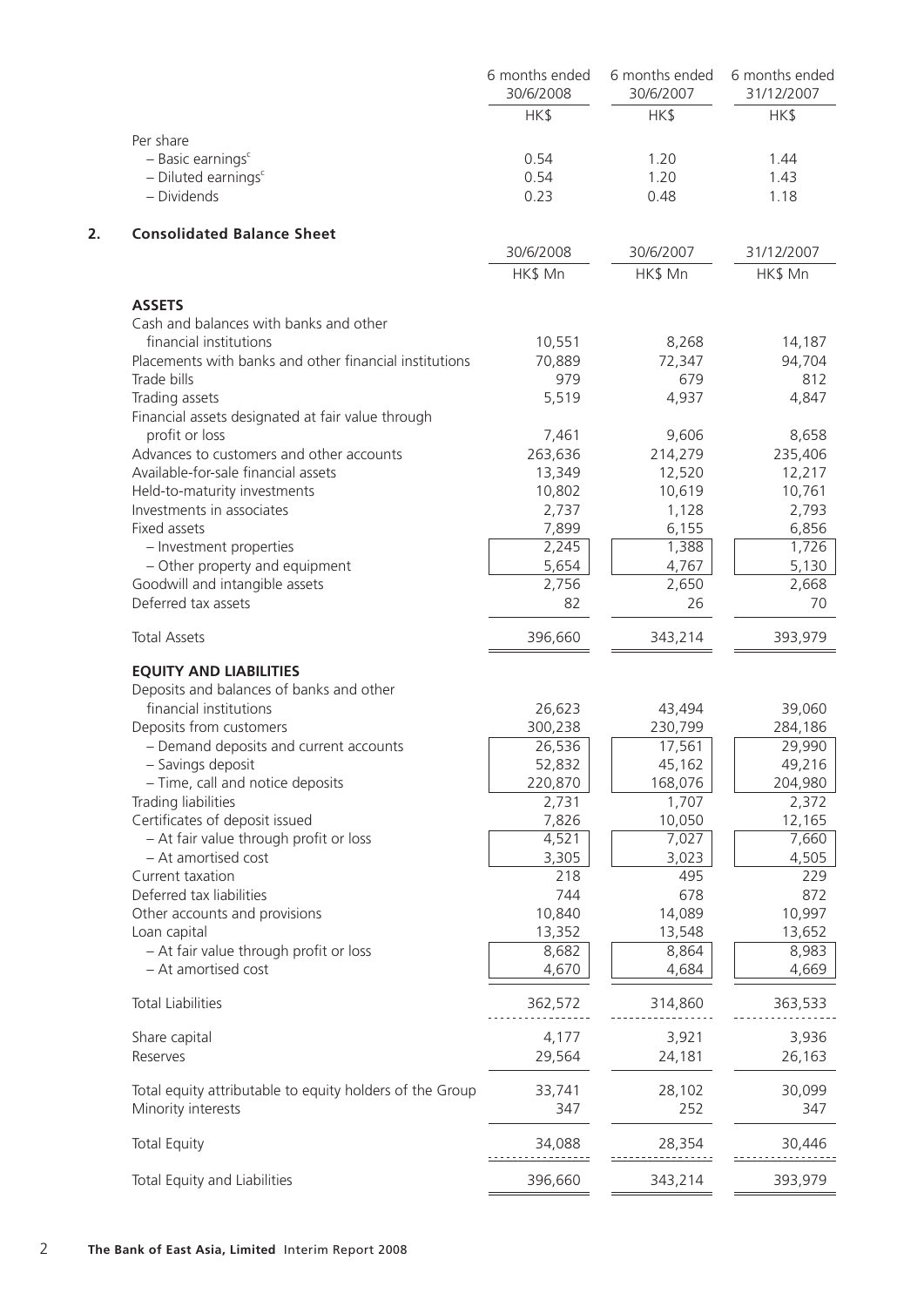## **3. Consolidated Summary Statement of Changes in Equity**

|                                                                                                                                | 6 months ended<br>30/6/2008 | 6 months ended<br>30/6/2007 |
|--------------------------------------------------------------------------------------------------------------------------------|-----------------------------|-----------------------------|
|                                                                                                                                | HK\$ Mn                     | HK\$ Mn                     |
| Total equity as at 1st January                                                                                                 | 30,446                      | 27,645                      |
| Net income/(loss) recognised directly in equity                                                                                |                             |                             |
| Release/(recognition) of net deferred tax liabilities on<br>- Revaluation reserve on bank premises                             | 1                           | (3)                         |
| - Investment revaluation reserve on available-for-sale financial assets<br>Revaluation surplus on bank premises transferred to | 80                          | 18                          |
| investment properties                                                                                                          | 10                          | 18                          |
| Capital reserve on share-based transactions                                                                                    | 24                          | 12                          |
| Reversal upon disposal of available-for-sale financial assets                                                                  | (101)                       | (30)                        |
| Changes in fair value of available-for-sale financial assets                                                                   | (466)                       | (222)                       |
| Exchange and other adjustments                                                                                                 | 603                         | 107                         |
|                                                                                                                                | 151                         | (100)                       |
| Net profit for the period                                                                                                      |                             |                             |
| Attributable to:                                                                                                               |                             |                             |
| Equity holders of the Group                                                                                                    | 894                         | 1,877                       |
| Minority interests                                                                                                             | 36                          | 34                          |
|                                                                                                                                | 930                         | 1,911                       |
| Total recognised income and expenses for the period (of which                                                                  |                             |                             |
| HK\$36 million (six months ended 30th June 2007: HK\$34 million)                                                               |                             |                             |
| is attributable to minority interests)                                                                                         | 1,081                       | 1,811                       |
| Dividends paid during the period                                                                                               | (1, 963)                    | (1,600)                     |
| Movements in shareholders' equity arising from capital                                                                         |                             |                             |
| transactions with equity holders of the Group:                                                                                 |                             |                             |
| Shares issued under Staff Share Option Schemes                                                                                 | 97                          | 114                         |
| Shares issued in lieu of dividends                                                                                             | 520                         | 548                         |
| Subscription of new shares                                                                                                     | 3,942                       |                             |
|                                                                                                                                | 4,559                       | 662                         |
| Movements in minority interests                                                                                                |                             |                             |
| Purchase of interests in businesses from minority interests investors                                                          | (35)                        | (15)                        |
| Reversal upon disposal of available-for-sale financial assets                                                                  |                             | (149)                       |
|                                                                                                                                | (35)                        | (164)                       |
| Balance as at 30th June                                                                                                        | 34,088                      | 28,354                      |
|                                                                                                                                |                             |                             |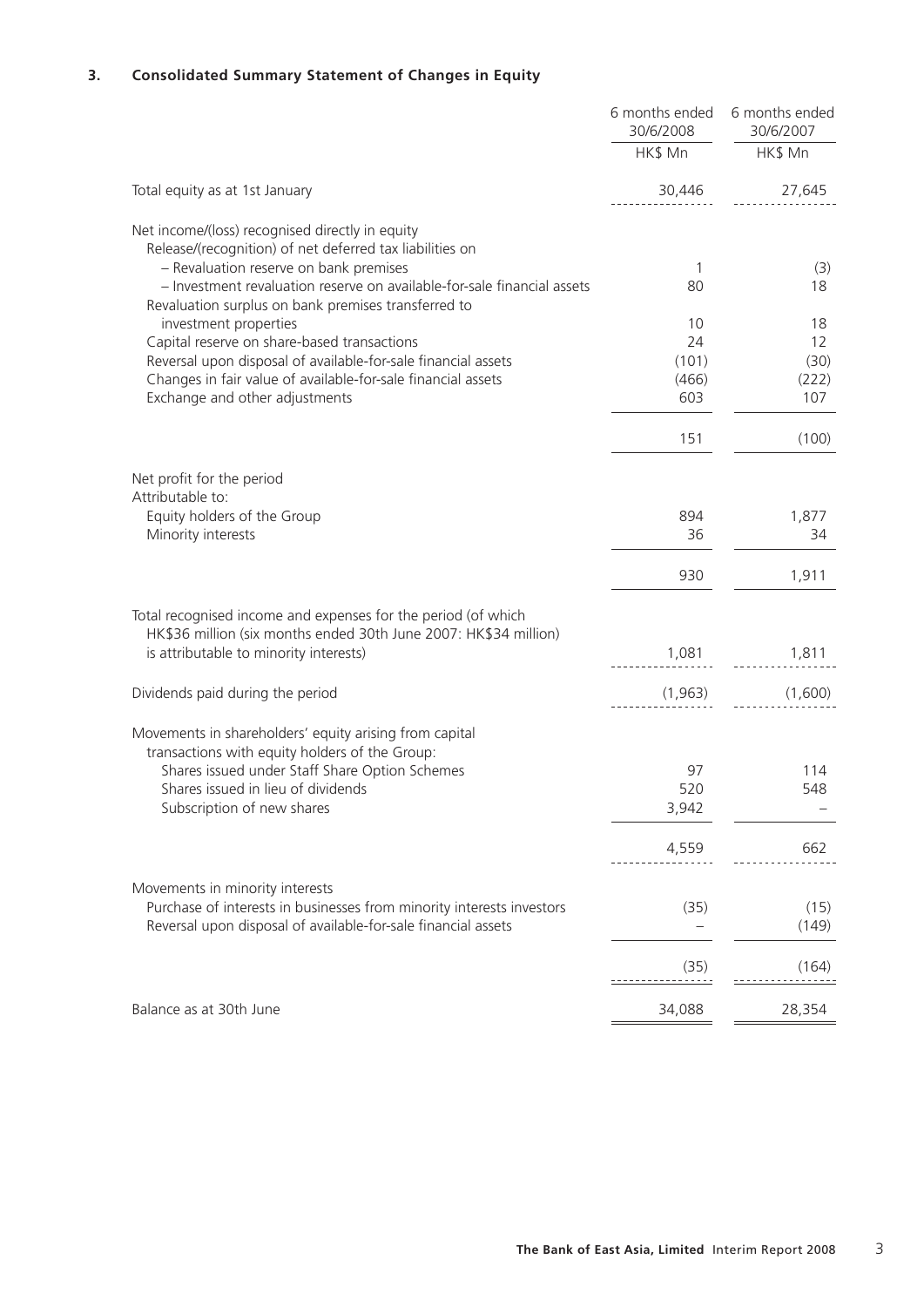## **4. Condensed Consolidated Cash Flow Statement**

|                                                                                                                                          | 6 months ended<br>30/6/2008   | 6 months ended<br>30/6/2007 |
|------------------------------------------------------------------------------------------------------------------------------------------|-------------------------------|-----------------------------|
|                                                                                                                                          | HK\$ Mn                       | HK\$ Mn                     |
| Cash used in operations<br>Tax paid                                                                                                      | (33, 211)<br>(262)            | (5, 714)<br>(248)           |
| Net cash used in operating activities<br>Net cash used in investing activities<br>Net cash (used in)/generated from financing activities | (33, 473)<br>(577)<br>(2,524) | (5, 962)<br>(622)<br>7,069  |
| Net (decrease)/increase in cash and cash equivalents                                                                                     | (36, 574)                     | 485                         |
| CASH AND CASH EQUIVALENTS AT 1st JANUARY                                                                                                 | 103,718                       | 76,709                      |
| CASH AND CASH EQUIVALENTS AT 30th JUNE                                                                                                   | 67,144                        | 77,194                      |
| Cash flows from operating activities included:<br>Interest received<br>Interest paid<br>Dividend received                                | 8,983<br>5,572<br>42          | 7,989<br>5,178<br>37        |

*Notes:*

- (a) The financial information set out in this interim report does not constitute the Group's statutory accounts for the year ended 31st December, 2007 but there is no material change as compared to those accounts, nor for the six months ended 30th June, 2008. The statutory accounts for the year ended 31st December, 2007 are available from the Bank's registered office. The auditors have expressed an unqualified opinion on those accounts in their report dated 15th February, 2008.
- (b) The provision for Hong Kong profits tax is calculated at 16.5% of the estimated assessable profits for the six months ended 30th June, 2008 (for the six months ended 30th June, 2007: 17.5%). Taxation for overseas subsidiaries is charged at the appropriate current rates of taxation ruling in the relevant countries.
- (c) (i) The calculation of basic earnings per share is based on earnings of HK\$894 million (six months ended 30th June, 2007: HK\$1,877 million) and on the weighted average of 1,661 million (six months ended 30th June, 2007: 1,559 million) ordinary shares outstanding during the six months ended 30th June, 2008.
	- (ii) The calculation of diluted earnings per share is based on earnings of HK\$894 million (six months ended 30th June, 2007: HK\$1,877 million) and on 1,666 million (six months ended 30th June, 2007: 1,569 million) ordinary shares, being the weighted average number of ordinary shares outstanding during the six months ended 30th June, 2008, adjusted for the effects of all dilutive potential shares.
- (d) On 3rd January, 2008, the Bank issued 78,700,000 ordinary shares at HK\$50.24 per new share to Negocio de Finanzas e Inversiones I, SLU which is a wholly owned subsidiary of Criteria CaixaCorp, S.A.("Criteria"). Criteria is a listed Spanish holding company controlled by "la Caixa", a leading Spanish financial institution focused in retail banking. These 78,700,000 shares represent approximately 5.0% of the entire issued share capital of the Bank prior to the new issue and approximately 4.76% of the entire issued share capital of the Bank as enlarged by the new issue. The issue price represents a discount of approximately 2.45% to the closing price of HK\$51.50 per share quoted on the Stock Exchange on 27th December, 2007.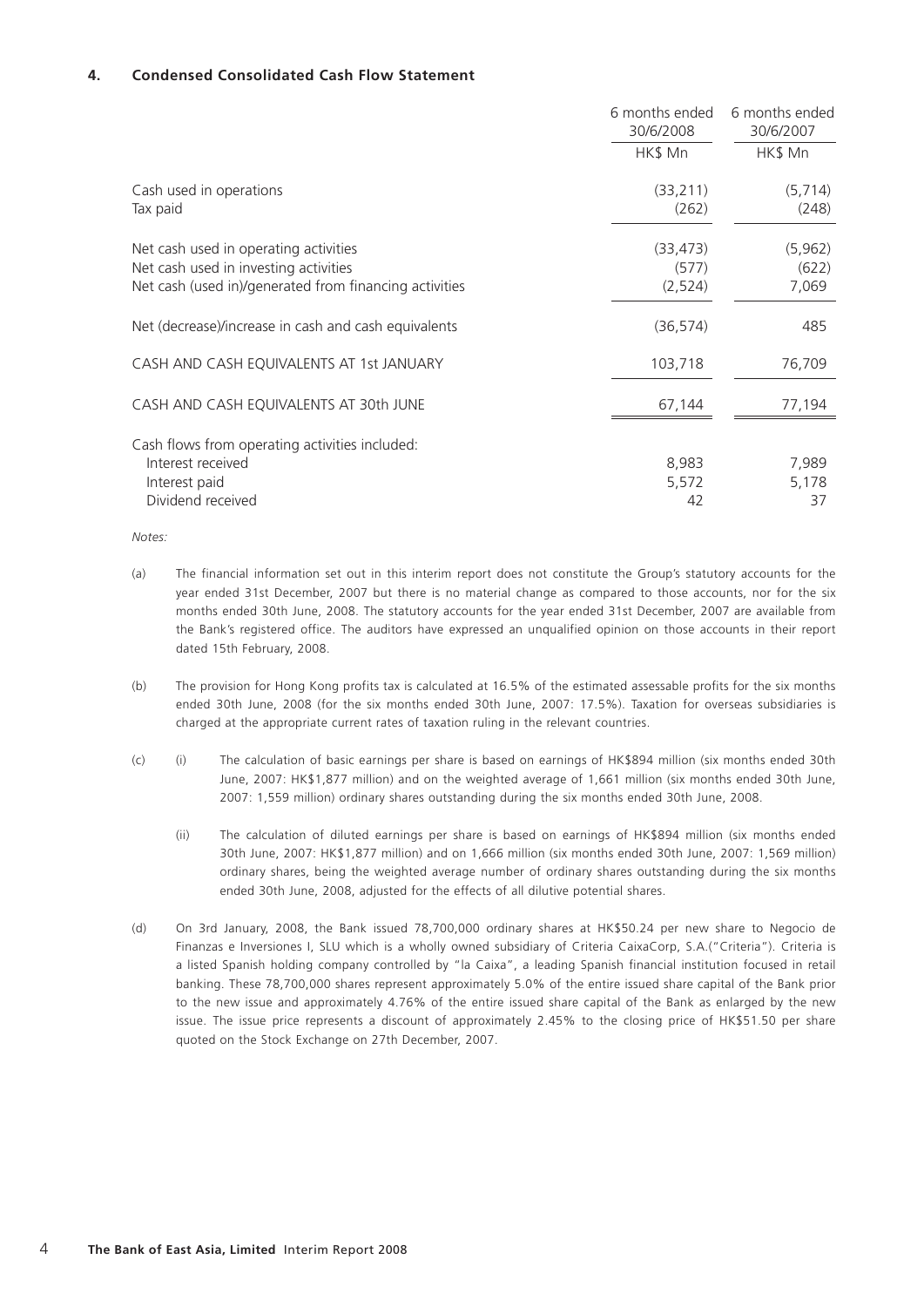## **5. Interest Income**

|                                                                                                               | 6 months ended<br>30/6/2008 | 6 months ended<br>30/6/2007 | 6 months ended<br>31/12/2007 |
|---------------------------------------------------------------------------------------------------------------|-----------------------------|-----------------------------|------------------------------|
|                                                                                                               | HK\$ Mn                     | HK\$ Mn                     | HK\$ Mn                      |
| Listed securities classified as held-to-maturity                                                              |                             |                             |                              |
| or available-for-sale                                                                                         | 113                         | 74                          | 80                           |
| Trading assets                                                                                                |                             |                             |                              |
| – listed                                                                                                      |                             | 2                           | 2                            |
| – unlisted                                                                                                    | $\mathcal{P}$               | 21                          | 14                           |
| Interest rate swaps                                                                                           | 411                         | 268                         | 502                          |
| Financial assets designated at fair value                                                                     |                             |                             |                              |
| through profit or loss                                                                                        |                             |                             |                              |
| – listed                                                                                                      | 60                          | 68                          | 84                           |
| - unlisted                                                                                                    | 192                         | 187                         | 239                          |
| Loans, deposits with banks and financial institutions,<br>trade bills, and other unlisted securities that are |                             |                             |                              |
| not at fair value through profit or loss                                                                      | 8,054                       | 7,590                       | 9,178                        |
| Total interest income                                                                                         | 8,832                       | 8,210                       | 10,099                       |

Included above is interest income accrued on impaired financial assets of HK\$33 million (six months ended 30th June, 2007: HK\$28 million, and six months ended 31st December, 2007: HK\$1 million).

## **6. Interest Expense**

|                                                                                              | 6 months ended<br>30/6/2008<br>HK\$ Mn | 6 months ended<br>30/6/2007<br>HK\$ Mn | 6 months ended<br>31/12/2007<br>HK\$ Mn |
|----------------------------------------------------------------------------------------------|----------------------------------------|----------------------------------------|-----------------------------------------|
| Customer deposits, deposits of banks and other<br>financial institutions and certificates of |                                        |                                        |                                         |
| deposit issued which are stated at amortised cost                                            | 4,319                                  | 4.701                                  | 5,732                                   |
| Subordinated notes carried at amortised cost                                                 | 100                                    | 126                                    | 139                                     |
| Interest rate swaps                                                                          | 516                                    | 341                                    | 577                                     |
| Financial instruments designated at fair value                                               |                                        |                                        |                                         |
| through profit or loss                                                                       | 409                                    | 279                                    | 433                                     |
| Other borrowings                                                                             | 5                                      |                                        | 3                                       |
| Total interest expense                                                                       | 5,349                                  | 5,448                                  | 6,884                                   |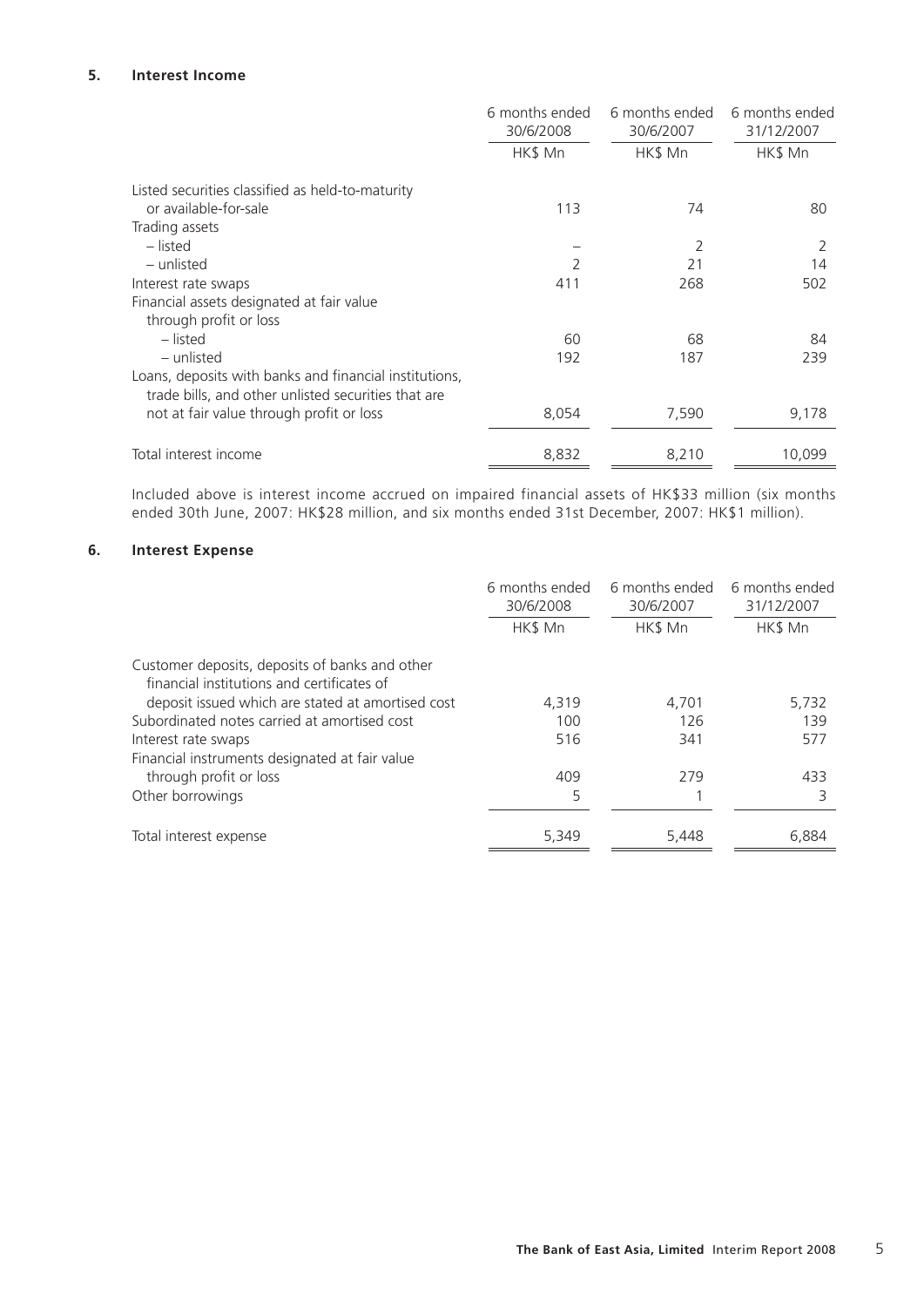## **7. Fee and Commission Income**

Fee and commission income arises from the following services:

|                                      | 6 months ended<br>30/6/2008 | 6 months ended<br>30/6/2007 | 6 months ended<br>31/12/2007 |
|--------------------------------------|-----------------------------|-----------------------------|------------------------------|
|                                      | HK\$ Mn                     | HK\$ Mn                     | HK\$ Mn                      |
| Corporate services                   | 416                         | 361                         | 392                          |
| Loans, overdrafts and quarantees     | 283                         | 170                         | 216                          |
| Credit cards                         | 220                         | 179                         | 221                          |
| Securities and brokerage             | 146                         | 177                         | 266                          |
| Other retail banking services        | 99                          | 88                          | 103                          |
| Trade finance                        | 68                          | 55                          | 58                           |
| Trust and other fiduciary activities | 59                          | 27                          | 57                           |
| Others                               | 134                         | 111                         | 127                          |
| Total fee and commission income      | 1,425                       | 1,168                       | 1,440                        |

## **8. Net Trading Profits**

|                                                | 6 months ended<br>30/6/2008 | 6 months ended<br>30/6/2007 | 6 months ended<br>31/12/2007 |
|------------------------------------------------|-----------------------------|-----------------------------|------------------------------|
|                                                | HK\$ Mn                     | HK\$ Mn                     | HK\$ Mn                      |
| Profit on dealing in foreign currencies        | 190                         | 84                          | 89                           |
| (Loss)/Profit on trading securities            | (536)                       | 194                         | 658                          |
| Profit on other dealing activities             | 241                         | 106                         | 248                          |
| Dividend income from listed trading securities | 23                          | 12                          | 26                           |
| Total net trading profits                      | (82)                        | 396                         | 1,021                        |

## **9. Net Result from Financial Instruments Designated at Fair Value through Profit or Loss**

|                    | 6 months ended<br>30/6/2008<br>HK\$ Mn | 6 months ended<br>30/6/2007<br>HK\$ Mn | 6 months ended<br>31/12/2007<br>HK\$ Mn |
|--------------------|----------------------------------------|----------------------------------------|-----------------------------------------|
| Net (losses)/gains | (1,043)                                | 161                                    | (1, 315)                                |
|                    | (1,043)                                | 161                                    | (1, 315)                                |

## **10. Other Operating Income**

|                                                          | 6 months ended<br>30/6/2008 | 6 months ended<br>30/6/2007 | 6 months ended<br>31/12/2007 |
|----------------------------------------------------------|-----------------------------|-----------------------------|------------------------------|
|                                                          | HK\$ Mn                     | HK\$ Mn                     | HK\$ Mn                      |
| Dividend income from available-for-sale financial assets |                             |                             |                              |
| – listed                                                 | 13                          | 15                          | 27                           |
| – unlisted                                               | 6                           | 10                          |                              |
| Rental from safe deposit boxes                           | 44                          | 44                          | 44                           |
| Net revenue from insurance activities                    | 111                         | 55                          | 84                           |
| Rental income on properties                              | 40                          | 34                          | 38                           |
| Others                                                   | 57                          | 44                          | 31                           |
| Total other operating income                             | 271                         | 202                         | 235                          |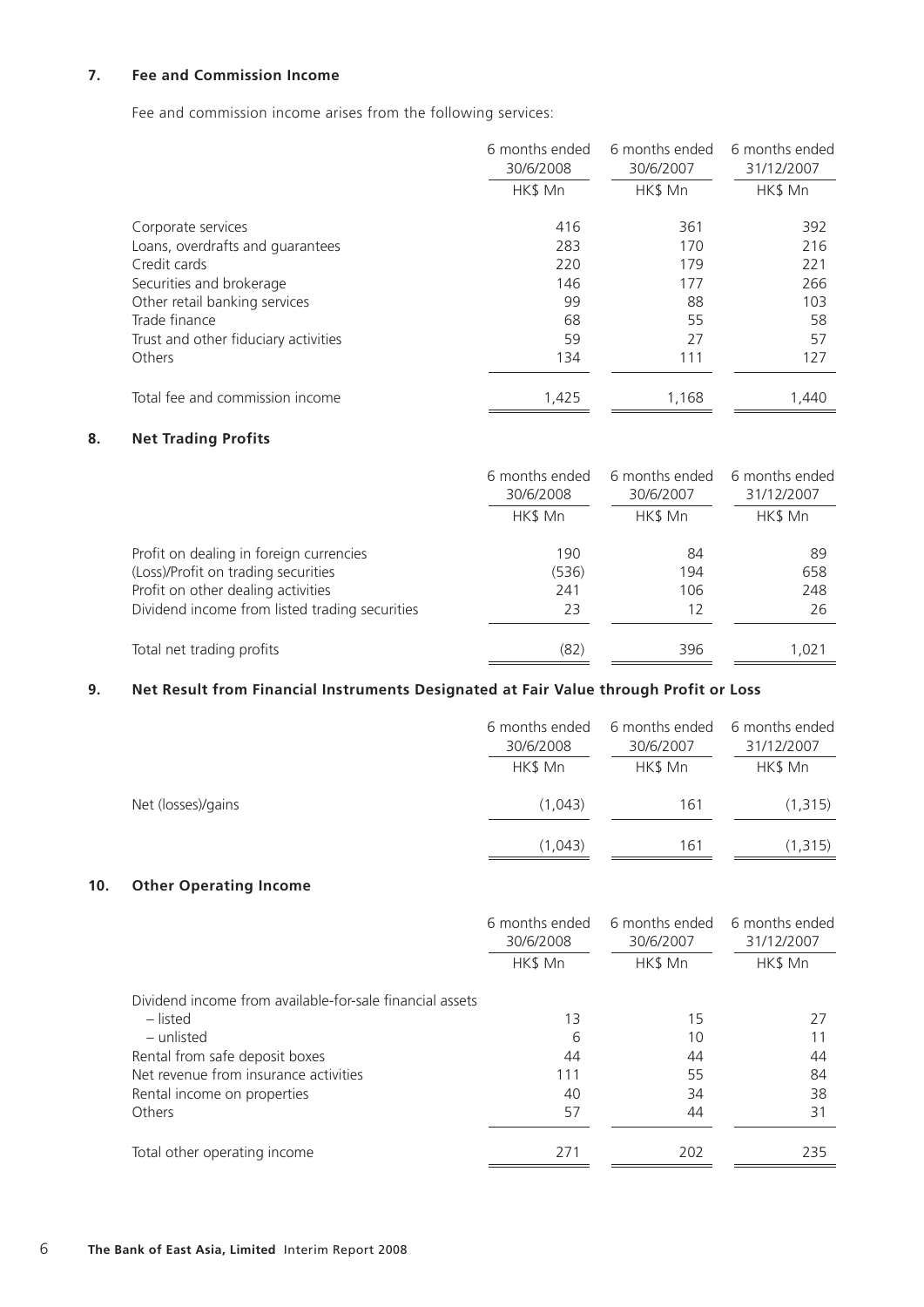## **11. Operating Expenses**

|                                                        | 6 months ended<br>30/6/2008 | 6 months ended<br>30/6/2007 | 6 months ended<br>31/12/2007 |
|--------------------------------------------------------|-----------------------------|-----------------------------|------------------------------|
|                                                        | HK\$ Mn                     | HK\$ Mn                     | HK\$ Mn                      |
| Contributions to defined contribution plan             | 106                         | 79                          | 85                           |
| Equity-settled share-based payment expenses            | 24                          | 12                          | 16                           |
| Salaries and other staff costs                         | 1,333                       | 1,042                       | 1,234                        |
| Total staff costs                                      | 1,463                       | 1,133                       | 1,335                        |
| Premises and equipment expenses excluding depreciation |                             |                             |                              |
| - Rental of premises                                   | 177                         | 134                         | 154                          |
| - Maintenance, repairs and others                      | 204                         | 146                         | 197                          |
| Total premises and equipment expenses excluding        |                             |                             |                              |
| depreciation                                           | 381                         | 280                         | 351                          |
| Depreciation on fixed assets                           | 197                         | 163                         | 163                          |
| Amortisation of intangible assets                      | 1                           | 1                           | $\mathbf{1}$                 |
| Other operating expenses                               |                             |                             |                              |
| - Stamp duty, overseas and PRC* business taxes,        |                             |                             |                              |
| and value added taxes                                  | 162                         | 87                          | 130                          |
| - Advertising expenses                                 | 140                         | 131                         | 139                          |
| - Communications, stationery and printing              | 132                         | 107                         | 126                          |
| - Legal and professional fees                          | 90                          | 71                          | 94                           |
| - Business promotions and business travel              | 48                          | 38                          | 44                           |
| - Card related expenses                                | 37                          | 32                          | 28                           |
| - Insurance expenses                                   | 30                          | 23                          | 10                           |
| - Donations                                            | 8                           | 1                           | $\overline{7}$               |
| - Bank charges                                         | 4                           | $\overline{2}$              | $\mathsf 3$                  |
| - Membership fees                                      | 4                           | 3                           | 3                            |
| - Administration expenses of secretarial business      | 3                           | 11                          | 10                           |
| - Bank licence                                         | $\overline{2}$              | 3                           | $\overline{2}$               |
| - Others                                               | 62                          | 93                          | 66                           |
| Total other operating expenses                         | 722                         | 602                         | 662                          |
| Total operating expenses                               | 2,764                       | 2,179                       | 2,512                        |

\* PRC denotes the People's Republic of China.

## **12. Net Profit on Sale of Available-for-Sale Financial Assets**

|                                                       | 6 months ended | 6 months ended | 6 months ended |
|-------------------------------------------------------|----------------|----------------|----------------|
|                                                       | 30/6/2008      | 30/6/2007      | 31/12/2007     |
|                                                       | HK\$ Mn        | HK\$ Mn        | HK\$ Mn        |
| Net revaluation gain/(loss) transferred from reserves | 101            | 30             | (57)           |
| Profit arising in the period                          | 84             | 48             | 646            |
|                                                       | 185            | 78             | 589            |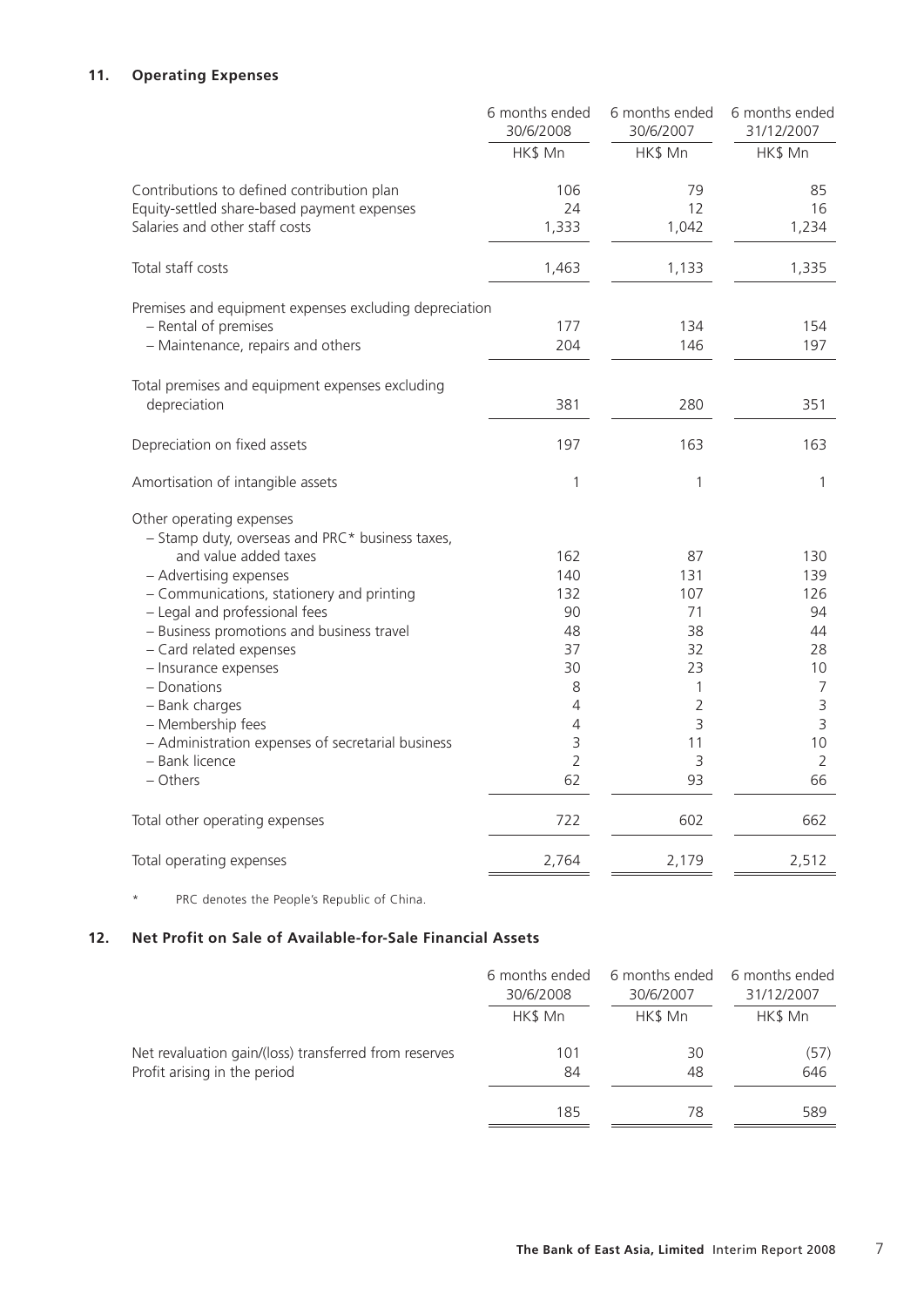## **13. Trading Assets**

|                                                | 30/6/2008 | 30/6/2007 | 31/12/2007 |
|------------------------------------------------|-----------|-----------|------------|
|                                                | HK\$ Mn   | HK\$ Mn   | HK\$ Mn    |
| Treasury bills (including Exchange Fund Bills) | 1,598     | 997       | 1,195      |
| Debt securities                                | 12        | 196       | 18         |
| Equity securities                              | 1,845     | 2,563     | 1,808      |
| Investment funds                               | 242       | 265       | 274        |
| Trading securities                             | 3,697     | 4,021     | 3,295      |
| Positive fair value of derivatives             | 1,822     | 916       | 1,552      |
|                                                | 5,519     | 4,937     | 4,847      |
| Issued by:                                     |           |           |            |
| Central governments and central banks          | 1,598     | 997       | 1,195      |
| Public sector entities                         | 27        | 189       | 19         |
| Banks and other financial institutions         | 625       | 1,068     | 546        |
| Corporate entities                             | 1,432     | 1,753     | 1,524      |
| Other entities                                 | 15        | 14        | 11         |
|                                                | 3,697     | 4,021     | 3,295      |
| Analysed by place of listing:                  |           |           |            |
| Listed in Hong Kong                            | 1,634     | 2,357     | 1,627      |
| Listed outside Hong Kong                       | 238       | 281       | 211        |
|                                                | 1,872     | 2,638     | 1,838      |
| Unlisted                                       | 1,825     | 1,383     | 1,457      |
|                                                | 3,697     | 4,021     | 3,295      |

## **14. Financial Assets Designated at Fair Value through Profit or Loss**

|                                                                      | 30/6/2008 | 30/6/2007   | 31/12/2007  |
|----------------------------------------------------------------------|-----------|-------------|-------------|
|                                                                      | HK\$ Mn   | HK\$ Mn     | HK\$ Mn     |
| Certificates of deposit held<br>Debt securities<br>Equity securities | 7,461     | 49<br>9,556 | 50<br>8,608 |
|                                                                      | 7,461     | 9,606       | 8,658       |
| Issued by:                                                           |           |             |             |
| Public sector entities                                               | 183       | 131         | 184         |
| Banks and other financial institutions                               | 1,362     | 1,560       | 1,096       |
| Corporate entities                                                   | 5,916     | 7,915       | 7,378       |
|                                                                      | 7,461     | 9,606       | 8,658       |
| Analysed by place of listing:                                        |           |             |             |
| Listed in Hong Kong                                                  | 1,807     | 1,697       | 1,755       |
| Listed outside Hong Kong                                             | 933       | 1,250       | 796         |
|                                                                      | 2,740     | 2,947       | 2,551       |
| Unlisted                                                             | 4,721     | 6,659       | 6,107       |
|                                                                      | 7,461     | 9,606       | 8,658       |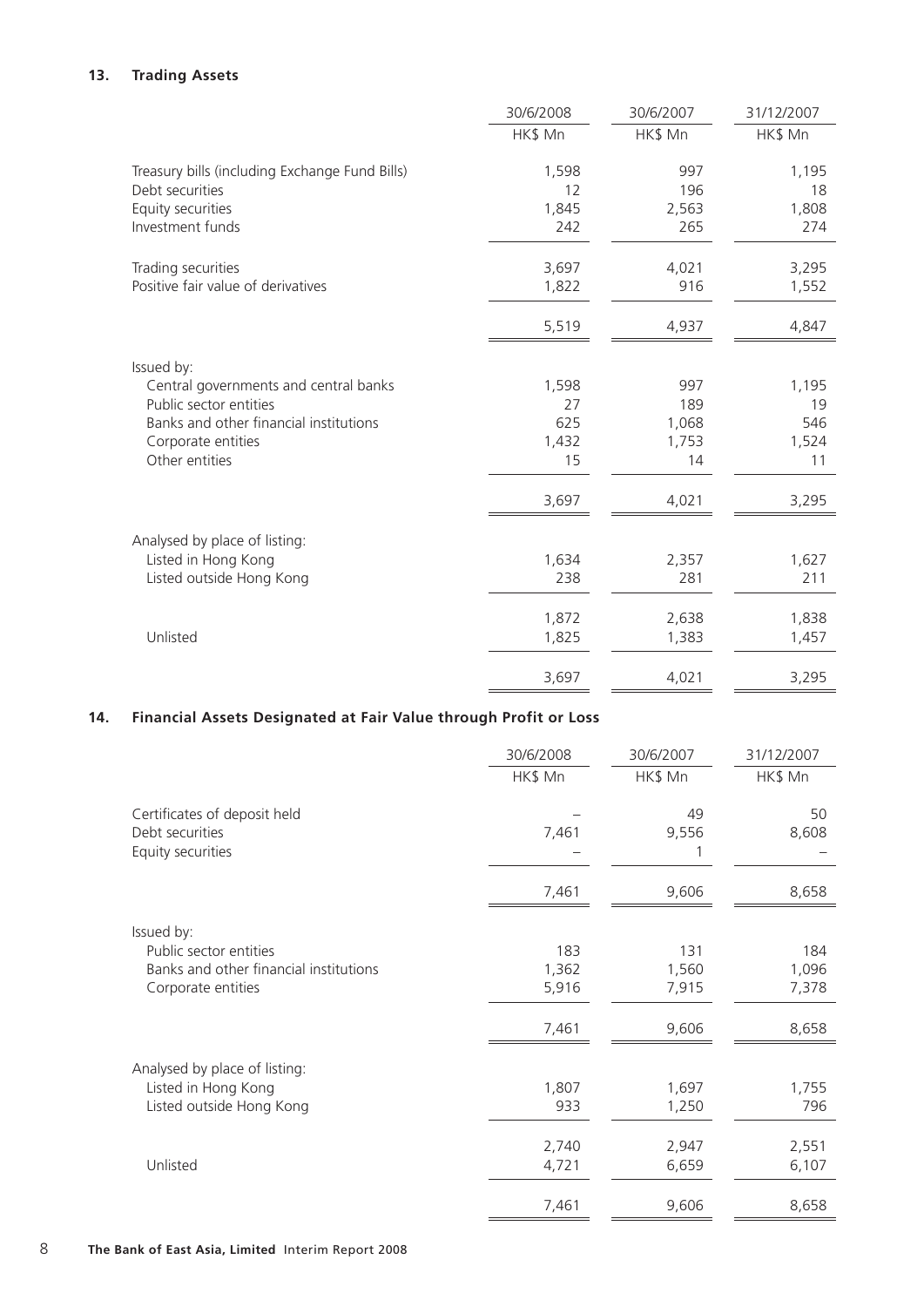## **15. Advances to Customers and Other Accounts**

## *(a) Advances to Customers and Other Accounts*

|      |                                                      | 30/6/2008 | 30/6/2007 | 31/12/2007 |
|------|------------------------------------------------------|-----------|-----------|------------|
|      |                                                      | HK\$ Mn   | HK\$ Mn   | HK\$ Mn    |
| (i)  | Advances to customers<br>Less: Impairment allowances | 245,408   | 202,871   | 218,184    |
|      | - Individual                                         | (183)     | (296)     | (264)      |
|      | - Collective                                         | (447)     | (467)     | (433)      |
|      |                                                      | 244,778   | 202,108   | 217,487    |
| (ii) | Other Accounts<br>Advances to banks and other        |           |           |            |
|      | financial institutions*                              | 9,154     | 2,109     | 5,674      |
|      | Notes and bonds                                      | 270       | 331       | 262        |
|      | Certificates of deposit held                         | 39        | 39        | 39         |
|      | Accrued interest                                     | 1,761     | 1,394     | 1,912      |
|      | Bankers acceptances                                  | 2,309     | 470       | 1,425      |
|      | Other accounts                                       | 5,368     | 7,861     | 8,638      |
|      |                                                      | 18,901    | 12,204    | 17,950     |
|      | Less: Impairment allowances                          |           |           |            |
|      | - Individual                                         | (33)      | (24)      | (25)       |
|      | - Collective                                         | (10)      | (9)       | (6)        |
|      |                                                      | 18,858    | 12,171    | 17,919     |
|      |                                                      | 263,636   | 214,279   | 235,406    |
|      |                                                      |           |           |            |

- \* The above advances to banks and other financial institutions include:
	- (a) Receivables from reverse repurchase agreements under which the Group and the Bank obtain securities on terms which permit them to re-pledge or resell securities to others in the absence of default. At 30th June, 2008, the fair value of financial assets accepted as collateral that the Group is permitted to sell or re-pledge under such terms is HK\$219 million (30/6/2007: Nil and 31/12/2007: HK\$1,275 million).
	- (b) Statutory reserve deposits with a central bank of HK\$8,584 million (30/6/2007: HK\$1,300 million and 31/12/2007: HK\$3,666 million).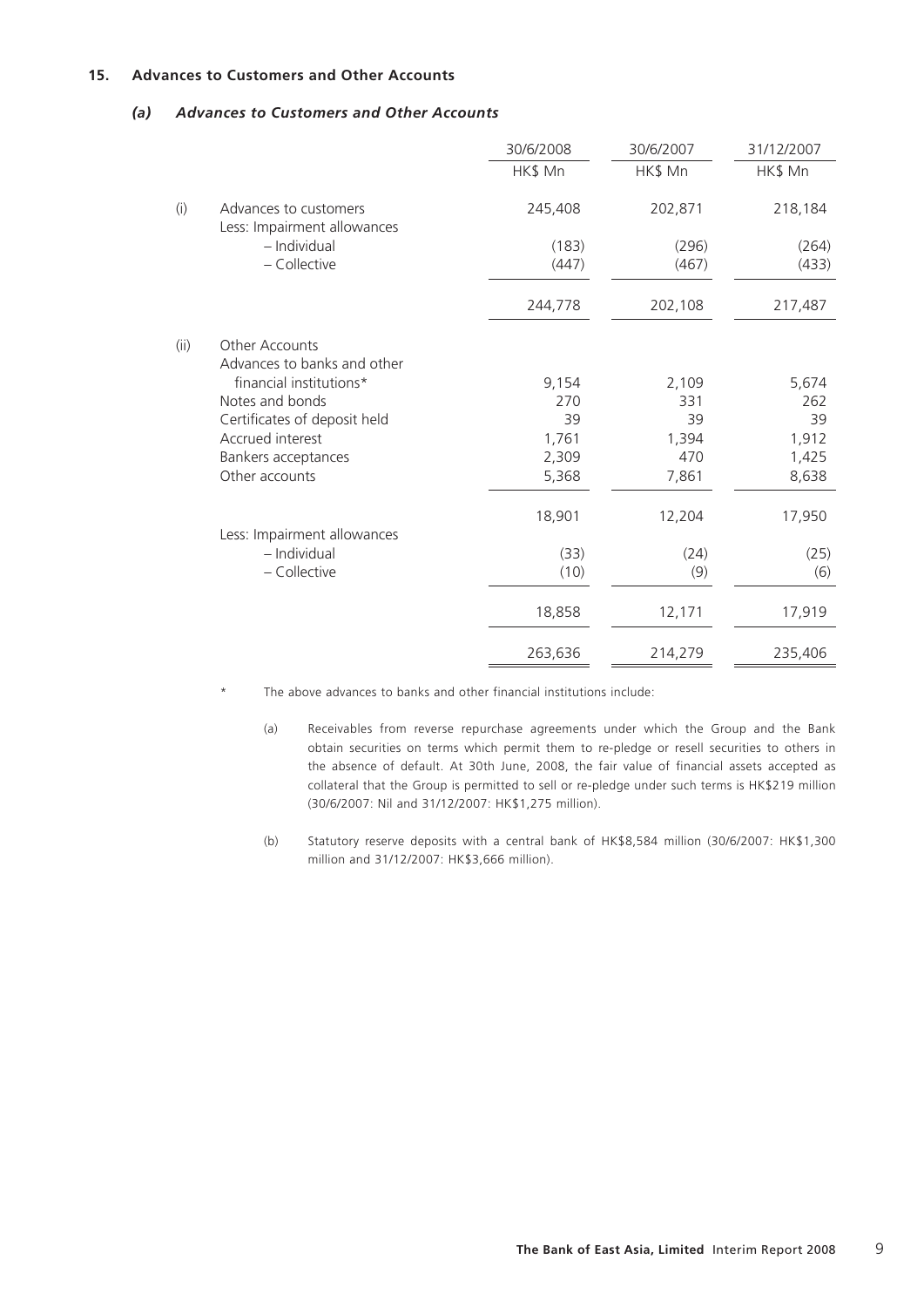#### *(b) Advances to customers – by industry sectors*

The analysis of gross advances to customers and the percentage of secured advances by industry sector are based on the categories and definitions used by the Hong Kong Monetary Authority.

|                                   | 30/6/2008 |               | 30/6/2007 |          | 31/12/2007 |          |
|-----------------------------------|-----------|---------------|-----------|----------|------------|----------|
|                                   |           | $%$ of        |           | $%$ of   |            | $%$ of   |
|                                   | Gross     | secured       | Gross     | secured  | Gross      | secured  |
|                                   | advances  | advances      | advances  | advances | advances   | advances |
|                                   | HK\$ Mn   | $\frac{0}{0}$ | HK\$ Mn   | $\%$     | HK\$ Mn    | $\%$     |
| Loans for use in Hong Kong        |           |               |           |          |            |          |
| Industrial, commercial            |           |               |           |          |            |          |
| and financial                     |           |               |           |          |            |          |
| - Property development            | 8,240     | 62.88         | 8,079     | 63.33    | 9,080      | 66.41    |
| - Property investment             | 27,378    | 87.23         | 22,627    | 96.61    | 26,023     | 87.04    |
| - Financial concerns              | 2,621     | 62.35         | 469       | 61.09    | 1,932      | 76.71    |
| - Stockbrokers                    | 633       | 98.19         | 998       | 87.32    | 659        | 99.60    |
| - Wholesale and retail trade      | 2,590     | 59.12         | 1,360     | 52.64    | 1,469      | 50.12    |
| - Manufacturing                   | 2,338     | 46.84         | 2,243     | 49.10    | 1,934      | 48.35    |
| - Transport and transport         |           |               |           |          |            |          |
| equipment                         | 4,332     | 67.84         | 4,190     | 73.68    | 4,345      | 70.36    |
| - Recreational activities         | 286       | 90.82         | 290       | 92.81    | 285        | 90.81    |
| - Information technology          | 6         | 40.06         | 4         | 44.03    | 5          | 38.89    |
| - Others                          | 10,497    | 72.19         | 20,434    | 86.53    | 9,673      | 72.40    |
| - Sub-total                       | 58,921    | 75.90         | 60,694    | 84.01    | 55,405     | 77.27    |
| Individuals                       |           |               |           |          |            |          |
| - Loans for the purchase of       |           |               |           |          |            |          |
| flats in the Home                 |           |               |           |          |            |          |
| Ownership Scheme,                 |           |               |           |          |            |          |
| Private Sector Participation      |           |               |           |          |            |          |
| Scheme and Tenants                |           |               |           |          |            |          |
| Purchase Scheme                   | 1,158     | 100.00        | 1,070     | 100.00   | 1,041      | 100.00   |
| - Loans for the purchase of       |           |               |           |          |            |          |
| other residential properties      | 34,641    | 99.80         | 38,030    | 99.59    | 36,245     | 99.68    |
| - Credit card advances            | 2,483     | 0.00          | 2,276     | 0.00     | 2,619      | 0.00     |
| - Others                          | 6,326     | 75.86         | 5,322     | 71.75    | 5,450      | 70.57    |
| - Sub-total                       | 44,608    | 90.85         | 46,698    | 91.58    | 45,355     | 90.43    |
|                                   |           |               |           |          |            |          |
| Total loans for use in Hong Kong  | 103,529   | 82.34         | 107,392   | 87.30    | 100,760    | 83.20    |
| Trade finance                     | 4,197     | 55.15         | 3,664     | 56.74    | 3,714      | 57.09    |
| Loans for use outside Hong Kong * | 137,682   | 74.78         | 91,815    | 69.72    | 113,710    | 72.67    |
| Total advances to customers       | 245,408   | 77.63         | 202,871   | 78.79    | 218,184    | 77.27    |
|                                   |           |               |           |          |            |          |

\* Loans for use outside Hong Kong includes the following loans for use in the PRC.

|                            |                   | 30/6/2008           |                   | 30/6/2007           |                   | 31/12/2007          |
|----------------------------|-------------------|---------------------|-------------------|---------------------|-------------------|---------------------|
|                            |                   | $%$ of              |                   | $%$ of              |                   | % of                |
|                            | Gross<br>advances | secured<br>advances | Gross<br>advances | secured<br>advances | Gross<br>advances | secured<br>advances |
|                            | HK\$ Mn           | $\%$                | HK\$ Mn           | $\%$                | HK\$ Mn           | $\%$                |
| Property development       | 13,952            | 66.83               | 7,967             | 68.24               | 11,399            | 72.07               |
| Property investment        | 24,677            | 87.22               | 17,617            | 94.22               | 22,049            | 92.58               |
| Wholesale and retail trade | 20,778            | 90.57               | 6,637             | 72.90               | 11.276            | 84.46               |
| Manufacturing              | 10,431            | 65.35               | 7,603             | 44.64               | 7.418             | 47.35               |
| Others                     | 31,187            | 65.24               | 21,505            | 58.85               | 27,173            | 59.45               |
|                            | 101,025           | 76.05               | 61,329            | 69.99               | 79,315            | 72.90               |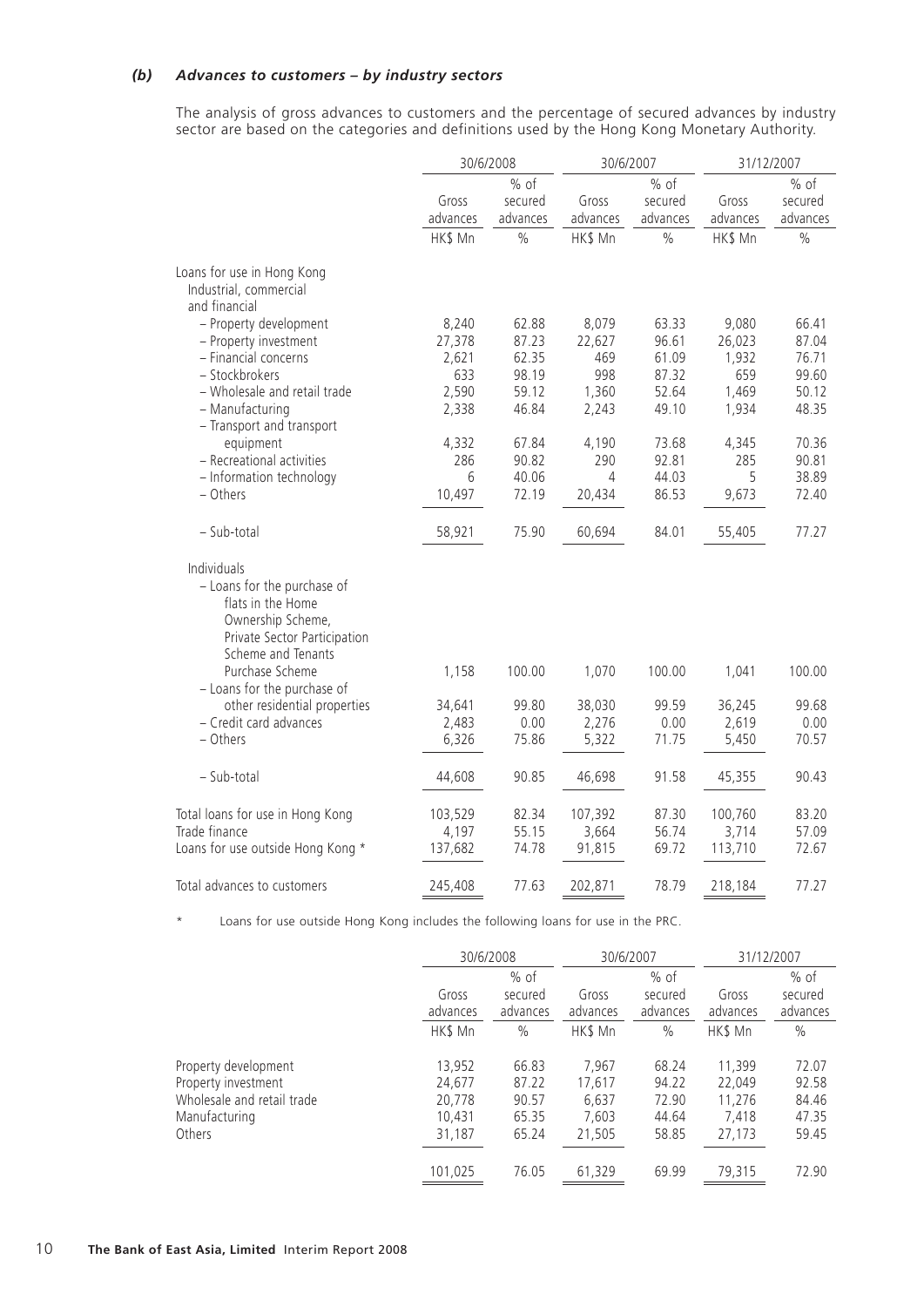Individually impaired loans, as well as relevant information, in respect of industry sectors which constitute 10% or more of total advances to customers are as follows:

|       |    |                                              | 30/6/2008      | 30/6/2007 | 31/12/2007  |
|-------|----|----------------------------------------------|----------------|-----------|-------------|
|       |    |                                              | HK\$ Mn        | HK\$ Mn   | HK\$ Mn     |
| (i)   |    | Property development                         |                |           |             |
|       | a. | Individual impaired loans                    | 212            | 182       | 305         |
|       | b. | Individual impairment allowance              | 7              | 91        | 90          |
|       | C. | Collective impairment allowance              | 37             | 35        | 35          |
|       | d. | Provision charged to profit and loss         |                |           |             |
|       |    | - individual impairment loss                 | 1              |           |             |
|       |    | - collective impairment loss                 | 5              | 9         | 12          |
|       | е. | Written off                                  | 90             |           |             |
| (ii)  |    | Property investment                          |                |           |             |
|       | a. | Individually impaired loans                  | 267            | 36        | 23          |
|       | b. | Individual impairment allowance              |                |           |             |
|       | C. | Collective impairment allowance              | 86             | 93        | 89          |
|       | d. | Provision charged to profit and loss         |                |           |             |
|       |    | - individual impairment loss                 |                |           |             |
|       |    | - collective impairment loss                 | 10             | 11        | 27          |
|       | е. | Written off                                  |                | 1         |             |
| (iii) |    | Loans for purchase of residential properties |                |           |             |
|       | a. | Individually impaired loans                  | 143            | 226       | 189         |
|       | b. | Individual impairment allowance              | $\overline{2}$ | 9         | 6           |
|       | C. | Collective impairment allowance              | 22             | 30        | 25          |
|       | d. | Provision charged to profit and loss         |                |           |             |
|       |    | - individual impairment loss                 | 1              | 9         | 7           |
|       |    | - collective impairment loss                 | $\overline{2}$ | 1         | $\mathsf 3$ |
|       | е. | Written off                                  | $\overline{2}$ | 10        | 6           |
| (iv)  |    | Wholesale and retail trade                   |                |           |             |
|       | a. | Individually impaired loans                  | 139            | 71        | 112         |
|       | b. | Individual impairment allowance              | 40             | 24        | 24          |
|       | C. | Collective impairment allowance              | 43             | 29        | 27          |
|       | d. | Provision charged to profit and loss         |                |           |             |
|       |    | - individual impairment loss                 | 18             | 14        | 39          |
|       |    | - collective impairment loss                 | 15             | 6         | 11          |
|       | е. | Written off                                  | $\overline{4}$ | 1         | 8           |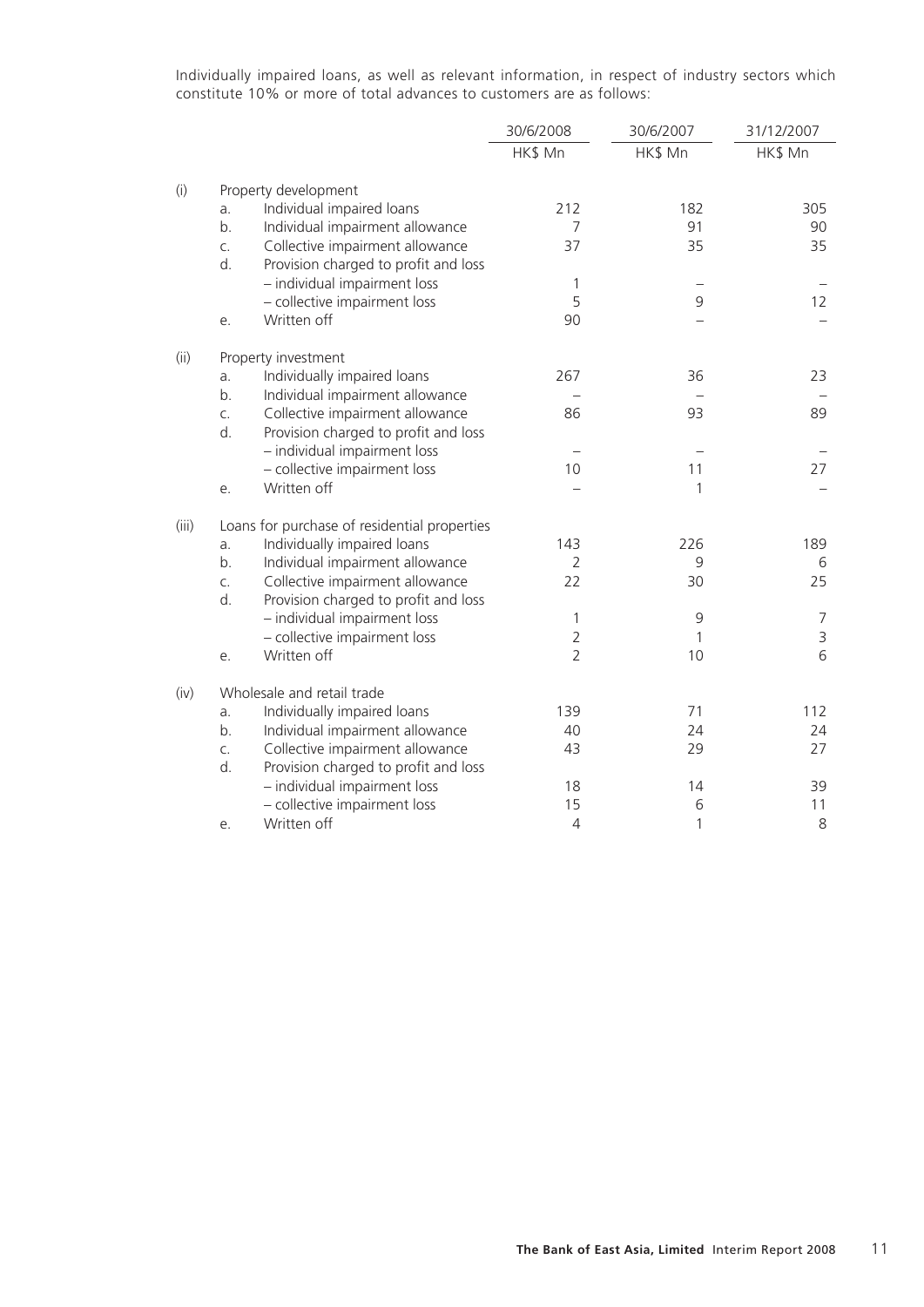## *(c) Advances to customers – by geographical areas*

The information concerning the breakdown of the gross amount of advances to customers by countries or geographical areas is derived according to the location of the counterparties after taking into account any transfer of risk. In general, such transfer of risk takes place if the claims are guaranteed by a party in a country which is different from that of the counterparty or if the claims are on an overseas branch of a bank whose head office is located in another country.

|                                                            | 30/6/2008   |                         |             |            |            |
|------------------------------------------------------------|-------------|-------------------------|-------------|------------|------------|
|                                                            | Total       | Advances<br>overdue for | Impaired    | Individual | Collective |
|                                                            | advances to | over three              | advances to | impairment | impairment |
|                                                            | customers   | months                  | customers   | allowance  | allowance  |
|                                                            | HK\$ Mn     | HK\$ Mn                 | HK\$ Mn     | HK\$ Mn    | HK\$ Mn    |
| Hong Kong                                                  | 124,582     | 184                     | 424         | 78         | 226        |
| People's Republic of China                                 | 85,679      | 97                      | 500         | 15         | 111        |
| Other Asian Countries                                      | 11,803      | 310                     | 174         | 83         | 81         |
| Others                                                     | 23,344      | 36                      | 214         | 7          | 29         |
| Total                                                      | 245,408     | 627                     | 1,312       | 183        | 447        |
| % of total advances to customers                           |             |                         | 0.53%       |            |            |
| Market value of security held<br>against impaired advances |             |                         |             |            |            |
| to customers                                               |             |                         | 4,015       |            |            |
|                                                            |             |                         | 30/6/2007   |            |            |
|                                                            |             | Advances                |             |            |            |
|                                                            | Total       | overdue for             | Impaired    | Individual | Collective |
|                                                            | advances to | over three              | advances to | impairment | impairment |
|                                                            | customers   | months                  | customers   | allowance  | allowance  |
|                                                            | HK\$ Mn     | HK\$ Mn                 | HK\$ Mn     | HK\$ Mn    | HK\$ Mn    |
| Hong Kong                                                  | 126,988     | 285                     | 657         | 167        | 268        |
| People's Republic of China                                 | 46,404      | 73                      | 368         | 50         | 107        |
| Other Asian Countries                                      | 10,117      | 66                      | 155         | 79         | 65         |
| Others                                                     | 19,362      | 18                      | 30          |            | 27         |
| Total                                                      | 202,871     | 442                     | 1,210       | 296        | 467        |
| % of total advances to customers                           |             |                         | 0.60%       |            |            |
| Market value of security held<br>against impaired advances |             |                         |             |            |            |
| to customers                                               |             |                         | 2,332       |            |            |
|                                                            |             |                         |             |            |            |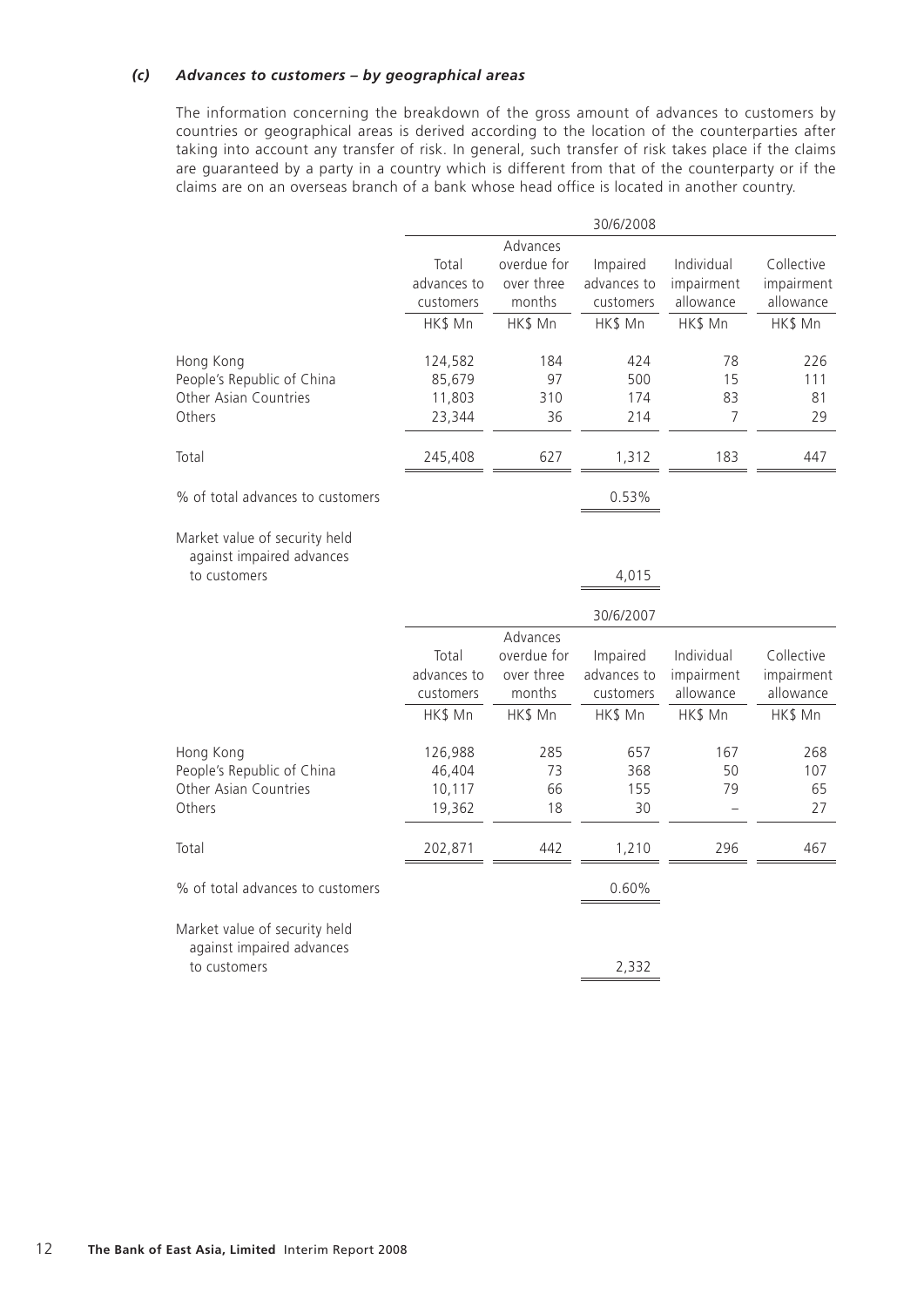|                                                            | 31/12/2007  |             |             |            |            |
|------------------------------------------------------------|-------------|-------------|-------------|------------|------------|
|                                                            |             | Advances    |             |            |            |
|                                                            | Total       | overdue for | Impaired    | Individual | Collective |
|                                                            | advances to | over three  | advances to | impairment | impairment |
|                                                            | customers   | months      | customers   | allowance  | allowance  |
|                                                            | HK\$ Mn     | HK\$ Mn     | HK\$ Mn     | HK\$ Mn    | HK\$ Mn    |
| Hong Kong                                                  | 123,539     | 296         | 622         | 148        | 265        |
| People's Republic of China                                 | 62,518      | 114         | 334         | 87         | 84         |
| Other Asian Countries                                      | 10,340      | 57          | 90          | 28         | 60         |
| Others                                                     | 21,787      |             | 196         |            | 24         |
| Total                                                      | 218,184     | 468         | 1,242       | 264        | 433        |
| % of total advances to customers                           |             |             | 0.57%       |            |            |
| Market value of security held<br>against impaired advances |             |             |             |            |            |
| to customers                                               |             |             | 3,647       |            |            |
|                                                            |             |             |             |            |            |

Impaired loans and advances are individually assessed loans with objective evidence of impairment on an individual basis. The above information by countries or geographical areas is derived according to the location of the counterparties after taking into account any transfer of risk.

There were no impaired advances to banks and other financial institutions as at 30th June, 2008, 30th June, 2007 and 31st December, 2007; nor were there any individual impairment allowances made for them on these three respective dates.

#### **16. Available-for-Sale Financial Assets**

|                                                | 30/6/2008 | 30/6/2007 | 31/12/2007 |
|------------------------------------------------|-----------|-----------|------------|
|                                                | HK\$ Mn   | HK\$ Mn   | HK\$ Mn    |
| Treasury bills (including Exchange Fund Bills) | 3,115     | 4,325     | 2,869      |
| Certificates of deposit held                   | 615       | 868       | 807        |
| Debt securities                                | 8,470     | 4,565     | 6,797      |
| Equity securities                              | 969       | 2,670     | 1,602      |
| Investment funds                               | 180       | 92        | 142        |
|                                                | 13,349    | 12,520    | 12,217     |
|                                                |           |           |            |
| Issued by:                                     |           |           |            |
| Central governments and central banks          | 4,026     | 4,437     | 2,914      |
| Public sector entities                         | 2,382     | 207       | 2,337      |
| Banks and other financial institutions         | 4,641     | 4,899     | 4,076      |
| Corporate entities                             | 1,855     | 2,732     | 2,586      |
| Other entities                                 | 445       | 245       | 304        |
|                                                | 13,349    | 12,520    | 12,217     |
|                                                |           |           |            |
| Analysed by place of listing:                  |           |           |            |
| Listed in Hong Kong                            | 498       | 1,794     | 1,025      |
| Listed outside Hong Kong                       | 4,194     | 2,887     | 2,548      |
|                                                | 4,692     | 4,681     | 3,573      |
| Unlisted                                       | 8,657     | 7,839     | 8,644      |
|                                                |           |           |            |
|                                                | 13,349    | 12,520    | 12,217     |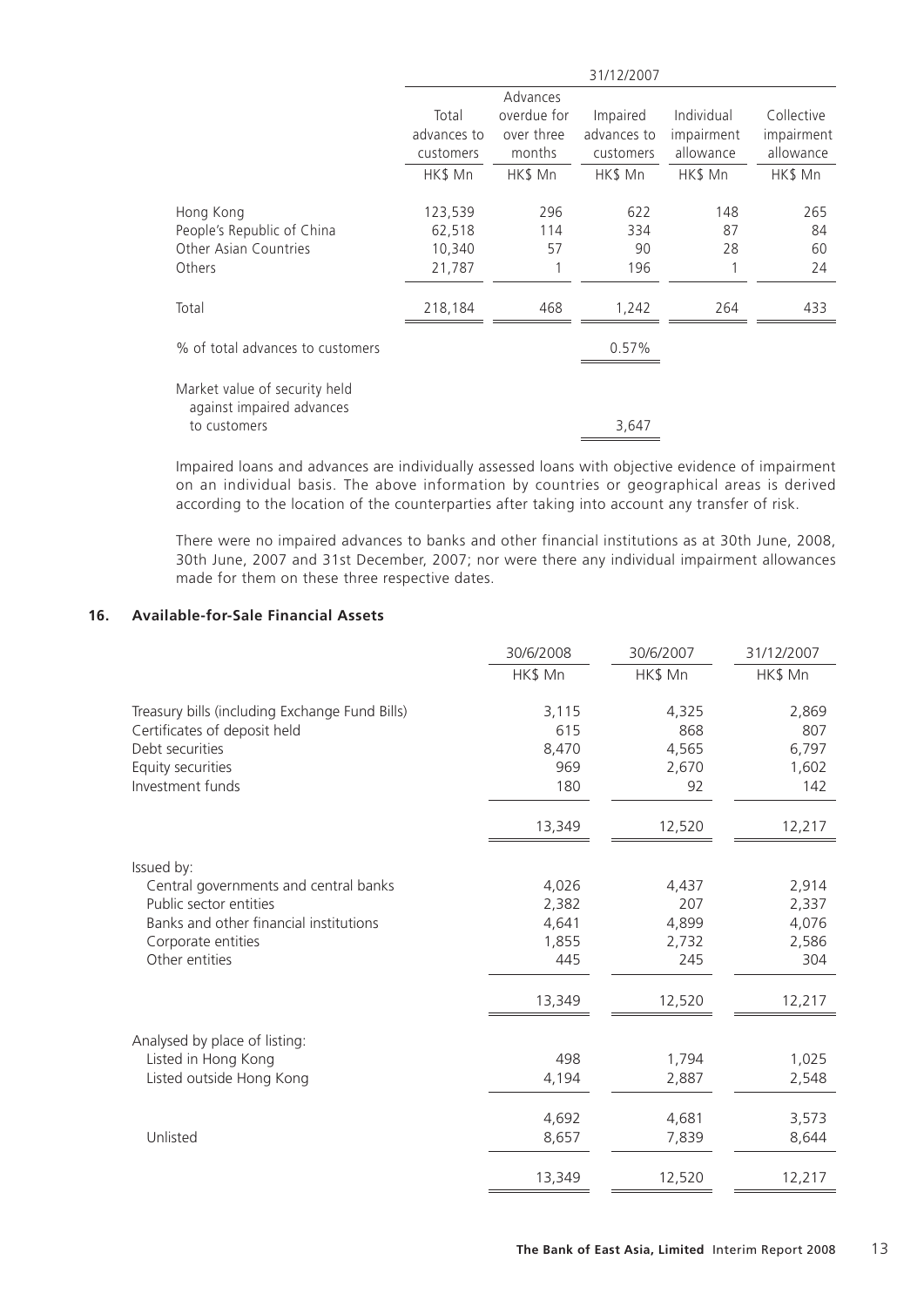## **17. Held-to-Maturity Investments**

| HK\$ Mn<br>HK\$ Mn<br>HK\$ Mn<br>Treasury bills (including Exchange Fund Bills)<br>88<br>118 | 67<br>1,625<br>9,111 |
|----------------------------------------------------------------------------------------------|----------------------|
|                                                                                              |                      |
|                                                                                              |                      |
| 1,827<br>Certificates of deposit held<br>1,857                                               |                      |
| Debt securities<br>8,983<br>8,644                                                            |                      |
| 10,898<br>10,619                                                                             | 10,803               |
| Less: Impairment allowances<br>(96)                                                          | (42)                 |
| 10,802<br>10,619                                                                             | 10,761               |
| Issued by:                                                                                   |                      |
| 5,441<br>Central governments and central banks<br>5,466                                      | 5,411                |
| Public sector entities<br>354<br>721                                                         | 664                  |
| Banks and other financial institutions<br>3,745<br>3,203                                     | 3,507                |
| 1,262<br>1,229<br>Corporate entities                                                         | 1,179                |
| 10,802<br>10,619                                                                             | 10,761               |
| Analysed by place of listing:                                                                |                      |
| 296<br>192<br>Listed in Hong Kong                                                            | 194                  |
| 2,272<br>Listed outside Hong Kong<br>1,777                                                   | 2,129                |
| 2,568<br>1,969                                                                               | 2,323                |
| Unlisted<br>8,234<br>8,650                                                                   | 8,438                |
| 10,802<br>10,619                                                                             | 10,761               |
| Market value:                                                                                |                      |
| Listed securities<br>2,524<br>1,955                                                          | 2,330                |
| Unlisted securities<br>8,275<br>8,519                                                        | 8,463                |
| 10,799<br>10,474                                                                             | 10,793               |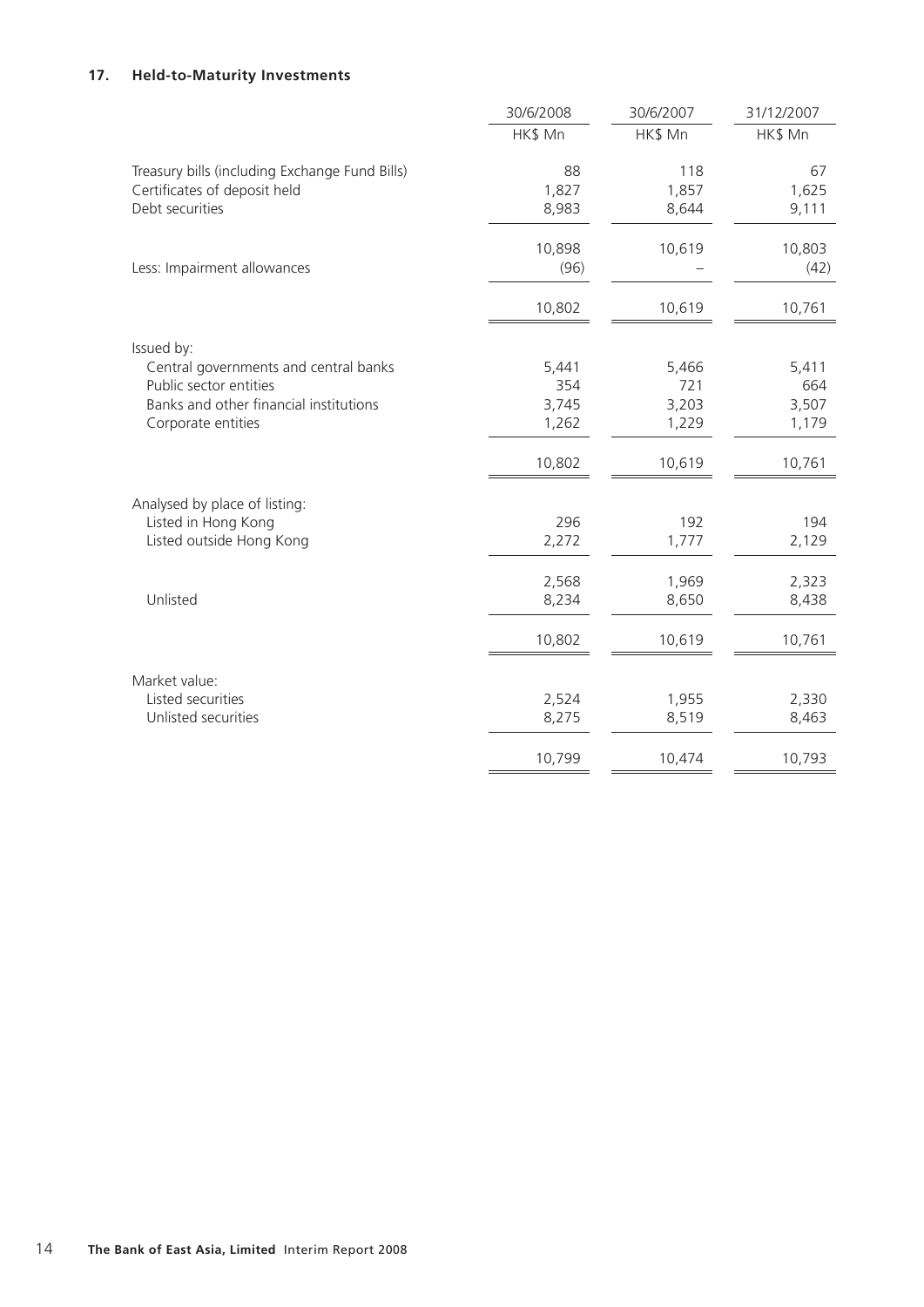|                                           | 30/6/2008                |          |                          |           |         |  |  |
|-------------------------------------------|--------------------------|----------|--------------------------|-----------|---------|--|--|
|                                           |                          |          | Furniture,               |           |         |  |  |
|                                           | Investment               | Bank     | Fixtures and             |           |         |  |  |
|                                           | Properties               | Premises | Equipment                | Sub-total | Total   |  |  |
|                                           | HK\$ Mn                  | HK\$ Mn  | HK\$ Mn                  | HK\$ Mn   | HK\$ Mn |  |  |
|                                           |                          |          |                          |           |         |  |  |
| Cost or valuation                         |                          |          |                          |           |         |  |  |
| At 1st January, 2008                      | 1,726                    | 4,609    | 2,711                    | 7,320     | 9,046   |  |  |
| Additions                                 |                          | 359      | 290                      | 649       | 649     |  |  |
| Additions through acquisition             | 303                      |          | 15                       | 15        | 318     |  |  |
| Revaluation surplus                       | 198                      |          |                          |           | 198     |  |  |
| Revaluation of bank premises              |                          |          |                          |           |         |  |  |
| transferred to investment properties      | -                        | 9        | $\overline{\phantom{0}}$ | 9         | 9       |  |  |
| Transfer from bank premises to            |                          |          |                          |           |         |  |  |
| investment properties                     | 17                       | (17)     |                          | (17)      |         |  |  |
| Disposals                                 | $\qquad \qquad -$        | (12)     | (58)                     | (70)      | (70)    |  |  |
| Exchange adjustments                      | 1                        | 64       | 46                       | 110       | 111     |  |  |
|                                           |                          |          |                          |           |         |  |  |
| At 30th June, 2008                        | 2,245                    | 5,012    | 3,004                    | 8,016     | 10,261  |  |  |
|                                           |                          |          |                          |           |         |  |  |
| Accumulated depreciation and amortisation |                          |          |                          |           |         |  |  |
| At 1st January, 2008                      |                          | 617      | 1,573                    | 2,190     | 2,190   |  |  |
| Additions through acquisition             | -                        |          | 11                       | 11        | 11      |  |  |
| Charge for the period                     |                          | 37       | 160                      | 197       | 197     |  |  |
| Revaluation of bank premises transferred  |                          |          |                          |           |         |  |  |
| to investment properties                  | $\overline{\phantom{0}}$ | (1)      |                          | (1)       | (1)     |  |  |
| Impairment loss                           | -                        | (6)      |                          | (6)       | (6)     |  |  |
| Written back on disposals                 | -                        | (12)     | (49)                     | (61)      | (61)    |  |  |
| Exchange adjustments                      | $\overline{\phantom{0}}$ | 10       | 22                       | 32        | 32      |  |  |
|                                           |                          |          |                          |           |         |  |  |
| At 30th June, 2008                        | $\overline{\phantom{0}}$ | 645      | 1,717                    | 2,362     | 2,362   |  |  |
|                                           |                          |          |                          |           |         |  |  |
|                                           |                          |          |                          |           |         |  |  |
| Net book value at                         |                          |          |                          |           |         |  |  |
| 30th June, 2008                           | 2,245                    | 4,367    | 1,287                    | 5,654     | 7,899   |  |  |
|                                           |                          |          |                          |           |         |  |  |
| Net book value at                         |                          |          |                          |           |         |  |  |
| 30th June, 2007                           | 1,388                    | 3,787    | 980                      | 4,767     | 6,155   |  |  |
|                                           |                          |          |                          |           |         |  |  |
| Net book value at                         |                          |          |                          |           |         |  |  |
| 31st December, 2007                       | 1,726                    | 3,992    | 1,138                    | 5,130     | 6,856   |  |  |
|                                           |                          |          |                          |           |         |  |  |
| The gross amounts of the above            |                          |          |                          |           |         |  |  |
| assets are stated:                        |                          |          |                          |           |         |  |  |
| At cost                                   |                          | 4,185    | 3,004                    | 7,189     | 7,189   |  |  |
| At Directors' valuation                   |                          |          |                          |           |         |  |  |
| $-1989$                                   |                          | 827      |                          | 827       | 827     |  |  |
| At professional valuation                 |                          |          |                          |           |         |  |  |
| $-2008$                                   | 2,245                    |          |                          |           | 2,245   |  |  |
|                                           |                          |          |                          |           |         |  |  |
|                                           | 2,245                    | 5,012    | 3,004                    | 8,016     | 10,261  |  |  |
|                                           |                          |          |                          |           |         |  |  |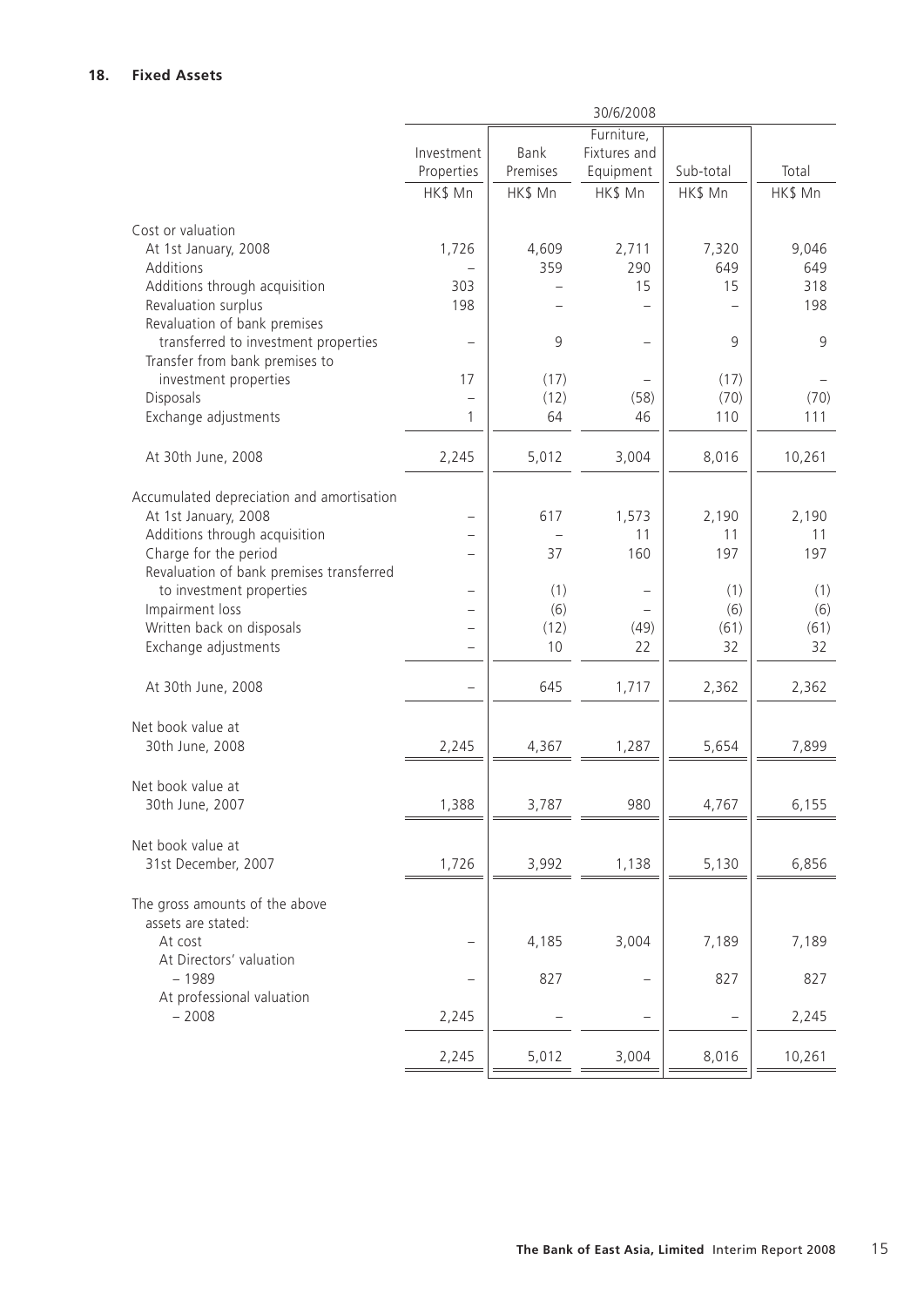## **19. Trading Liabilities**

|     |                                                                                                                                       | 30/6/2008               | 30/6/2007              | 31/12/2007              |
|-----|---------------------------------------------------------------------------------------------------------------------------------------|-------------------------|------------------------|-------------------------|
|     |                                                                                                                                       | HK\$ Mn                 | HK\$ Mn                | HK\$ Mn                 |
|     | Exchange fund bills sold<br>Exchange fund notes sold                                                                                  | 1,328                   | 698<br>32              | 1,098<br>33             |
|     | Negative fair value of derivatives                                                                                                    | 1,328<br>1,403          | 730<br>977             | 1,131<br>1,241          |
|     |                                                                                                                                       | 2,731                   | 1,707                  | 2,372                   |
| 20. | <b>Other Accounts and Provisions</b>                                                                                                  |                         |                        |                         |
|     |                                                                                                                                       | 30/6/2008               | 30/6/2007              | 31/12/2007              |
|     |                                                                                                                                       | HK\$ Mn                 | HK\$ Mn                | HK\$ Mn                 |
|     | Accrued interest payable<br>Bankers acceptance<br>Other accounts                                                                      | 1,364<br>2,309<br>7,167 | 1,125<br>471<br>12,493 | 1,587<br>1,425<br>7,985 |
|     |                                                                                                                                       | 10,840                  | 14,089                 | 10,997                  |
| 21. | <b>Loan Capital</b>                                                                                                                   |                         |                        |                         |
|     |                                                                                                                                       | 30/6/2008               | 30/6/2007              | 31/12/2007              |
|     |                                                                                                                                       | HK\$ Mn                 | HK\$ Mn                | HK\$ Mn                 |
|     | USD550 million 5.625% subordinated notes,<br>measured at fair value through profit or loss<br>GBP300 million 6.125% step-up perpetual | 4,303                   | 4,290                  | 4,383                   |
|     | subordinated notes, measured at fair value<br>through profit or loss<br>USD600 million floating rate step-up subordinated             | 4,379                   | 4,574                  | 4,600                   |
|     | notes, measured at amortised cost                                                                                                     | 4,670                   | 4,684                  | 4,669                   |
|     |                                                                                                                                       | 13,352                  | 13,548                 | 13,652                  |

Loan capital of face value of HK\$4,290 million (US\$550,000,000) and carrying amount of HK\$4,303 million represents 5.625% subordinated notes qualifying as tier 2 capital which were issued on 13th December, 2005 by the Bank. The notes are listed on The Stock Exchange of Hong Kong Limited and will mature on 13th December, 2015.

Loan capital of face value of HK\$4,672 million (GBP300,000,000) and carrying amount of HK\$4,379 million represents 6.125% step-up perpetual subordinated notes qualifying as tier 2 capital which were issued on 20th March, 2007 by the Bank. The notes are listed on the Singapore Exchange Securities Trading Limited.

Loan capital of face value of HK\$4,680 million (US\$600,000,000) and carrying amount of HK\$4,670 million represents floating rate step-up subordinated notes qualifying as tier 2 capital which were issued on 21st June, 2007 by the Bank. The notes are listed on the Singapore Exchange Securities Trading Limited and will mature on 22nd June, 2017.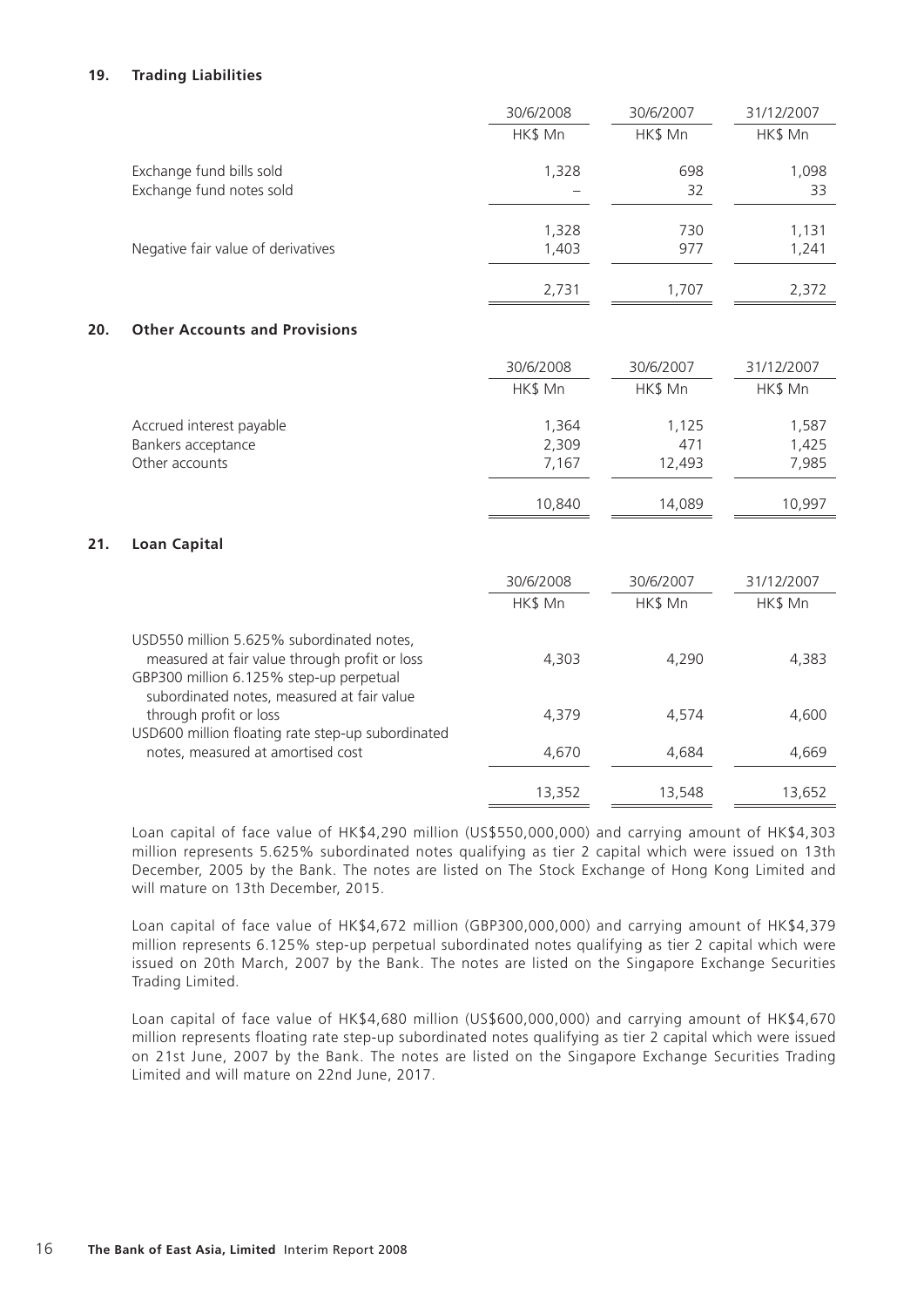## **22. Segment Reporting**

Segment information is presented in respect of the Group's business or geographical segments. Business segment information is chosen as the primary reporting format because this is more relevant to the Group's internal financial reporting.

Personal financial services include branch operations, personal Internet banking, consumer finance, property loans, credit card business and private banking to personal customers.

Corporate banking business includes corporate lending and loan syndication, asset based lending, commercial lending, enterprise lending, securities lending, trust services, mandatory provident fund business and corporate Internet banking.

Investment banking business includes treasury operations, securities broking and dealing, and provision of internet security trading services.

Corporate services include company secretarial services, share registration and business services, and offshore corporate and trust services.

Other businesses include bancassurance, insurance business and property-related business.

Unallocated items mainly comprise the central management unit, bank premises, and any items which cannot be reasonably allocated to specific business segments.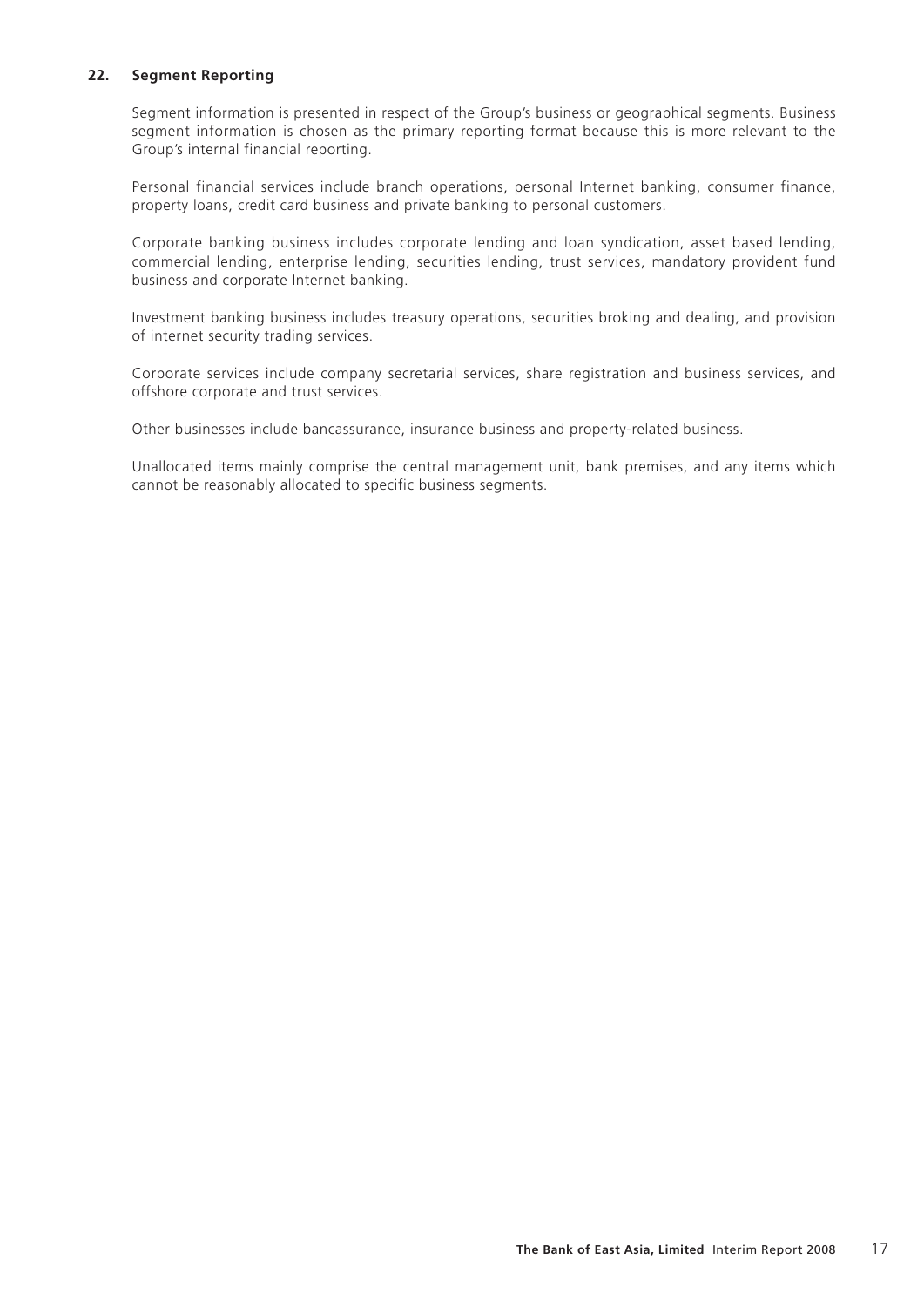|                                                                                                                                                                                          |                                              |                                 |                                  | 6 months ended 30/6/2008         |                   |                        |                                             |                         |
|------------------------------------------------------------------------------------------------------------------------------------------------------------------------------------------|----------------------------------------------|---------------------------------|----------------------------------|----------------------------------|-------------------|------------------------|---------------------------------------------|-------------------------|
|                                                                                                                                                                                          | Personal<br>Financial<br>Services<br>HK\$ Mn | Corporate<br>Banking<br>HK\$ Mn | Investment<br>Banking<br>HK\$ Mn | Corporate<br>Services<br>HK\$ Mn | Others<br>HK\$ Mn | Unallocated<br>HK\$ Mn | Inter-<br>segment<br>elimination<br>HK\$ Mn | Consolidated<br>HK\$ Mn |
| Net interest income                                                                                                                                                                      | 750                                          | 2,001                           | 707                              | 1                                | 24                |                        |                                             | 3,483                   |
| Other operating income<br>from external customers<br>Inter-segment income                                                                                                                | 571                                          | 305                             | (1,054)                          | 408                              | 73                | 30<br>97               | $\overline{\phantom{0}}$<br>(97)            | 333                     |
| Operating income                                                                                                                                                                         | 1,321                                        | 2,306                           | (347)                            | 409                              | 97                | 127                    | (97)                                        | 3,816                   |
| Operating expenses<br>Inter-segment expenses                                                                                                                                             | (1, 108)<br>(77)                             | (877)<br>(11)                   | (288)<br>(4)                     | (248)<br>$\qquad \qquad -$       | (145)<br>(1)      | (98)<br>(4)            | $\overline{\phantom{0}}$<br>97              | (2,764)                 |
| Operating profit before<br>impairment losses                                                                                                                                             | 136                                          | 1,418                           | (639)                            | 161                              | (49)              | 25                     |                                             | 1,052                   |
| Impairment losses on loans<br>and advances<br>Write back of impairment<br>losses on bank premises<br>Impairment losses on<br>available-for-sale<br>financial assets,<br>held-to-maturity | (11)                                         | (77)                            |                                  | (2)                              | 1                 | 5                      |                                             | (89)<br>5               |
| investments and<br>associates                                                                                                                                                            |                                              |                                 | (231)                            |                                  |                   |                        |                                             | (231)                   |
| Operating profit after<br>impairment losses                                                                                                                                              | 125                                          | 1,341                           | (870)                            | 159                              | (48)              | 30                     |                                             | 737                     |
| Profit on sale of fixed assets,<br>available-for-sale financial<br>assets, held-to-maturity<br>investments and                                                                           |                                              |                                 |                                  |                                  |                   |                        |                                             |                         |
| subsidiaries/associates<br>Valuation gains on investment                                                                                                                                 |                                              | (9)                             | 185                              |                                  |                   | (2)                    |                                             | 174                     |
| properties<br>Share of profits less losses                                                                                                                                               |                                              |                                 |                                  |                                  | 198               |                        |                                             | 198                     |
| of associates                                                                                                                                                                            | $\overline{2}$                               | 84                              | 25                               |                                  | (16)              |                        |                                             | 95                      |
| Profit before taxation                                                                                                                                                                   | 127                                          | 1,416                           | (660)                            | 159                              | 134               | $28\,$                 |                                             | 1,204                   |
| Depreciation for the period                                                                                                                                                              | (79)                                         | (46)                            | (17)                             | (9)                              | (5)               | (41)                   |                                             | (197)                   |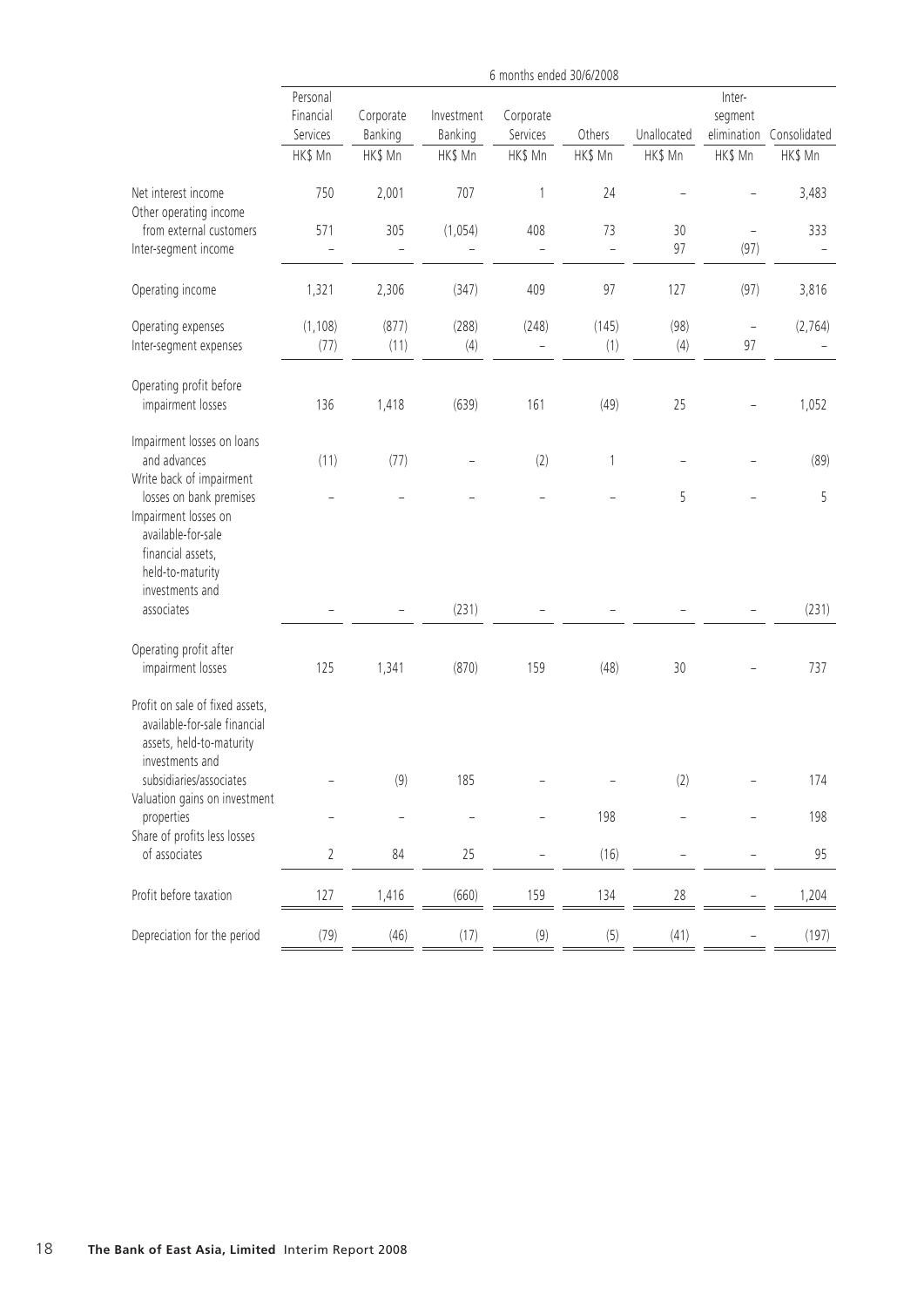|                                                                                                                | 6 months ended 30/6/2007                     |                                 |                                  |                                  |                      |                        |                                             |                         |
|----------------------------------------------------------------------------------------------------------------|----------------------------------------------|---------------------------------|----------------------------------|----------------------------------|----------------------|------------------------|---------------------------------------------|-------------------------|
|                                                                                                                | Personal<br>Financial<br>Services<br>HK\$ Mn | Corporate<br>Banking<br>HK\$ Mn | Investment<br>Banking<br>HK\$ Mn | Corporate<br>Services<br>HK\$ Mn | Others<br>HK\$ Mn    | Unallocated<br>HK\$ Mn | Inter-<br>segment<br>elimination<br>HK\$ Mn | Consolidated<br>HK\$ Mn |
| Net interest income<br>Other operating income                                                                  | 1,052                                        | 1,175                           | 523                              | 1                                | 11                   |                        |                                             | 2,762                   |
| from external customers<br>Inter-segment income                                                                | 461                                          | 248                             | 540                              | 367                              | 81<br>$\overline{a}$ | 19<br>78               | $\overline{\phantom{0}}$<br>(78)            | 1,716                   |
| Operating income                                                                                               | 1,513                                        | 1,423                           | 1,063                            | 368                              | 92                   | 97                     | (78)                                        | 4,478                   |
| Operating expenses<br>Inter-segment expenses                                                                   | (908)<br>(62)                                | (565)<br>$(8)$                  | (281)<br>(4)                     | (211)<br>$\equiv$                | (92)<br>(1)          | (122)<br>(3)           | $\overline{a}$<br>78                        | (2, 179)                |
| Operating profit before<br>impairment losses                                                                   | 543                                          | 850                             | 778                              | 157                              | (1)                  | (28)                   |                                             | 2,299                   |
| Impairment losses on loans<br>and advances<br>Write back of impairment                                         | (25)                                         | (111)                           | $\mathbf{1}$                     | (3)                              | $\overline{2}$       |                        |                                             | (136)                   |
| losses on bank premises                                                                                        | $\overline{a}$                               |                                 | L.                               | $\overline{a}$                   | $\overline{a}$       | 116                    |                                             | 116                     |
| Operating profit after<br>impairment losses                                                                    | 518                                          | 739                             | 779                              | 154                              | $\mathbf{1}$         | 88                     |                                             | 2,279                   |
| Profit on sale of fixed assets,<br>available-for-sale financial<br>assets, held-to-maturity<br>investments and |                                              |                                 |                                  |                                  |                      |                        |                                             |                         |
| subsidiaries/associates                                                                                        |                                              |                                 | 78                               |                                  |                      | (2)                    |                                             | 76                      |
| Valuation gains on investment<br>properties<br>Share of profits less losses                                    |                                              |                                 | L,                               |                                  | 21                   |                        |                                             | 21                      |
| of associates                                                                                                  | 1                                            | 9                               | 25                               |                                  | 17                   |                        |                                             | 52                      |
| Profit before taxation                                                                                         | 519                                          | 748                             | 882                              | 154                              | 39                   | 86                     |                                             | 2,428                   |
| Depreciation for the period                                                                                    | (61)                                         | (33)                            | (13)                             | (7)                              | (4)                  | (45)                   |                                             | (163)                   |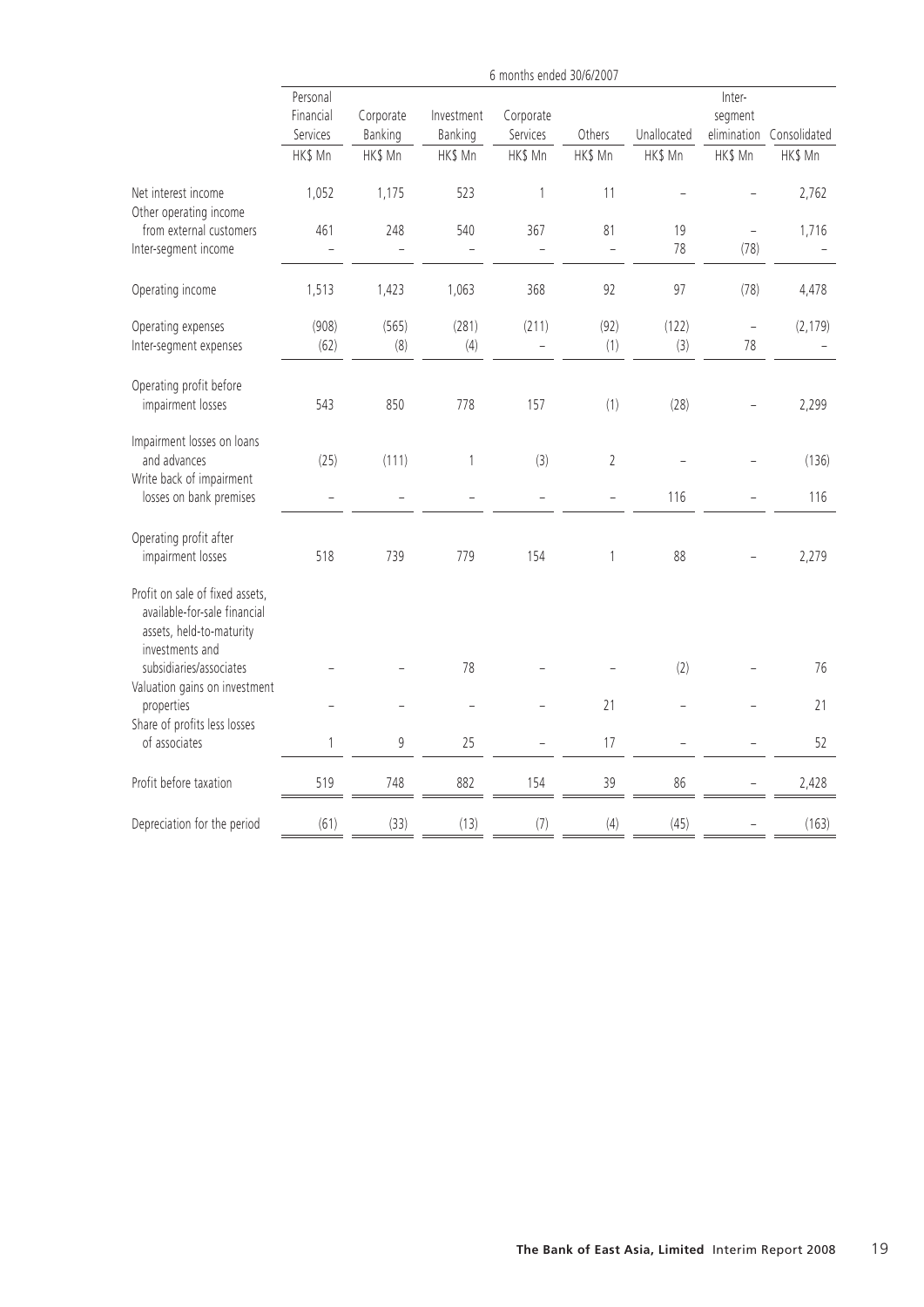## **23. Analysis of Assets and Liabilities by Remaining Maturity**

|                                                                                               |                          |                     |                                           | 30/6/2008                                |                          |                          |         |
|-----------------------------------------------------------------------------------------------|--------------------------|---------------------|-------------------------------------------|------------------------------------------|--------------------------|--------------------------|---------|
|                                                                                               | Repayable<br>on demand   | 3 months<br>or less | 1 year or<br>less but<br>over<br>3 months | 5 years or<br>less but<br>over<br>1 year | Over<br>5 years          | Undated<br>or<br>overdue | Total   |
|                                                                                               | HK\$ Mn                  | HK\$ Mn             | HK\$ Mn                                   | HK\$ Mn                                  | HK\$ Mn                  | HK\$ Mn                  | HK\$ Mn |
|                                                                                               |                          |                     |                                           |                                          |                          |                          |         |
| <b>Assets</b>                                                                                 |                          |                     |                                           |                                          |                          |                          |         |
| Cash and balances with banks<br>and other financial institutions<br>Placements with banks and | 10,147                   | 69                  |                                           |                                          |                          | 335                      | 10,551  |
| other financial institutions                                                                  |                          | 59,490              | 11,399                                    |                                          |                          |                          | 70,889  |
| Trade bills                                                                                   | 42                       | 889                 | 26                                        |                                          |                          | 22                       | 979     |
| Trading assets                                                                                |                          | 1,598               |                                           | 1                                        | 11                       | 3,909                    | 5,519   |
| Financial assets designated at                                                                |                          |                     |                                           |                                          |                          |                          |         |
| fair value through profit or loss<br>Advances to customers and                                |                          |                     | 730                                       | 6,031                                    | 700                      |                          | 7,461   |
| other accounts                                                                                | 5,334                    | 40,764              | 47,719                                    | 91,039                                   | 62,391                   | 16,389                   | 263,636 |
| Available-for-sale financial assets                                                           |                          | 4,915               | 2,165                                     | 3,965                                    | 1,155                    | 1,149                    | 13,349  |
| Held-to-maturity investments                                                                  |                          | 2,573               | 4,867                                     | 2,394                                    | 968                      |                          | 10,802  |
| Undated assets                                                                                |                          |                     |                                           |                                          | $\equiv$                 | 13,474                   | 13,474  |
|                                                                                               |                          |                     |                                           |                                          |                          |                          |         |
| <b>Total assets</b>                                                                           | 15,523                   | 110,298             | 66,906                                    | 103,430                                  | 65,225                   | 35,278                   | 396,660 |
|                                                                                               |                          |                     |                                           |                                          |                          |                          |         |
| <b>Liabilities</b>                                                                            |                          |                     |                                           |                                          |                          |                          |         |
| Deposits and balances of banks                                                                |                          |                     |                                           |                                          |                          |                          |         |
| and other financial institutions                                                              | 1,071                    | 14,024              | 11,455                                    | 41                                       | 10                       | 22                       | 26,623  |
| Deposits from customers                                                                       | 81,676                   | 175,195             | 32,943                                    | 10,195                                   | 229                      | $\overline{a}$           | 300,238 |
| - Demand deposits and<br>current accounts                                                     | 26,536                   |                     |                                           |                                          |                          |                          | 26,536  |
| - Savings deposit                                                                             | 52,832                   |                     |                                           |                                          |                          |                          | 52,832  |
| - Time, call and notice deposits                                                              | 2,308                    | 175,195             | 32,943                                    | 10,195                                   | 229                      |                          | 220,870 |
| Trading liabilities                                                                           | $\overline{\phantom{0}}$ | 1,129               | 199                                       |                                          | $\overline{\phantom{0}}$ | 1,403                    | 2,731   |
| Certificates of deposit issued                                                                |                          | 52                  | 5,236                                     | 1,968                                    | 570                      |                          | 7,826   |
| Current taxation                                                                              |                          |                     | 218                                       |                                          |                          |                          | 218     |
| Loan capital                                                                                  |                          |                     | $\overline{\phantom{0}}$                  | 13,352                                   | $\overline{\phantom{0}}$ |                          | 13,352  |
| Undated liabilities                                                                           |                          |                     |                                           |                                          | $\overline{a}$           | 11,584                   | 11,584  |
| <b>Total liabilities</b>                                                                      | 82,747                   | 190,400             | 50,051                                    | 25,556                                   | 809                      | 13,009                   | 362,572 |
| Net gap                                                                                       | (67, 224)                | (80, 102)           | 16,855                                    | 77,874                                   | 64,416                   |                          |         |
|                                                                                               |                          |                     |                                           |                                          |                          |                          |         |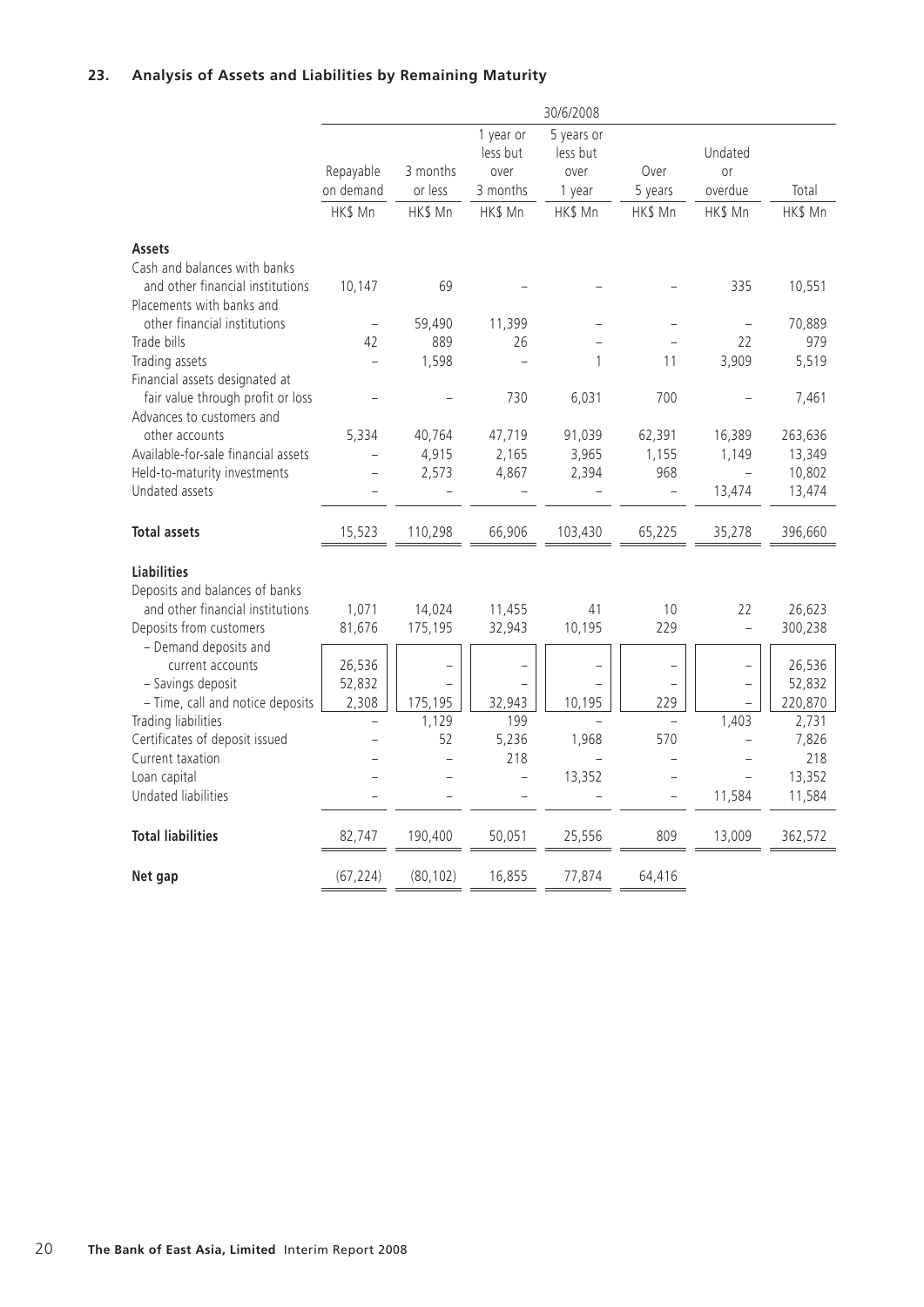|                                     |                |           |                | 31/12/2007     |                          |                |         |
|-------------------------------------|----------------|-----------|----------------|----------------|--------------------------|----------------|---------|
|                                     |                |           | 1 year or      | 5 years or     |                          |                |         |
|                                     |                |           | less but       | less but       |                          | Undated        |         |
|                                     | Repayable      | 3 months  | over           | over           | Over                     | 0r             |         |
|                                     | on demand      | or less   | 3 months       | 1 year         | 5 years                  | overdue        | Total   |
|                                     | HK\$ Mn        | HK\$ Mn   | HK\$ Mn        | HK\$ Mn        | HK\$ Mn                  | HK\$ Mn        | HK\$ Mn |
| <b>Assets</b>                       |                |           |                |                |                          |                |         |
| Cash and balances with banks        |                |           |                |                |                          |                |         |
| and other financial institutions    | 13,583         | 63        |                |                |                          | 541            | 14,187  |
| Placements with banks and           |                |           |                |                |                          |                |         |
| other financial institutions        | $\overline{a}$ | 90,574    | 4,130          |                |                          |                | 94,704  |
| Trade bills                         | 58             | 624       | 91             |                |                          | 39             | 812     |
| Trading assets                      |                | 798       | 397            |                | 18                       | 3,634          | 4,847   |
| Financial assets designated at      |                |           |                |                |                          |                |         |
| fair value through profit or loss   |                | 155       | 523            | 7,980          |                          |                | 8,658   |
| Advances to customers and           |                |           |                |                |                          |                |         |
| other accounts                      | 4,211          | 36,840    | 34,529         | 83,440         | 61,708                   | 14,678         | 235,406 |
| Available-for-sale financial assets |                | 1,922     | 4,681          | 2,899          | 971                      | 1,744          | 12,217  |
| Held-to-maturity investments        |                | 970       | 6,096          | 2,607          | 1,088                    | $\overline{a}$ | 10,761  |
| Undated assets                      |                |           |                |                | $\overline{a}$           | 12,387         | 12,387  |
| <b>Total assets</b>                 | 17,852         | 131,946   | 50,447         | 96,926         | 63,785                   | 33,023         | 393,979 |
| <b>Liabilities</b>                  |                |           |                |                |                          |                |         |
| Deposits and balances of banks      |                |           |                |                |                          |                |         |
| and other financial institutions    | 3,722          | 17,592    | 17,685         | 50             | 10                       | 1              | 39,060  |
| Deposits from customers             | 81,228         | 178,156   | 17,107         | 7,659          | 36                       | $\overline{a}$ | 284,186 |
| - Demand deposits and               |                |           |                |                |                          |                |         |
| current accounts                    | 29,990         |           |                |                |                          |                | 29,990  |
| - Savings deposit                   | 49,216         |           |                |                |                          |                | 49,216  |
| - Time, call and notice deposits    | 2,022          | 178,156   | 17,107         | 7,659          | 36                       |                | 204,980 |
| Trading liabilities                 |                | 1,098     |                | 33             |                          | 1,241          | 2,372   |
| Certificates of deposit issued      |                | 288       | 9,663          | 1,326          | 888                      |                | 12,165  |
| Current taxation                    |                |           | 229            | $\overline{a}$ |                          |                | 229     |
| Loan capital                        |                |           | $\overline{a}$ | 9,269          | 4,383                    | $\overline{a}$ | 13,652  |
| Undated liabilities                 |                |           |                |                | $\overline{\phantom{0}}$ | 11,869         | 11,869  |
| <b>Total liabilities</b>            | 84,950         | 197,134   | 44,684         | 18,337         | 5,317                    | 13,111         | 363,533 |
|                                     |                |           |                |                |                          |                |         |
| Net gap                             | (67, 098)      | (65, 188) | 5,763          | 78,589         | 58,468                   |                |         |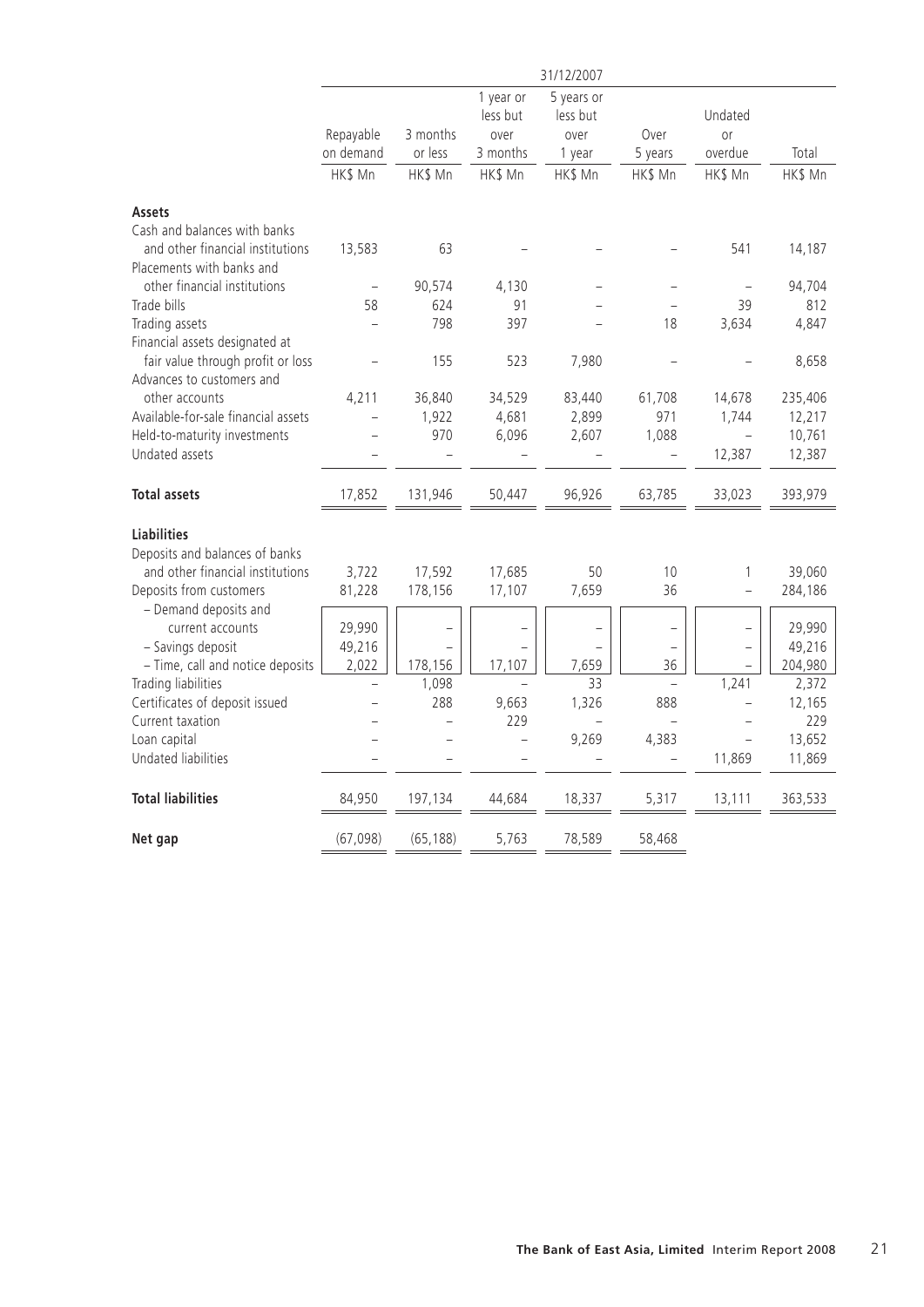## **24. Deferred Tax Assets and Liabilities Recognised**

The components of deferred tax (assets)/liabilities recognised in the consolidated balance sheet and the movements during the period are as follows:

| Deferred tax arising from:                                               | Depreciation<br>allowances in<br>excess of<br>related<br>depreciation<br>HK\$ Mn | Revaluation<br>of properties<br>HK\$ Mn | Impairment<br>losses on<br>financial<br>assets<br>HK\$ Mn | <b>Revaluation</b><br>of available<br>for-sale<br>securities<br>HK\$ Mn | Tax losses<br>HK\$ Mn | Others<br>HK\$ Mn | Total<br>HK\$ Mn |
|--------------------------------------------------------------------------|----------------------------------------------------------------------------------|-----------------------------------------|-----------------------------------------------------------|-------------------------------------------------------------------------|-----------------------|-------------------|------------------|
| At 1st January, 2008<br>Charged/(credited) to<br>consolidated profit and | 321                                                                              | 274                                     | 58                                                        | 94                                                                      | (59)                  | 114               | 802              |
| loss account                                                             | 11                                                                               |                                         | 25                                                        |                                                                         | (7)                   | 6                 | 35               |
| Credited to reserves                                                     |                                                                                  | (1)                                     |                                                           | (80)                                                                    |                       |                   | (81)             |
| Additions through acquisition                                            | 14                                                                               |                                         |                                                           |                                                                         | (2)                   |                   | 12               |
| Exchange and other adjustments                                           |                                                                                  |                                         |                                                           |                                                                         |                       | (106)             | (106)            |
| At 30th June, 2008                                                       | 346                                                                              | 273                                     | 83                                                        | 14                                                                      | (68)                  | 14                | 662              |
| Balance as at 30th June, 2007                                            | 291                                                                              | 214                                     | 3                                                         | 92                                                                      | (13)                  | 65                | 652              |
| Balance as at 31st December, 2007                                        | 321                                                                              | 274                                     | 58                                                        | 94                                                                      | (59)                  | 114               | 802              |

#### **25. Reserves**

|                                      | 30/6/2008 | 30/6/2007 | 31/12/2007 |
|--------------------------------------|-----------|-----------|------------|
|                                      | HK\$ Mn   | HK\$ Mn   | HK\$ Mn    |
|                                      |           |           |            |
| Share premium                        | 4,924     | 1,087     | 1,118      |
| General reserve                      | 14,524    | 13,806    | 14,004     |
| Revaluation reserve on bank premises | 876       | 851       | 866        |
| Investment revaluation reserve       | (11)      | 627       | 476        |
| Exchange revaluation reserve         | 1,257     | 268       | 672        |
| Other reserves                       | 209       | 165       | 153        |
| Retained profits*                    | 7,785     | 7,377     | 8,874      |
|                                      |           |           |            |
| Total                                | 29,564    | 24,181    | 26,163     |
|                                      |           |           |            |
| Proposed dividends, not provided for | 384       | 753       | 1,858      |

A regulatory reserve is maintained to satisfy the provisions of the Hong Kong Banking Ordinance for prudential supervision purposes by earmarking amounts in respect of losses which the Bank will or may incur on loans and advances in addition to impairment losses recognised. Movements in the reserve are earmarked directly through retained earnings and in consultation with the Hong Kong Monetary Authority. As at 30th June, 2008, HK\$2,228 million (31st December, 2007: HK\$2,100 million) was included in the retained profits in this respect which was distributable to equity holders of the Group subject to consultation with the Hong Kong Monetary Authority.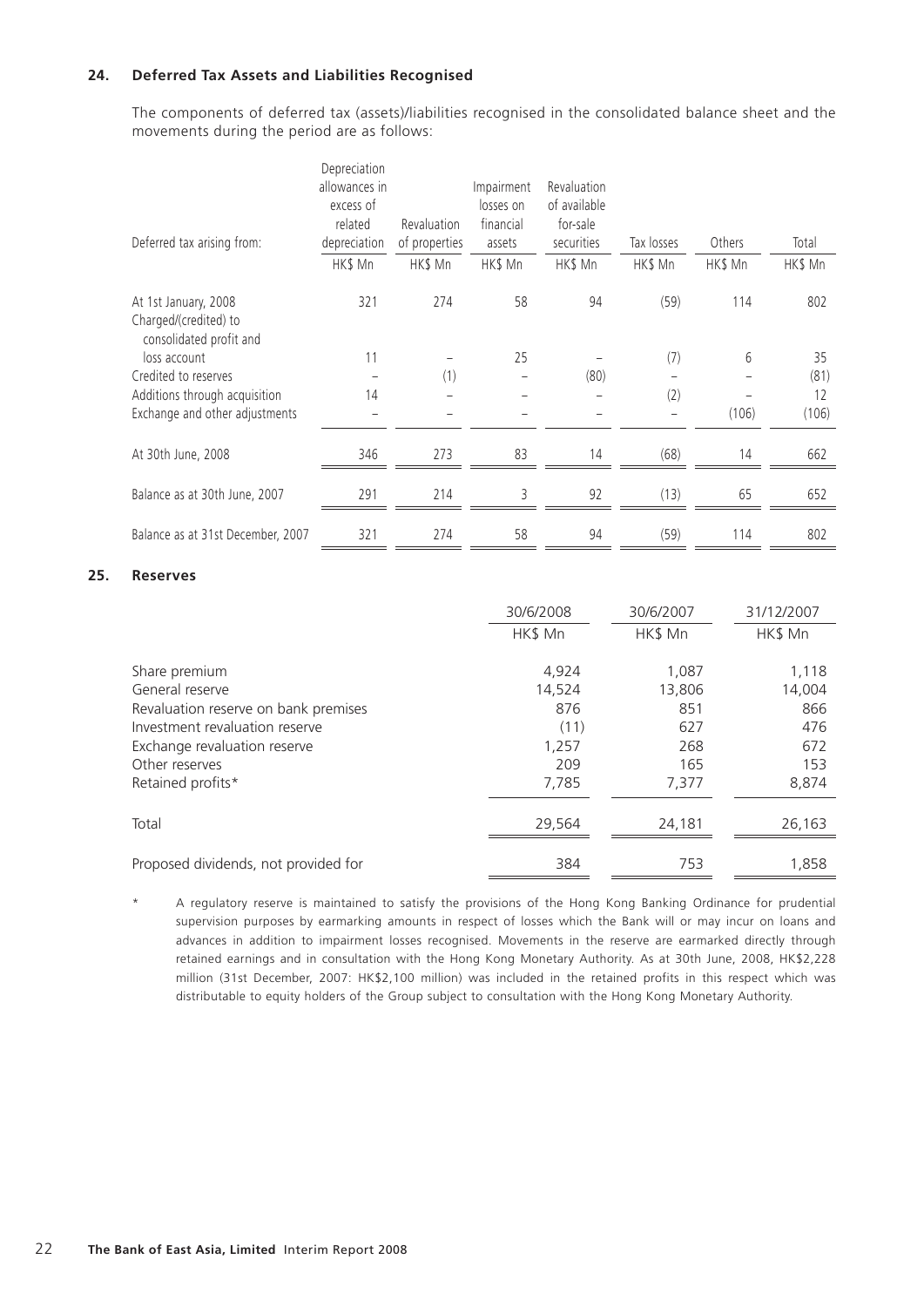## **26. Consolidated Cash Flow Statement**

## *(a) Purchase of subsidiaries*

|     |          |                                                                                                                                                                       | 30/6/2008            | 30/6/2007       |
|-----|----------|-----------------------------------------------------------------------------------------------------------------------------------------------------------------------|----------------------|-----------------|
|     |          |                                                                                                                                                                       | HK\$ Mn              | HK\$ Mn         |
|     |          | Cash and balances with banks and other financial institutions                                                                                                         | 12                   |                 |
|     |          | Advances and other accounts less provisions                                                                                                                           | 10                   | 4               |
|     | Goodwill | Fixed assets                                                                                                                                                          | $\overline{4}$<br>25 |                 |
|     |          | Other accounts and provisions                                                                                                                                         | (46)                 | (2)             |
|     |          |                                                                                                                                                                       | 5                    | 2               |
|     |          | Goodwill arising on consolidation                                                                                                                                     | 31                   | 35              |
|     |          | Total purchase price                                                                                                                                                  | 36                   | 37              |
|     |          | Less: Cash and cash equivalents acquired                                                                                                                              | (12)                 |                 |
|     |          | Cash flow on acquisition net of cash acquired                                                                                                                         | 24                   | 37              |
| (b) |          | Cash and cash equivalents                                                                                                                                             |                      |                 |
|     |          |                                                                                                                                                                       | 30/6/2008            | 30/6/2007       |
|     |          |                                                                                                                                                                       | HK\$ Mn              | HK\$ Mn         |
|     | (i)      | Components of cash and cash equivalents in the<br>consolidated cash flow statement                                                                                    |                      |                 |
|     |          | Cash and balances with banks and other financial institutions<br>Placements with banks and other financial institutions                                               | 10,551               | 8,268           |
|     |          | with original maturity within three months<br>Treasury bills with original maturity within three months<br>Certificates of deposit held with original maturity within | 52,576<br>2,649      | 64,453<br>4,016 |
|     |          | three months                                                                                                                                                          | 404                  | 457             |
|     |          | Debt securities with original maturity within three months                                                                                                            | 964                  |                 |
|     |          |                                                                                                                                                                       | 67,144               | 77,194          |
|     | (ii)     | Reconciliation with the consolidated balance sheet                                                                                                                    |                      |                 |
|     |          | Cash and balances with banks and other financial institutions                                                                                                         | 10,551               | 8,268           |
|     |          | Placements with banks and other financial institutions<br>Treasury bills and certificates of deposit held                                                             | 70,889               | 72,347          |
|     |          | - trading assets                                                                                                                                                      | 1,610                | 997             |
|     |          | - designated at fair value through profit or loss                                                                                                                     | 7,461                | 49              |
|     |          | - advances and other accounts                                                                                                                                         | 39                   | 39              |
|     |          | - available-for sale                                                                                                                                                  | 12,386               | 5,193           |
|     |          | - held-to-maturity                                                                                                                                                    | 10,802<br>32,298     | 1,975<br>8,253  |
|     |          | Amount shown in the consolidated balance sheet                                                                                                                        | 113,738              | 88,868          |
|     |          | Less: Amounts with an original maturity of beyond<br>three months                                                                                                     | (46, 594)            | (11, 674)       |
|     |          | Cash and cash equivalents in the consolidated                                                                                                                         |                      |                 |
|     |          | cash flow statement                                                                                                                                                   | 67,144               | 77,194          |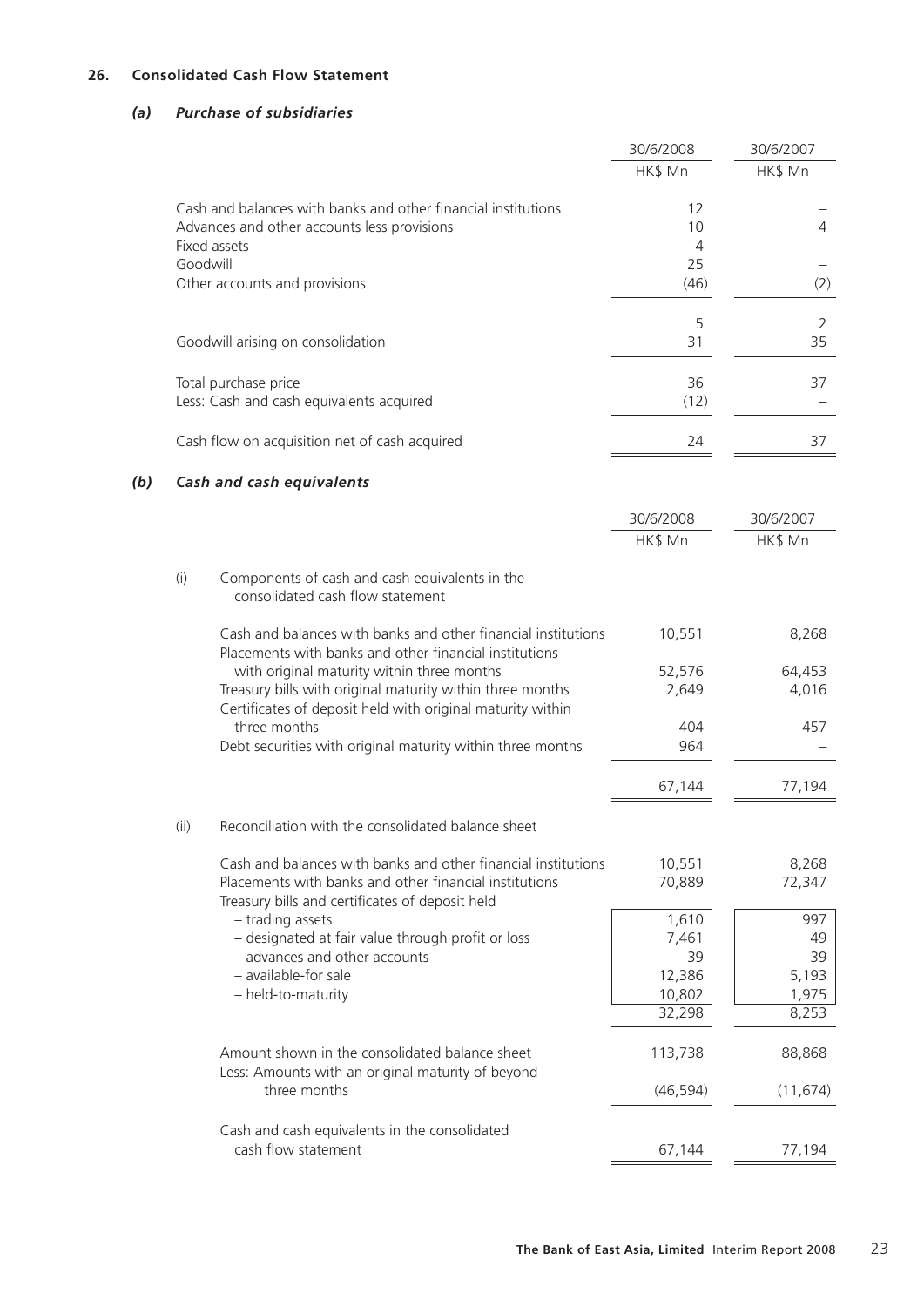## **27. Off-balance Sheet Exposures**

## *(a) The following is a summary of each significant class of off-balance sheet exposures:*

|                                                                                      | 30/6/2008 | 30/6/2007 | 31/12/2007 |
|--------------------------------------------------------------------------------------|-----------|-----------|------------|
|                                                                                      | HK\$ Mn   | HK\$ Mn   | HK\$ Mn    |
| Contractual amounts of contingent<br>liabilities and commitments                     |           |           |            |
| - Direct credit substitutes                                                          | 9,535     | 6,365     | 8,496      |
| - Transaction-related contingencies                                                  | 2,269     | 1,296     | 976        |
| - Trade-related contingencies<br>- Commitments that are unconditionally              | 1,561     | 1,546     | 1,493      |
| cancellable without prior notice<br>- Other commitments with an<br>original maturity | 51,952    | 40,939    | 49,117     |
| $-$ up to 1 year                                                                     | 4,716     | 4,331     | 4,510      |
| - over 1 year                                                                        | 13,035    | 15,574    | 14,144     |
| Total                                                                                | 83,068    | 70,051    | 78,736     |
| - Aggregate credit risk weighted amount                                              | 24,405    | 13,738    | 18,725     |
| Notional amounts of derivatives                                                      |           |           |            |
| - Exchange rate contracts                                                            | 84,112    | 22,885    | 45,679     |
| - Interest rate contracts                                                            | 52,099    | 29,737    | 28,340     |
| - Equity contracts                                                                   | 11,039    | 9,941     | 13,772     |
| - Others                                                                             | 63        | 200       |            |
| Total                                                                                | 147,313   | 62,763    | 87,791     |
| - Aggregate credit risk weighted amount                                              | 875       | 920       | 401        |
| - Aggregate replacement costs                                                        | 1,822     | 916       | 1,552      |

The replacement costs and credit risk weighted amounts of the off-balance sheet exposures do not take into account the effects of bilateral netting arrangements.

## *(b) Capital Commitments*

Capital commitments on purchase of properties outstanding as at 30th June and 31st December and not provided for in the accounts were as follows:

|                                               | 30/6/2008 | 30/6/2007 | 31/12/2007 |
|-----------------------------------------------|-----------|-----------|------------|
|                                               | HK\$ Mn   | HK\$ Mn   | HK\$ Mn    |
| Expenditure authorised and contracted for     | 2,256     | 533       | 1,557      |
| Expenditure authorised but not contracted for | 62        |           | 20         |
|                                               | 2,318     | 533       | 1.5/7      |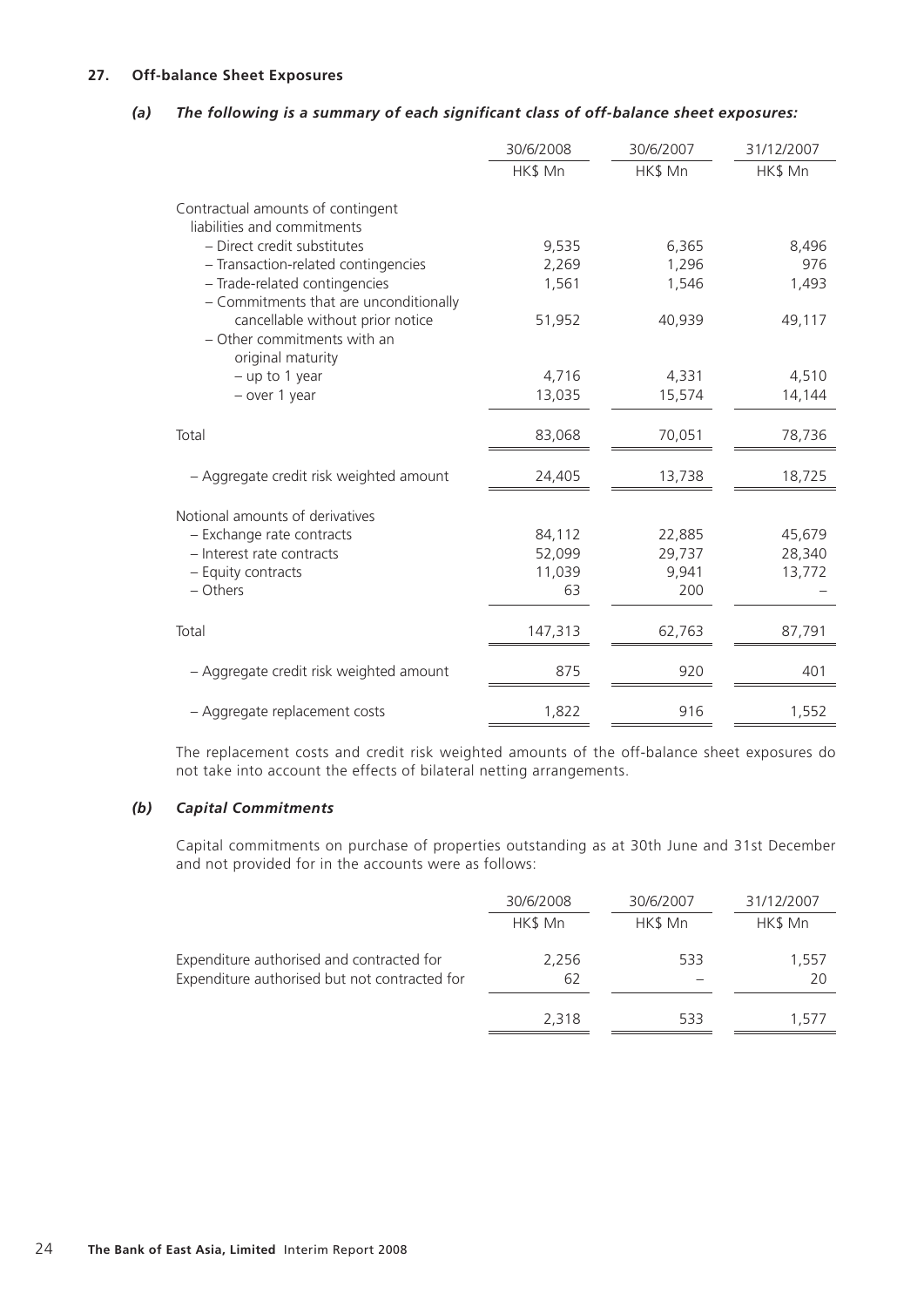## **28. Material Related Party Transactions**

The Group maintains certain retirement benefit schemes for its staff. In the six month ended 30th June, 2008, the total amount of contributions the Group made to the schemes was HK\$52 million (six months ended 30th June, 2007: HK\$45 million).

The Group enters into a number of transactions with the Group's related parties, including its associates, and key management personnel and their close family members and companies controlled or significantly influenced by them. The transactions include accepting deposits from and extending credit facilities to them. Except that there is interest free shareholder's advance extended to one (31st December, 2007: one) associate amounting to HK\$7 million at 30th June, 2008 (31st December, 2007: HK\$7 million), all interest rates in connection with the deposits taken and credit facilities extended are under terms and conditions normally applicable to customers of comparable standing.

The interest received from and interest paid to the Group's related parties for the six months ended 30th June, 2008, outstanding balances of amounts due from and due to them at 30th June, 2008 and maximum outstanding balance of amounts due from and due to them for the six months ended 30th June, 2008 are aggregated as follows:

|           |           | Subsidiaries             |           | Associates |           |
|-----------|-----------|--------------------------|-----------|------------|-----------|
| 30/6/2008 | 30/6/2007 | 30/6/2008                | 30/6/2007 | 30/6/2008  | 30/6/2007 |
| HK\$ Mn   | HK\$ Mn   | HK\$ Mn                  | HK\$ Mn   | HK\$ Mn    | HK\$ Mn   |
| 135       | 130       | 468                      | 348       |            | h         |
| 52        | 62        | 77                       | 81        |            |           |
| 11,305    | 7.989     | 20.435                   | 21,193    | 532        | 235       |
| 3,781     | 4.814     | 2,739                    | 1.471     |            | 14        |
| 12,151    | 10,982    | 20.435                   | 23,699    | 519        | 424       |
| 6.359     | 7.631     | 2.739                    | 1.894     | 17         | 47        |
|           |           | Key management personnel |           |            |           |

## **29. Basis of Consolidation**

Unless otherwise stated, all financial information contained in this interim report are prepared according to the consolidation basis for accounting purposes.

In preparing the capital adequacy ratio and liquidity ratio of the Group, they are prepared according to the basis of consolidation for regulatory purposes. The main difference between the consolidation basis for accounting and regulatory purposes is that the former includes the Bank and all its subsidiaries whereas the latter includes the Bank and only some of the Group's subsidiaries which mainly conduct banking business or other businesses incidental to banking business.

## **30. Statement of Compliance**

The Interim Results together with the Supplementary Financial Information on pages 26 to 33 complies fully with the Banking (Disclosure) Rules issued by the Hong Kong Monetary Authority, the applicable disclosure provisions of the Rules Governing the Listing of Securities on The Stock Exchange of Hong Kong Limited and HKAS 34 "Interim Financial Reporting" issued by the HKICPA in October, 2004.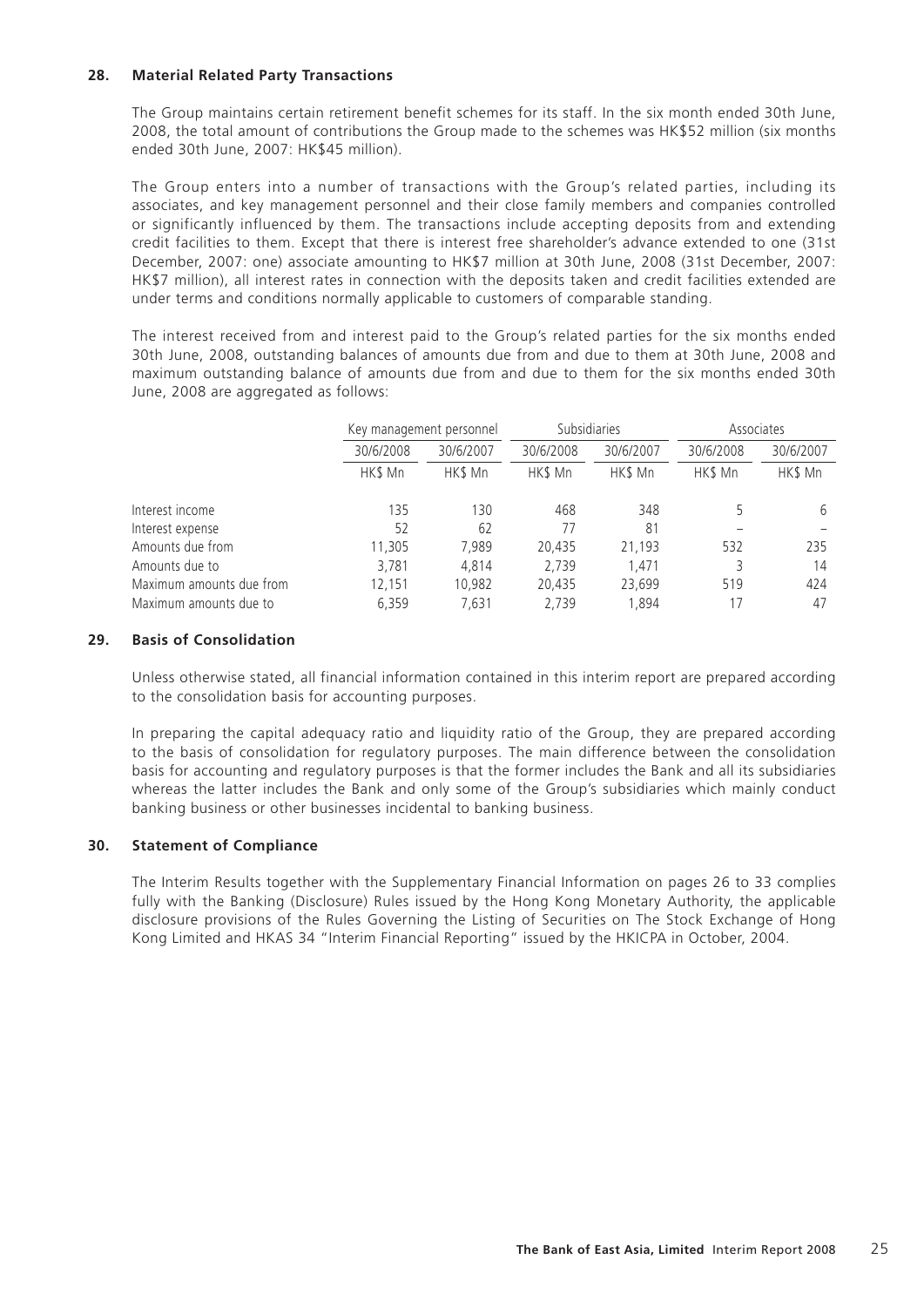#### **SUPPLEMENTARY FINANCIAL INFORMATION**

## **A. Capital Adequacy Ratio and Capital Base**

#### *(a) Capital adequacy ratio*

|                                                       | 30/6/2008     | 30/6/2007     | 31/12/2007 |
|-------------------------------------------------------|---------------|---------------|------------|
|                                                       | $\frac{1}{2}$ | $\frac{1}{2}$ | $\%$       |
| Capital adequacy ratio<br>Core capital adequacy ratio | 14.7<br>94    | 13.1          | 12.6       |

Capital ratios at 30th June, 2008 and 31st December, 2007 were compiled in accordance with the Banking (Capital) Rules ("the Capital Rules") issued by the Hong Kong Monetary Authority under Section 98A of the Hong Kong Banking Ordinance for the implementation of the "Basel II" capital accord, which became effective on 1st January, 2007. In accordance with the Capital Rules, the Bank has adopted the foundation internal ratings-based approach for the calculation of the risk-weighted assets for credit risk and the internal models approach for the calculation of market risk and standardised approach for operational risk.

Capital ratios at 30th June, 2007 were compiled in accordance with the basic approach for the calculation of the credit risk, the standardised (market risk) approach for market risk and the basic indicator approach for operational risk.

The basis of consolidation for calculation of capital ratios under the Capital Rules follows the basis of consolidation for financial reporting with the exclusion of subsidiaries which are "regulated financial entities" (e.g. insurance and securities companies) as defined by the Capital Rules. Accordingly, the investment costs of these unconsolidated regulated financial entities are deducted from the capital base.

#### *(b) Group capital base after deductions*

|                                                                   | 30/6/2008 | 30/6/2007             | 31/12/2007 |
|-------------------------------------------------------------------|-----------|-----------------------|------------|
|                                                                   | HK\$ Mn   | HK\$ Mn               | HK\$ Mn    |
| Core capital                                                      |           |                       |            |
| Paid up ordinary share capital                                    | 4,177     | 3,921                 | 3,936      |
| Share premium                                                     | 4,924     | 1,087                 | 1,118      |
| Reserves                                                          | 18,469    | 17,236                | 16,884     |
| Profit and loss account                                           | 215       | 700                   | 873        |
| Deduct: Goodwill                                                  | (1,625)   | (1,616)               | (1,616)    |
| Other intangible assets                                           | (25)      | (12)                  | (11)       |
|                                                                   | 26,135    | 21,316                | 21,184     |
| Less: Core capital items deductions                               | (2,825)   | (2,570)               | (2,742)    |
| Total core capital                                                | 23,310    | 18,746                | 18,442     |
| Eligible supplementary capital                                    |           |                       |            |
| Reserves attributable to fair value gains on                      |           |                       |            |
| revaluation of holdings of land and buildings                     | 936       | 628                   | 788        |
| Revaluation reserves for fair value gains on                      |           |                       |            |
| revaluation of holdings of available-for-sale                     |           |                       |            |
| equities and debt securities                                      |           | 81                    | 128        |
| Unrealised fair value gains arising from holdings                 |           |                       |            |
| of equities and debt securities designated at                     |           |                       |            |
| fair value through profit or loss                                 |           | $\overline{2}$<br>944 | 2          |
| Regulatory reserve for general banking risks                      | 226<br>44 | 468                   | 247<br>51  |
| Collectively assessed impairment allowances<br>Surplus provisions | 869       |                       | 694        |
| Perpetual subordinated debt                                       | 4,659     | 4,693                 | 4,661      |
| Term subordinated debt                                            | 8,955     | 8,973                 | 8,952      |
|                                                                   |           |                       |            |
|                                                                   | 15,689    | 15,789                | 15,523     |
| Less: Supplementary capital items deductions                      | (2,825)   | (2, 571)              | (2,742)    |
| Total supplementary capital                                       | 12,864    | 13,218                | 12,781     |
|                                                                   |           |                       |            |
| Total capital base                                                | 36,174    | 31,964                | 31,223     |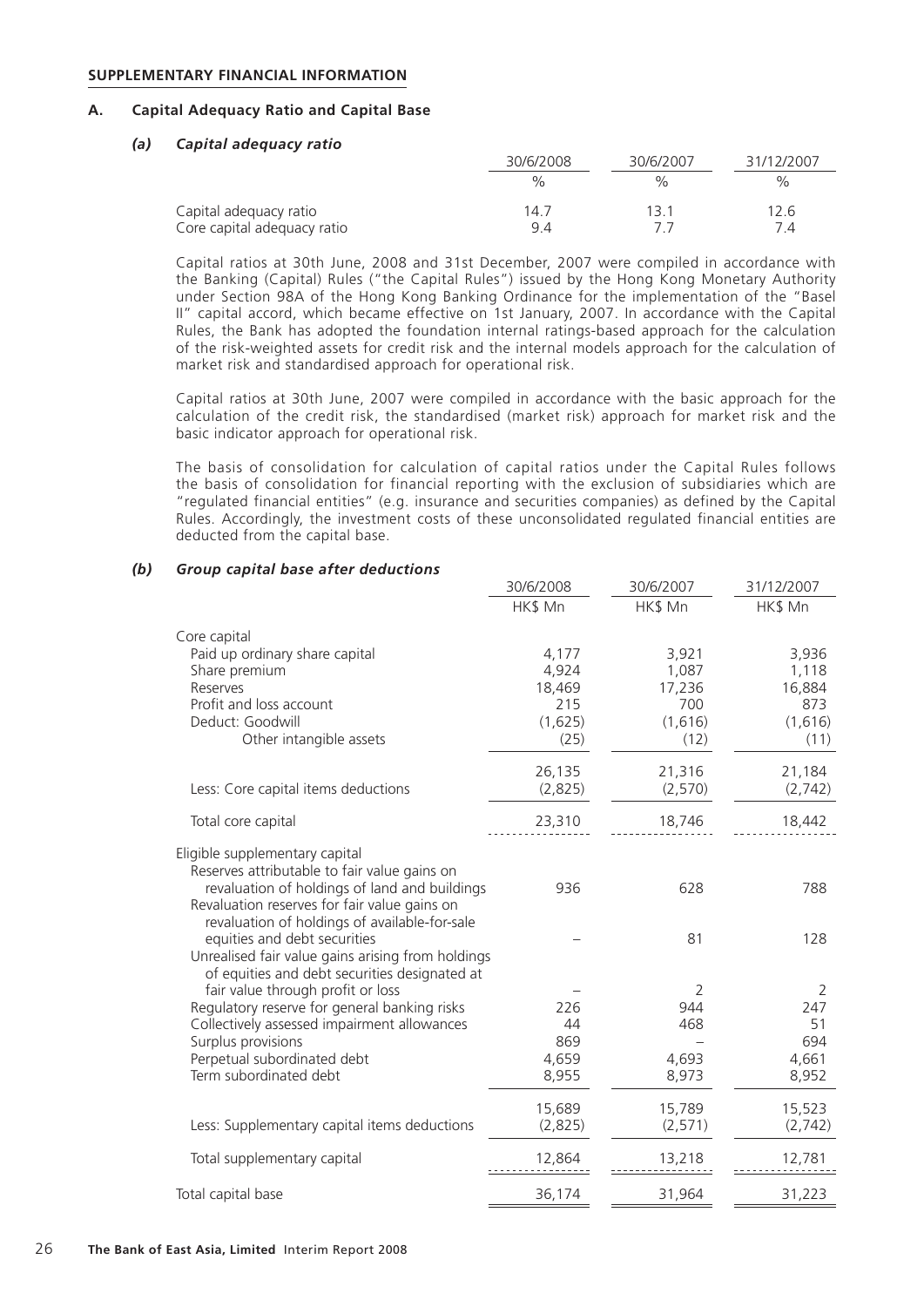## **B. Liquidity Ratio**

|                                        | 6 months ended<br>30/6/2008 | 6 months ended<br>30/6/2007 | The year ended<br>31/12/2007 |
|----------------------------------------|-----------------------------|-----------------------------|------------------------------|
|                                        | $\frac{0}{0}$               | $\%$                        | %                            |
| Average liquidity ratio for the period | 38.8                        | 43.2                        | 43.5                         |

The average liquidity ratio for the period is the simple average of each calendar month's average liquidity ratio, which is computed on the consolidated basis as required by the Hong Kong Monetary Authority for its regulatory purposes, and is in accordance with the Fourth Schedule to the Hong Kong Banking Ordinance.

## **C. Cross-border Claims**

The information on cross-border claims discloses exposures to foreign counterparties on which the ultimate risk lies, and is derived according to the location of the counterparties after taking into account any transfer of risk. In general, such transfer of risk takes place if the claims are guaranteed by a party in a country which is different from that of the counterparty or if the claims are on an overseas branch of a bank whose head office is located in another country. Only regions constituting 10% or more of the aggregate cross-border claims are disclosed.

|                                                          | 30/6/2008                    |                  |         |         |
|----------------------------------------------------------|------------------------------|------------------|---------|---------|
|                                                          | Banks and<br>other financial | Public<br>sector |         |         |
|                                                          | institutions                 | entities         | Others  | Total   |
|                                                          | HK\$ Mn                      | HK\$ Mn          | HK\$ Mn | HK\$ Mn |
| People's Republic of China<br>Asian countries, excluding | 19,808                       | 1,922            | 51,102  | 72,832  |
| People's Republic of China                               | 12,317                       | 1,450            | 12,876  | 26,643  |
| North America                                            | 4,982                        | 5,270            | 9,263   | 19,515  |
| Western Europe                                           | 56,782                       |                  | 4,312   | 61,094  |
|                                                          |                              | 30/6/2007        |         |         |
|                                                          | <b>Banks</b> and             | Public           |         |         |
|                                                          | other financial              | sector           |         |         |
|                                                          | institutions                 | entities         | Others  | Total   |
|                                                          | HK\$ Mn                      | HK\$ Mn          | HK\$ Mn | HK\$ Mn |
| People's Republic of China<br>Asian countries, excluding | 20,547                       | 2,964            | 26,125  | 49,636  |
| People's Republic of China                               | 12,076                       | 1,598            | 11,260  | 24,934  |
| North America                                            | 10,055                       | 5,333            | 8,670   | 24,058  |
| Western Europe                                           | 40,684                       |                  | 2,708   | 43,392  |
|                                                          |                              | 31/12/2007       |         |         |
|                                                          | Banks and                    | Public           |         |         |
|                                                          | other financial              | sector           |         |         |
|                                                          | institutions                 | entities         | Others  | Total   |
|                                                          | HK\$ Mn                      | HK\$ Mn          | HK\$ Mn | HK\$ Mn |
| People's Republic of China<br>Asian countries, excluding | 23,281                       | 7,386            | 36,395  | 67,062  |
| People's Republic of China                               | 14,535                       | 1,471            | 11,478  | 27,484  |
| North America                                            | 7,101                        | 5,303            | 8,947   | 21,351  |
| Western Europe                                           | 67,486                       |                  | 4,784   | 72,270  |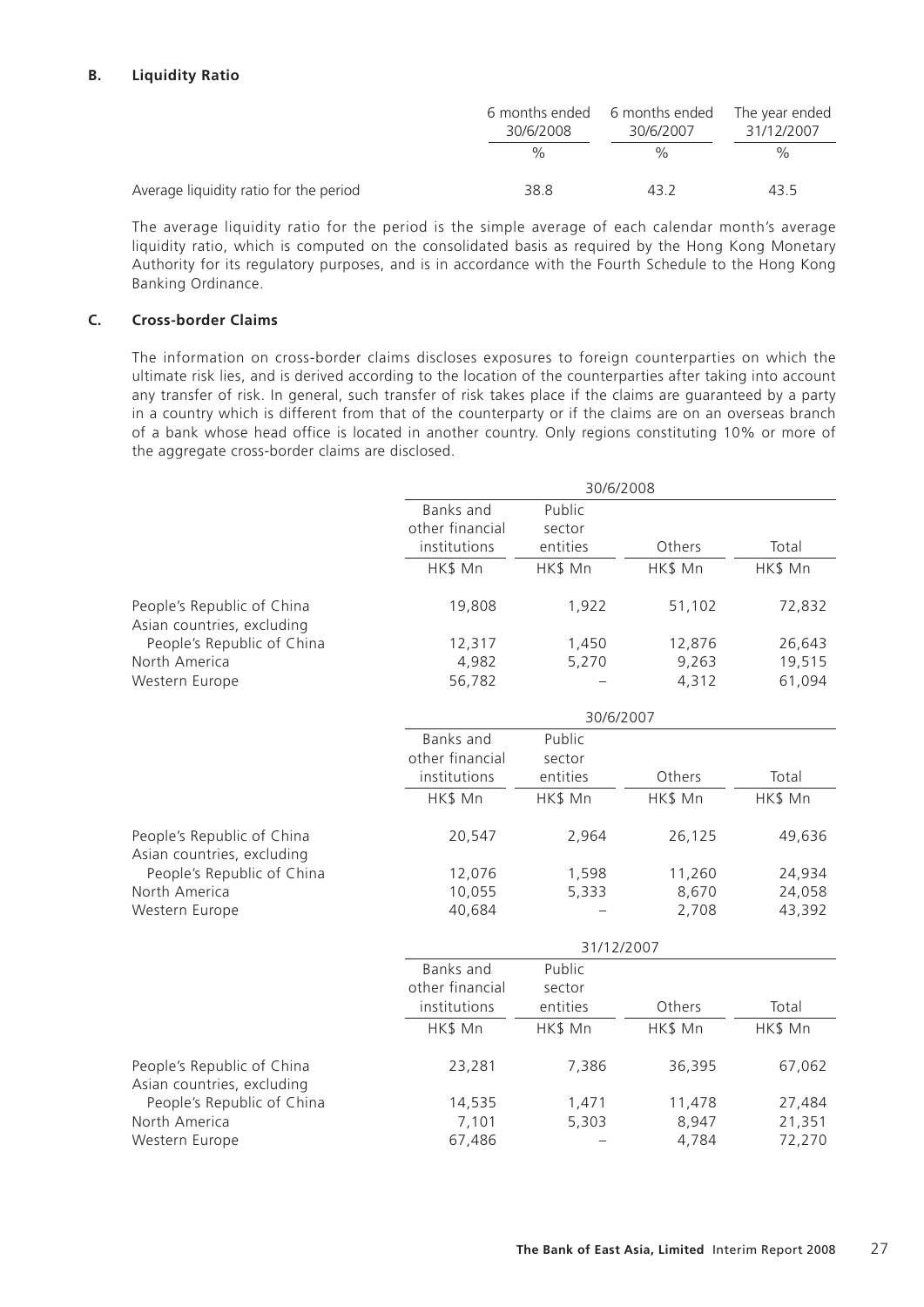## **D. Non-bank Mainland Exposures**

The total direct non-bank Mainland exposures and the individual impairment allowances are as follows:

|                                                                                                      |                                 | 30/6/2008                        |         |                                       |
|------------------------------------------------------------------------------------------------------|---------------------------------|----------------------------------|---------|---------------------------------------|
|                                                                                                      | On-balance<br>sheet<br>exposure | Off-balance<br>sheet<br>exposure | Total   | Individual<br>impairment<br>allowance |
|                                                                                                      | HK\$ Mn                         | HK\$ Mn                          | HK\$ Mn | HK\$ Mn                               |
| Type of counterparties                                                                               |                                 |                                  |         |                                       |
| Mainland entities<br>Companies and individuals outside<br>Mainland where the credit                  | 93,252                          | 17,908                           | 111,160 | 35                                    |
| is granted for use in Mainland<br>Other counterparties the exposures<br>to whom are considered to be | 14,514                          | 2,736                            | 17,250  | 5                                     |
| non-bank Mainland exposures                                                                          | 3,359                           | 27                               | 3,386   |                                       |
| Total                                                                                                | 111,125                         | 20,671                           | 131,796 | 40                                    |
|                                                                                                      |                                 | 30/6/2007                        |         |                                       |
|                                                                                                      | On-balance                      | Off-balance                      |         | Individual                            |
|                                                                                                      | sheet<br>exposure               | sheet<br>exposure                | Total   | impairment<br>allowance               |
|                                                                                                      | HK\$ Mn                         | HK\$ Mn                          | HK\$ Mn | HK\$ Mn                               |
| Type of counterparties                                                                               |                                 |                                  |         |                                       |
| Mainland entities<br>Companies and individuals outside<br>Mainland where the credit is               | 54,327                          | 11,686                           | 66,013  | 146                                   |
| granted for use in Mainland<br>Other counterparties the exposures<br>to whom are considered to be    | 12,147                          | 3,593                            | 15,740  | $\overline{4}$                        |
| non-bank Mainland exposures                                                                          | 295                             |                                  | 295     |                                       |
| Total                                                                                                | 66,769                          | 15,279                           | 82,048  | 150                                   |
|                                                                                                      |                                 |                                  |         |                                       |
|                                                                                                      | On-balance                      | Off-balance                      |         | Individual                            |
|                                                                                                      | sheet<br>exposure               | sheet<br>exposure                | Total   | impairment<br>allowance               |
|                                                                                                      | HK\$ Mn                         | HK\$ Mn                          | HK\$ Mn | HK\$ Mn                               |
| Type of counterparties                                                                               |                                 |                                  |         |                                       |
| Mainland entities<br>Companies and individuals outside<br>Mainland where the credit is               | 76,128                          | 15,247                           | 91,375  | 184                                   |
| granted for use in Mainland<br>Other counterparties the exposures<br>to whom are considered to be    | 11,848                          | 2,785                            | 14,633  | 1                                     |
| non-bank Mainland exposures                                                                          | 1,729                           | 27                               | 1,756   |                                       |
| Total                                                                                                | 89,705                          | 18,059                           | 107,764 | 185                                   |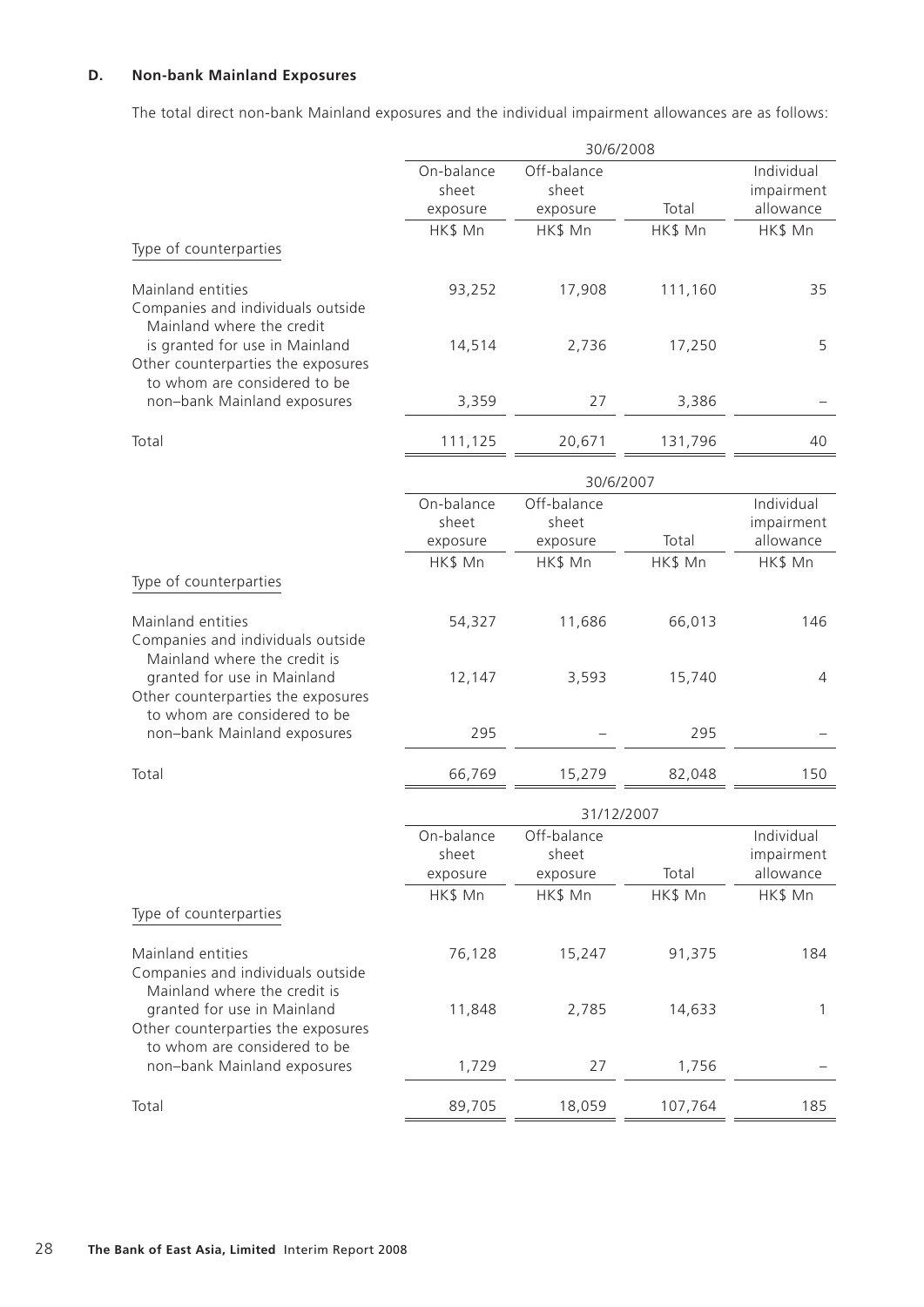## **E. Overdue, Rescheduled and Repossessed Assets**

## *(a) Overdue and rescheduled advances*

|                                         | 30/6/2008 |                                        | 30/6/2007 |                                        | 31/12/2007 |                                        |
|-----------------------------------------|-----------|----------------------------------------|-----------|----------------------------------------|------------|----------------------------------------|
|                                         | HK\$ Mn   | % of total<br>advances to<br>customers | HK\$ Mn   | % of total<br>advances to<br>customers | HK\$ Mn    | % of total<br>advances to<br>customers |
| Advances to customers overdue for       |           |                                        |           |                                        |            |                                        |
| - 6 months or less but over 3 months    | 109       | 0.1                                    | 148       | 0.1                                    | 151        | 0.1                                    |
| - 1 year or less but over 6 months      | 359       | 0.1                                    | 96        | 0.0                                    | 168        | 0.1                                    |
| - Over 1 year                           | 159       | 0.1                                    | 198       | 0.1                                    | 149        | 0.0                                    |
|                                         |           |                                        |           |                                        |            |                                        |
|                                         | 627       | 0.3                                    | 442       | 0.2                                    | 468        | 0.2                                    |
| Rescheduled advances to customers       | 263       | 0.1                                    | 305       | 0.2                                    | 283        | 0.1                                    |
| Total overdue and rescheduled advances  | 890       | 0.4                                    | 747       | 0.4                                    | 751        | 0.3                                    |
|                                         |           |                                        |           |                                        |            |                                        |
| Secured overdue advances                | 490       | 0.2                                    | 286       | 0.1                                    | 261        | 0.1                                    |
| Unsecured overdue advances              | 137       | 0.1                                    | 156       | 0.1                                    | 207        | 0.1                                    |
|                                         |           |                                        |           |                                        |            |                                        |
| Market value of security held against   |           |                                        |           |                                        |            |                                        |
| secured overdue advances                | 2,233     |                                        | 491       |                                        | 1,553      |                                        |
| Individual impairment allowance made    |           |                                        |           |                                        |            |                                        |
| on loans overdue for more than 3 months | 115       |                                        | 102       |                                        | 136        |                                        |

Loans and advances with a specific repayment date are classified as overdue when the principal or interest is overdue and remains unpaid at the period-end. Loans repayable by regular instalments are treated as overdue when an instalment payment is overdue and remains unpaid at periodend. Loans repayable on demand are classified as overdue either when a demand for repayment has been served on the borrower but repayment has not been made in accordance with the demand notice, and/or when the loans have remained continuously outside the approved limit advised to the borrower for more than the overdue period in question.

An asset considered as an eligible collateral should generally satisfy the following:

- (a) The market value of the asset is readily determinable or can be reasonably established and verified;
- (b) The asset is marketable and there exists a readily available secondary market for disposing of the asset;
- (c) The Bank's right to repossess the asset is legally enforceable and without impediment; and
- (d) The Bank is able to secure control over the asset if necessary.

The two main types of "Eligible Collateral" are as follows:

- (i) "Eligible Financial Collateral" mainly comprises cash deposits and shares.
- (ii) "Eligible Physical Collateral" mainly comprises land and buildings, vehicles and equipment.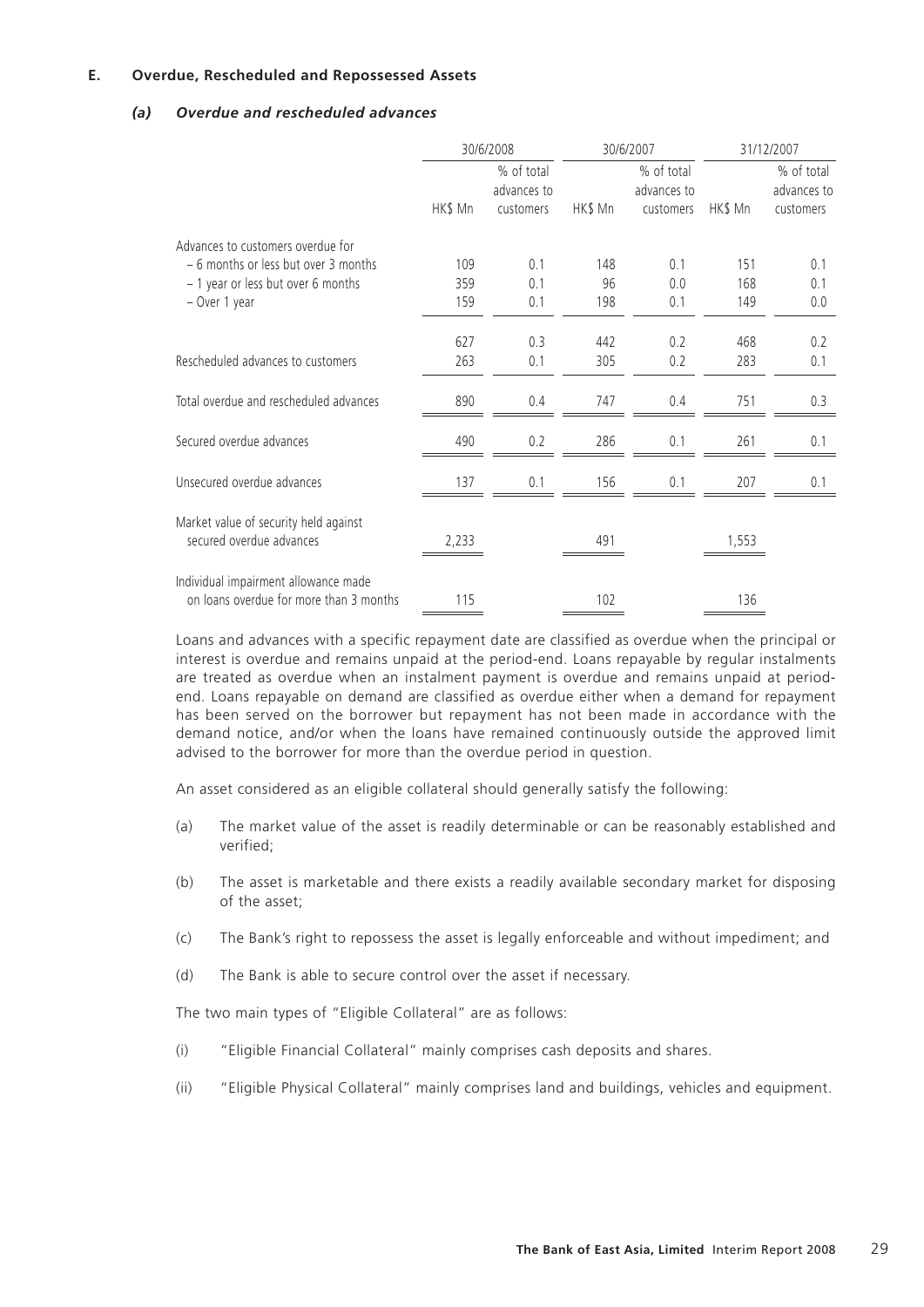When the Bank's clients face financial difficulties and fail to settle their loans, depending on different situations, the Bank usually takes the following actions to recover the debt:

- (a) Debt Rescheduling/Restructuring
- (b) Enforcement of security
- (c) Legal Action
- (d) Recovery via Debt Collector

There were no advances to banks and other financial institutions which were overdue for over 3 months as at 30th June, 2008, 30th June, 2007 and 31st December, 2007; nor were there any rescheduled advances to banks and other financial institutions on these three dates.

## *(b) Other overdue and rescheduled assets*

|                                                                                                                         | 30/06/2008          |                    |                  |  |
|-------------------------------------------------------------------------------------------------------------------------|---------------------|--------------------|------------------|--|
|                                                                                                                         | Accrued             | Debt               | Other            |  |
|                                                                                                                         | interest            | securities         | assets*          |  |
|                                                                                                                         | HK\$ Mn             | HK\$ Mn            | HK\$ Mn          |  |
| Other assets overdue for<br>- 6 months or less but over 3 months<br>- 1 year or less but over 6 months<br>- Over 1 year |                     |                    |                  |  |
| Rescheduled assets                                                                                                      | 1                   | 1                  | 1                |  |
|                                                                                                                         |                     |                    |                  |  |
| Total other overdue and rescheduled assets                                                                              | 1                   |                    |                  |  |
|                                                                                                                         |                     | 30/06/2007         |                  |  |
|                                                                                                                         | Accrued<br>interest | Debt<br>securities | Other<br>assets* |  |
|                                                                                                                         | HK\$ Mn             | HK\$ Mn            | HK\$ Mn          |  |
| Other assets overdue for<br>- 6 months or less but over 3 months<br>- 1 year or less but over 6 months<br>- Over 1 year |                     |                    | 4<br>13          |  |
|                                                                                                                         | 3                   |                    | 17               |  |
| Rescheduled assets                                                                                                      |                     |                    |                  |  |
| Total other overdue and rescheduled assets                                                                              | 3                   |                    | 17               |  |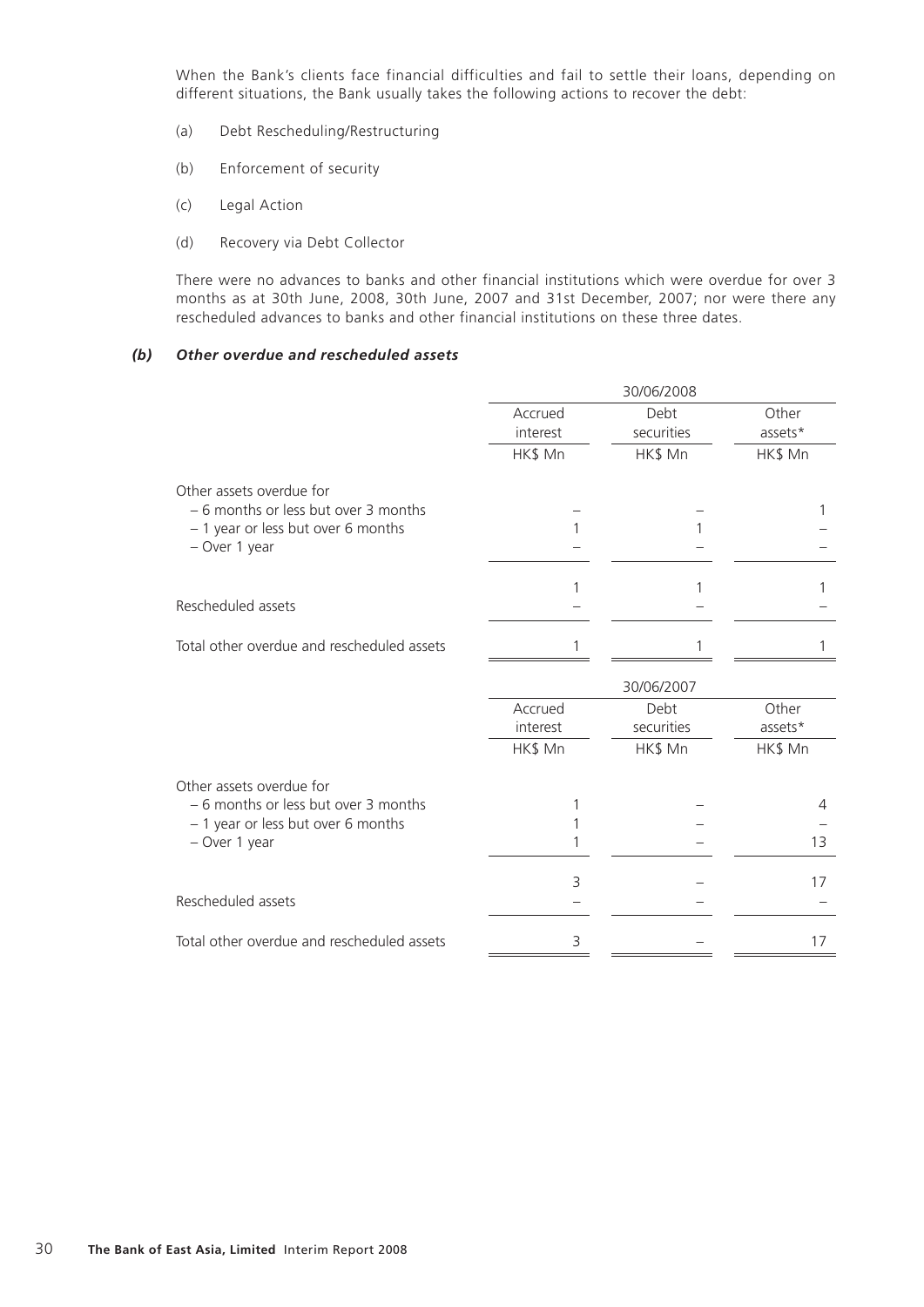|                                                                  | 31/12/2007          |                    |                  |  |
|------------------------------------------------------------------|---------------------|--------------------|------------------|--|
|                                                                  | Accrued<br>interest | Debt<br>securities | Other<br>assets* |  |
|                                                                  | HK\$ Mn             | HK\$ Mn            | HK\$ Mn          |  |
| Other assets overdue for<br>- 6 months or less but over 3 months |                     |                    |                  |  |
| - 1 year or less but over 6 months<br>- Over 1 year              |                     |                    |                  |  |
|                                                                  |                     |                    | 4                |  |
| Rescheduled assets                                               |                     |                    |                  |  |
| Total other overdue and rescheduled assets                       |                     |                    |                  |  |

\* Other assets refer to trade bills and receivables.

## *(c) Repossessed assets*

|                                                                      | 30/6/2008 | 30/6/2007 | 31/12/2007 |
|----------------------------------------------------------------------|-----------|-----------|------------|
|                                                                      | HK\$ Mn   | HK\$ Mn   | HK\$ Mn    |
| Repossessed land and buildings<br>Repossessed vehicles and equipment | 150       | 38        | 19         |
| Total repossessed assets                                             | 151       | 43        | 20         |

The amount represents the estimated market value of the repossessed assets as at 30th June, 2008, 30th June, 2007 and 31st December, 2007.

## **F. Currency Concentrations**

The net positions or net structural positions in foreign currencies are disclosed when each currency constitutes 10% or more of the respective total net position or total net structural position in all foreign currencies.

| <b>USD</b> | <b>CNY</b>                                          | Others                                       |                                                             |  |
|------------|-----------------------------------------------------|----------------------------------------------|-------------------------------------------------------------|--|
|            |                                                     |                                              | Total                                                       |  |
| 86,020     | 89,608                                              | 50,951                                       | 226,579                                                     |  |
| (76, 276)  | (84, 100)                                           | (52, 237)                                    | (212, 613)                                                  |  |
| 63,057     | 10,544                                              | 21,152                                       | 94,753                                                      |  |
| (69, 706)  | (10, 791)                                           | (18, 815)                                    | (99, 312)                                                   |  |
| 51         |                                                     | (15)                                         | 36                                                          |  |
| 3,146      | 5,261                                               | 1,036                                        | 9,443                                                       |  |
| 30/6/2007  |                                                     |                                              |                                                             |  |
| <b>USD</b> | <b>CNY</b>                                          | Others                                       | Total                                                       |  |
|            |                                                     |                                              | 166,782                                                     |  |
|            |                                                     |                                              | (162, 454)                                                  |  |
|            |                                                     |                                              | 36,935                                                      |  |
|            |                                                     |                                              | (36, 593)                                                   |  |
| (45)       |                                                     | 26                                           | (19)                                                        |  |
|            |                                                     |                                              | 4,651                                                       |  |
|            | 88,361<br>(81, 774)<br>22,838<br>(27, 862)<br>1,518 | 39,559<br>(37, 286)<br>576<br>(631)<br>2,218 | HK\$ Mn<br>38,862<br>(43, 394)<br>13,521<br>(8, 100)<br>915 |  |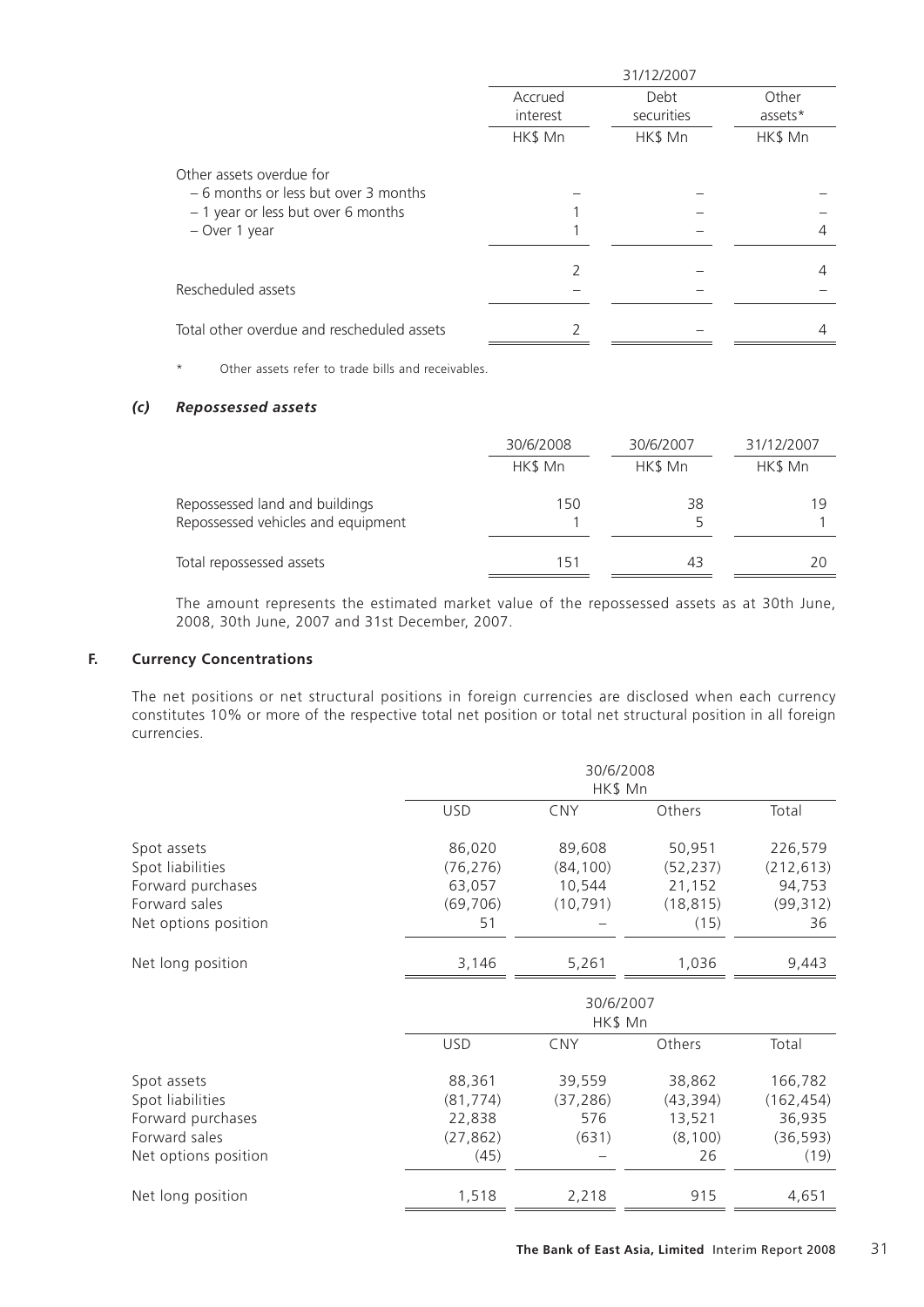|                         |                       | 31/12/2007 |           |            |  |
|-------------------------|-----------------------|------------|-----------|------------|--|
|                         |                       | HK\$ Mn    |           |            |  |
|                         | <b>USD</b>            | CNY        | Others    | Total      |  |
| Spot assets             | 94,859                | 75,601     | 44,405    | 214,865    |  |
| Spot liabilities        | (82, 587)             | (70, 383)  | (47, 120) | (200, 090) |  |
| Forward purchases       | 36,089                | 3,399      | 15,231    | 54,719     |  |
| Forward sales           | (45, 224)             | (4, 418)   | (11, 369) | (61, 011)  |  |
| Net options position    | (10)                  |            | 22        | 12         |  |
| Net long position       | 3,127                 | 4,199      | 1,169     | 8,495      |  |
|                         | 30/6/2008<br>HK\$ Mn  |            |           |            |  |
|                         | <b>USD</b>            | CNY        | Others    | Total      |  |
| Net structural position | 1,996                 | 6,615      | 1,056     | 9,667      |  |
|                         | 30/6/2007<br>HK\$ Mn  |            |           |            |  |
|                         | <b>USD</b>            | CNY        | Others    | Total      |  |
| Net structural position | 1,788                 | 2,002      | 702       | 4,492      |  |
|                         | 31/12/2007<br>HK\$ Mn |            |           |            |  |
|                         | <b>USD</b>            | CNY        | Others    | Total      |  |
| Net structural position | 1,792                 | 4,771      | 891       | 7,454      |  |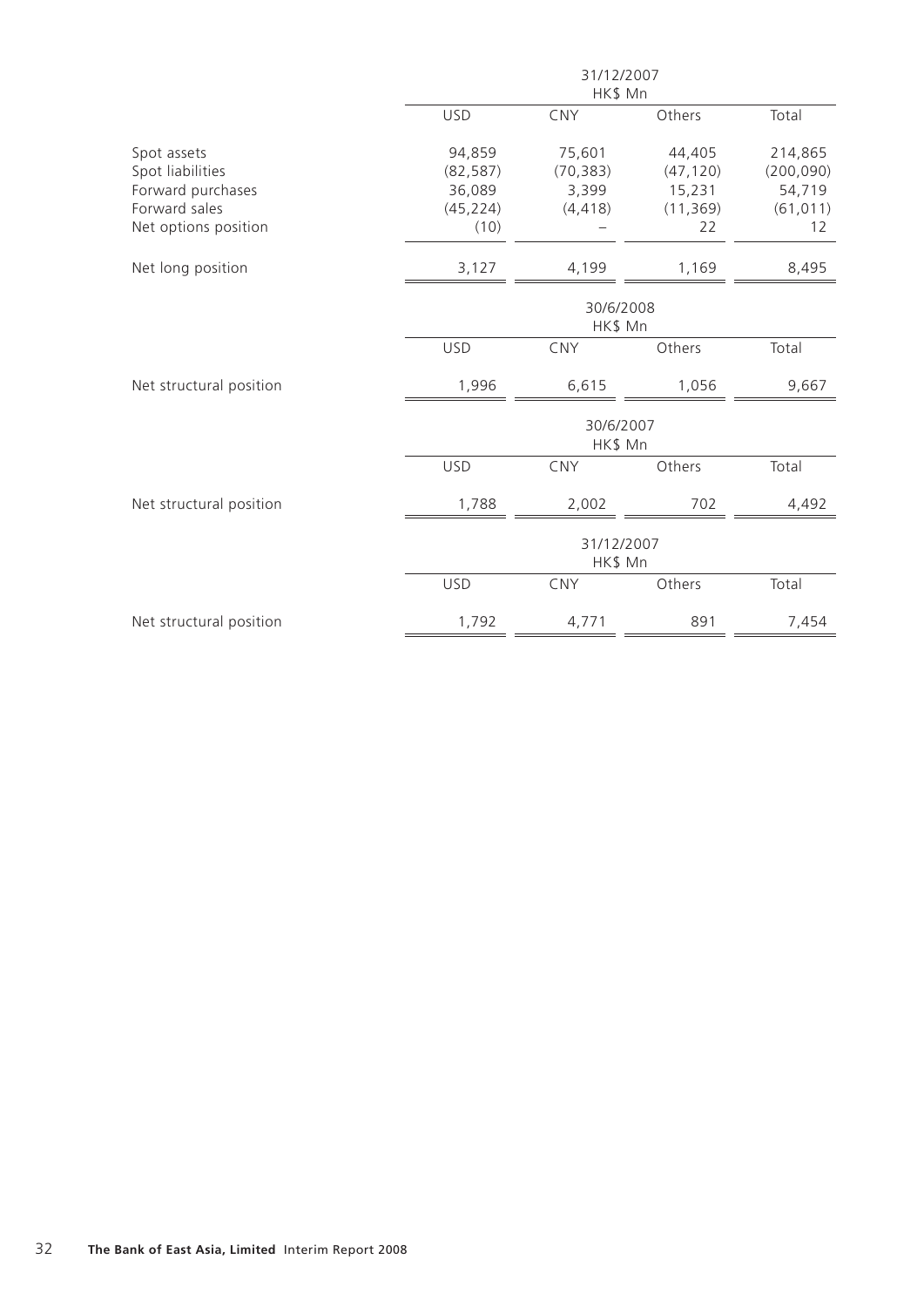## **G. Additional Disclosures on Structured Investments**

## *Collateralized Debt Obligations (CDO)*

The nominal value of the Bank's CDO portfolio was US\$730 million as at 30th June, 2008. A summary of the Bank's CDO investment is as follows:

|                     |                         |                                                                                    |        |                                    | Accumulated MTM losses<br>up to 30/6/2008                               |                    |                                                    |
|---------------------|-------------------------|------------------------------------------------------------------------------------|--------|------------------------------------|-------------------------------------------------------------------------|--------------------|----------------------------------------------------|
| Year of<br>maturity | Number<br>of securities | <b>MTM</b><br>losses<br>during 1H<br>Nominal<br>2008<br>amount<br>US\$ m<br>US\$ m | US\$ m | Percentage<br>to nominal<br>amount | Amount net<br>of accumulated<br>MTM losses<br>as at 30/6/2008<br>US\$ m | Current<br>ratings |                                                    |
| 2009                | 3                       | 140                                                                                | 11.6   | 17.1                               | 12.1%                                                                   | 122.9              | Moody's: Baa1<br>S&P's: A/BBB+                     |
| 2010                | 9                       | 460                                                                                | 120.0  | 191.9                              | 41.7%                                                                   | 268.1              | Moody's:<br>Baa3 to Ba2<br>$S&P's$ :<br>A- to BBB- |
| 2012                | $\overline{2}$          | 130                                                                                | 36.2   | 86.9                               | 66.8%                                                                   | 43.1               | Moody's: Baa1<br>S&P's: BBB-                       |
| Total               | 14                      | 730                                                                                | 167.8  | 295.9                              | 40.5%                                                                   | 434.1              |                                                    |

As at 30th June, 2008, the Bank's CDO portfolio comprised 14 securities (all mezzanine tranches), of which 12 were of investment grade ratings while 2 fell in the Ba range. None of the Bank's CDO investments have direct or indirect exposures to mortgage-backed securities or U.S. sub-prime residential mortgages. The average maturity of the portfolio was approximately 2 years and 4 months. As at 30th June, 2008, the Bank's CDO investments saw no defaults witnessed in any of the underlying reference entities.

The global credit market conditions continued to deteriorate in the first six months of 2008, resulting in a further tightening CDO market, particularly in the U.S. and thus in devaluation of the Bank's CDO investments. In accordance with the Bank's accounting policy, and after taking into account various factors such as the current market conditions, and credit quality and maturity of the CDO investments, the Bank made mark-to-market losses for US\$128.1 million against its CDO portfolio for the financial year ended 31st December, 2007 and an additional loss for US\$167.8 million during the six months ended 30th June, 2008. As at the end of June 2008, the carrying amount of its CDO portfolio stood at US\$434.1 million, or approximately 0.9% of the Bank's consolidated assets.

#### *Structured Investment Vehicles (SIVs)*

The Bank has minimal exposures in SIVs. As at 30th June, 2008, the nominal value of the Bank's SIV portfolio, which are all sponsored by banks, was only US\$67 million.

In accordance with the Bank's impairment assets policy, the Bank has fully provided for 3 SIV investments, namely, Whistlejacket Capital Limited, Beta Finance Corporation and Five Finance Corporation. In the financial year ended 31st December, 2007, the Bank provided for impairment losses of US\$34.6 million against its SIV investments and an additional US\$29.7 million of impairment losses in the six months ended 30th June 2008. At 30th June, 2008, total impairment allowance for SIV investments amounted to US\$64.3 million, representing 96.0% of the Bank's gross SIV investments, and the net exposure amounted to US\$2.7 million.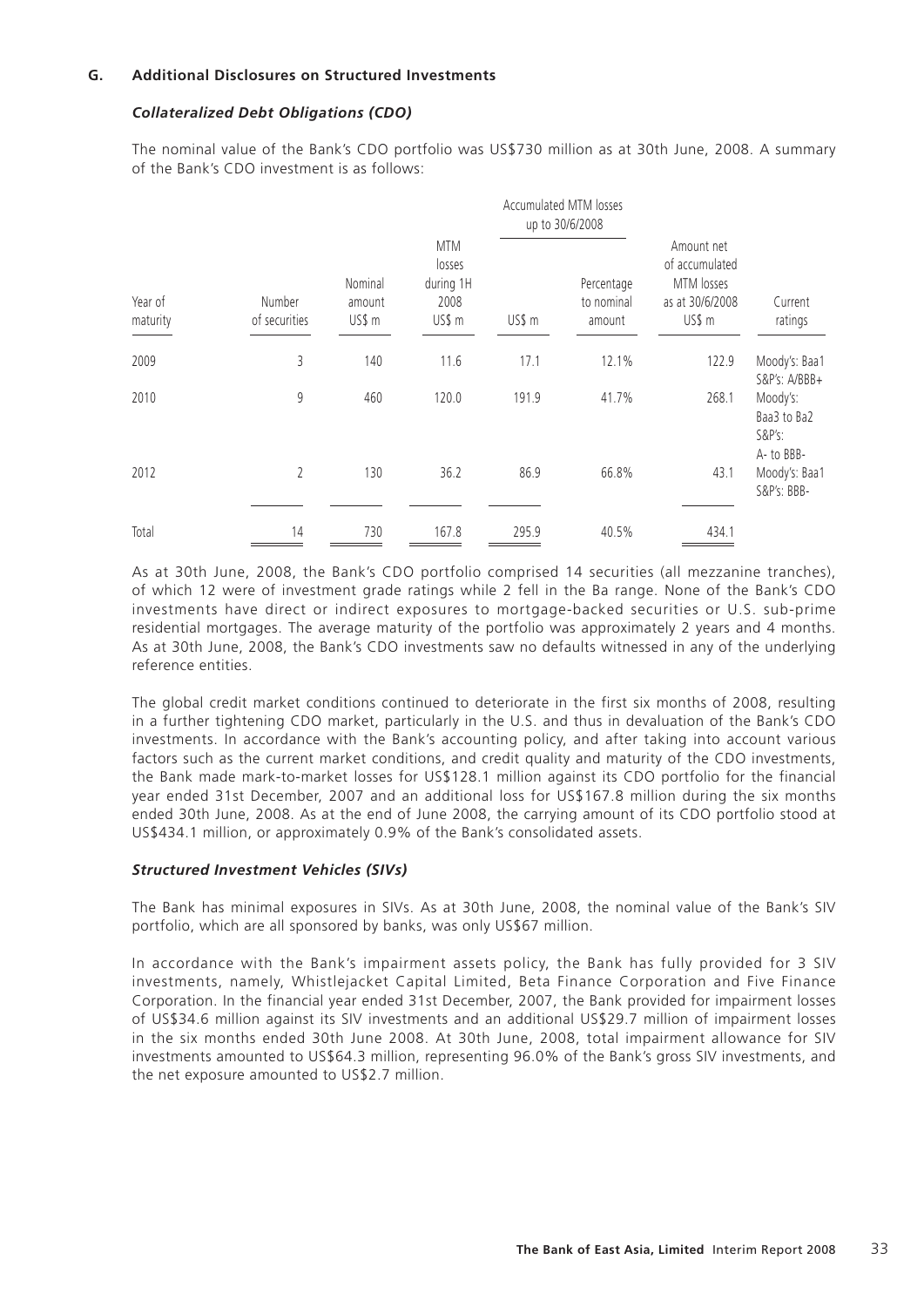

## **TO THE BOARD OF DIRECTORS OF THE BANK OF EAST ASIA, LIMITED**

## **INTRODUCTION**

We have reviewed the interim financial report set out on pages 1 to 25 which comprises the consolidated balance sheet of The Bank of East Asia, Limited as at 30th June, 2008 and the consolidated profit and loss account, the consolidated summary statement of changes in equity and the condensed consolidated cash flow statement for the six months period then ended and explanatory notes. The Rules Governing the Listing of Securities on The Stock Exchange of Hong Kong Limited require the preparation of an interim financial report to be in compliance with the relevant provisions thereof and Hong Kong Accounting Standard 34, "Interim financial reporting" issued by the Hong Kong Institute of Certified Public Accountants. The Directors are responsible for the preparation of the interim financial report in accordance with Hong Kong Accounting Standard 34.

Our responsibility is to form a conclusion, based on our review, on the interim financial report and to report our conclusion solely to you, as a body, in accordance with our agreed terms of engagement, and for no other purpose. We do not assume responsibility towards or accept liability to any other person for the contents of this report.

#### **SCOPE OF REVIEW**

We conducted our review in accordance with Hong Kong Standard on Review Engagements 2410, "Review of interim financial information performed by the independent auditor of the entity", issued by the Hong Kong Institute of Certified Public Accountants. A review of an interim financial report consists of making enquires, primarily of persons responsible for financial and accounting matters, and applying analytical and other review procedures. A review is substantially less in scope than an audit conducted in accordance with Hong Kong Standards on Auditing and consequently does not enable us to obtain assurance that we would become aware of all significant matters that might be identified in an audit. Accordingly, we do not express an audit opinion.

#### **CONCLUSION**

Based on our review, nothing has come to our attention that causes us to believe that the interim financial report as at 30th June, 2008 is not prepared, in all material respects, in accordance with Hong Kong Accounting Standard 34, "Interim financial reporting".

**KPMG** *Certified Public Accountants* 8th Floor, Prince's Building 10 Chater Road Central, Hong Kong

Hong Kong, 5th August, 2008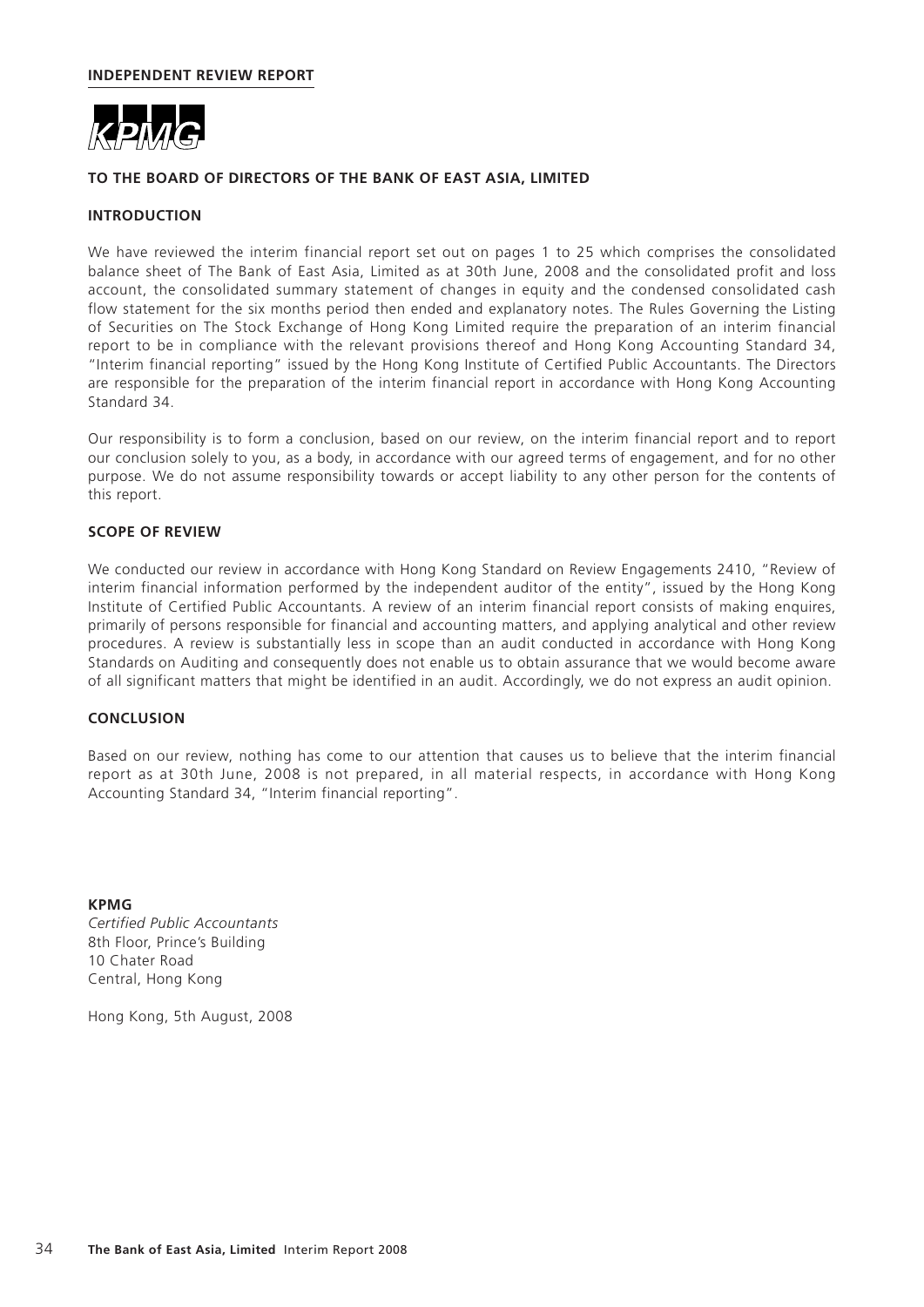#### **INTERIM DIVIDEND**

The Directors are pleased to declare an interim dividend of HK\$0.23 (2007: HK\$0.48) per share for the six months ended 30th June, 2008. The interim dividend will be paid in cash with an option to receive new, fully paid shares in lieu of cash, to shareholders whose names appear on the Register of Members at the close of business on Tuesday, 26th August, 2008. Details of the scrip dividend and the election form will be sent to shareholders on or about Tuesday, 26th August, 2008. The scrip dividend scheme is conditional upon the Listing Committee of The Stock Exchange of Hong Kong Limited granting the listing of and permission to deal in the new shares to be issued under the scrip dividend scheme. The dividend warrants and the share certificates for the scrip dividend will be sent to shareholders by ordinary mail on or about Wednesday, 17th September, 2008.

#### **CLOSURE OF REGISTER OF MEMBERS**

The Register of Members will be closed from Monday, 25th August, 2008 to Tuesday, 26th August, 2008. In order to qualify for the above interim dividend, all transfer documents should be lodged for registration with Tricor Standard Limited, 26th Floor, Tesbury Centre, 28 Queen's Road East, Hong Kong, by 4:00 p.m. on Friday, 22nd August, 2008.

#### **FINANCIAL REVIEW**

#### Financial Performance

For the first six months of 2008, the Group achieved a profit after tax of HK\$930 million. Basic earnings per share were HK\$0.54. Return on average equity was 5.4%, while return on average assets was 0.5%.

Due to good loan growth in the first half of 2008, as well as interest earned on the proceeds of the issue of new shares in January 2008, the Group's net interest income increased by HK\$721 million, or 26.1%, to HK\$3,483 million. Non-interest income dropped by HK\$1,383 million, or 80.6%, mainly due to the revaluation loss recorded on collateralised debt obligations and a decrease in trading profits. However, net fee and commission income grew strongly, rising by HK\$230 million, or 24.0%, to HK\$1,187 million.

Total operating expenses increased by 26.9% over the corresponding period in 2007 to HK\$2,764 million, due to the continuing expansion of the Group's activities. The cost to income ratio rose from 48.7% in the first half of 2007 to 72.4% in the corresponding period in 2008.

Operating profit before impairment losses for the first six months was HK\$1,052 million, a decrease of HK\$1,247 million, or 54.2%, compared to the corresponding period in 2007.

The charge for impairment losses on loans and advances decreased by HK\$47 million, or 34.5%, to HK\$89 million. In addition, a charge of HK\$231 million was recorded for impairment losses on notes issued by structured investment vehicles. As a result, total impairment losses increased by HK\$295 million, or 1,451.3%.

The operating profit after impairment losses decreased by 67.7% to HK\$737 million. In the first six months of 2008, BEA shared after-tax profits from associates of HK\$95 million.

Profit after taxation was HK\$930 million, a decrease of 51.3%, over the HK\$1,911 million recorded in the corresponding period in 2007. Profit attributable to equity holders of the Group was HK\$894 million, a decrease of 52.4%.

#### Financial Position

Total consolidated assets of the Group grew by HK\$2,681 million, or 0.7%, during the first half of 2008 to HK\$396,660 million. Gross advances to customers grew by 12.5% to HK\$245,408 million.

Total deposits rose by 4.0% to HK\$308,064 million, while total deposits from customers rose by 5.6% to HK\$300,238 million. Demand deposits and current account balances decreased by HK\$3,454 million, or 11.5%, compared to the balance at year-end 2007. Savings deposits increased to HK\$52,832 million, a rise of 7.3%, while time deposits increased to HK\$220,870 million, a rise of 7.8%, when compared with the year-end position.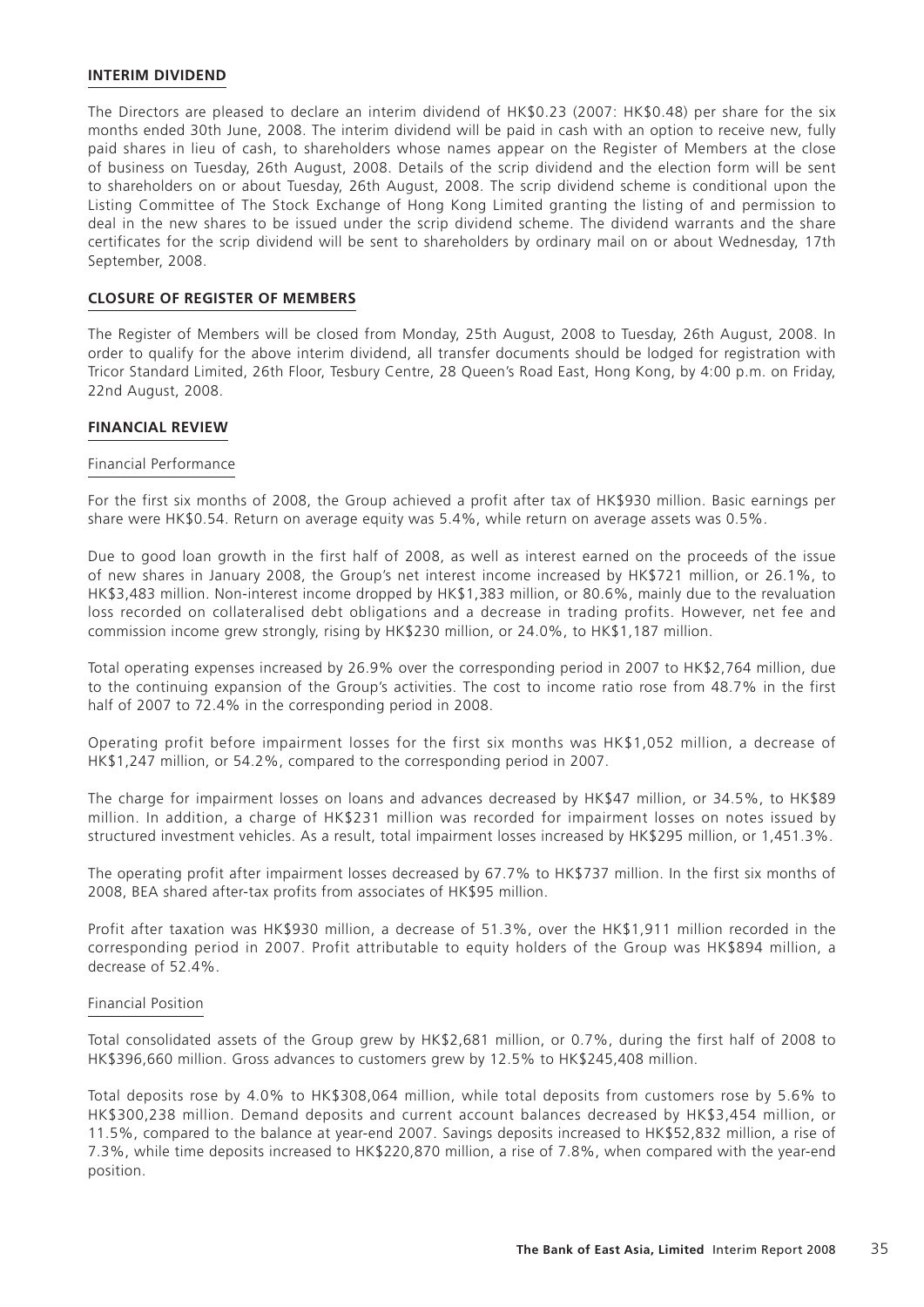During the first half of 2008, BEA issued HKD fixed rate certificates of deposit with a face value of HK\$1,450 million, HKD floating rate certificates of deposit with a face value of HK\$450 million, USD fixed rate certificates of deposit with a face value of US\$65 million and USD floating rate certificates of deposit with a face value of US\$105 million. The Bank redeemed a quantity of certificates of deposit amounting to HK\$7,385 million equivalent upon maturity, and repurchased its own certificates of deposit amounting to HK\$6 million equivalent. The Bank also issued and redeemed a number of short term TWD fixed-rate certificates of deposit.

After taking into account all debt instruments issued, the loan-to-deposit ratio was 79.7% at the end of June 2008, being 6.1 percentage point higher than the 73.6% reported at the end of 2007.

At the end of June 2008, the face value of the outstanding debt portfolio was HK\$8,179 million, with a carrying amount equal to HK\$7,826 million.

#### **Maturity Profile of Debts Issued**

As at 30th June, 2008

*(All expressed in millions of dollars)*

|                                |                       |       |       |       |      |      | <b>Year of Maturity</b> |      |      |  |
|--------------------------------|-----------------------|-------|-------|-------|------|------|-------------------------|------|------|--|
|                                | <b>Currency Value</b> | Face  | 2008  | 2009  | 2010 | 2011 | 2013                    | 2014 | 2015 |  |
| <b>Floating Rate</b>           |                       |       |       |       |      |      |                         |      |      |  |
| <b>Certificates of Deposit</b> |                       |       |       |       |      |      |                         |      |      |  |
| Issued in 2006                 | <b>HKD</b>            | 500   |       | 500   |      |      |                         |      |      |  |
| Issued in 2007                 | <b>HKD</b>            | 1,630 | 1,630 |       |      |      |                         |      |      |  |
| Issued in 2008                 | <b>HKD</b>            | 450   |       | 350   | 100  |      |                         |      |      |  |
| Issued in 2008                 | <b>USD</b>            | 105   | 35    | 40    |      | 30   |                         |      |      |  |
| <b>Fixed Rate</b>              |                       |       |       |       |      |      |                         |      |      |  |
| <b>Certificates of Deposit</b> |                       |       |       |       |      |      |                         |      |      |  |
| Issued in 2006                 | <b>HKD</b>            | 500   |       | 500   |      |      |                         |      |      |  |
| Issued in 2007                 | <b>HKD</b>            | 370   | 370   |       |      |      |                         |      |      |  |
| Issued in 2008                 | <b>HKD</b>            | 1,450 | 300   | 650   | 500  |      |                         |      |      |  |
| Issued in 2008                 | <b>USD</b>            | 65    |       |       | 50   | 15   |                         |      |      |  |
| Issued in 2008                 | <b>TWD</b>            | 1,530 | 1,530 |       |      |      |                         |      |      |  |
| <b>Zero Coupon</b>             |                       |       |       |       |      |      |                         |      |      |  |
| <b>Certificates of Deposit</b> |                       |       |       |       |      |      |                         |      |      |  |
| Issued in 2006                 | <b>USD</b>            | 50    |       |       |      | 50   |                         |      |      |  |
| Issued in 2007                 | <b>USD</b>            | 150   |       |       |      |      | 50                      | 50   | 50   |  |
| <b>Total Debts issued in</b>   |                       |       |       |       |      |      |                         |      |      |  |
| <b>HKD equivalent</b>          |                       | 8,179 | 2,966 | 2,312 | 990  | 741  | 390                     | 390  | 390  |  |
|                                |                       |       |       |       |      |      |                         |      |      |  |

# **Maturity Profile of Loan Capital**

As at 30th June, 2008 *(All expressed in millions of dollars)*

|                                     |        |            | <b>Total</b>      |       | <b>Year of Maturity</b> |           |
|-------------------------------------|--------|------------|-------------------|-------|-------------------------|-----------|
|                                     |        | Currency   | <b>Face Value</b> | 2015  | 2017                    | Perpetual |
| Issued in 2005                      | Note 1 | <b>USD</b> | 550               | 550   |                         |           |
| Issued in 2007                      | Note 2 | <b>USD</b> | 600               |       | 600                     |           |
| Issued in 2007                      | Note 3 | GBP        | 300               |       |                         | 300       |
| <b>Total Loan Capital issued in</b> |        |            |                   |       |                         |           |
| <b>HKD equivalent</b>               |        |            | 13.642            | 4.290 | 4.680                   | 4,672     |

*Notes:*

1. Callable on 14th December, 2010

2. Callable on 22nd June, 2012

3. Callable on 21st March, 2012 and on each interest payment date thereafter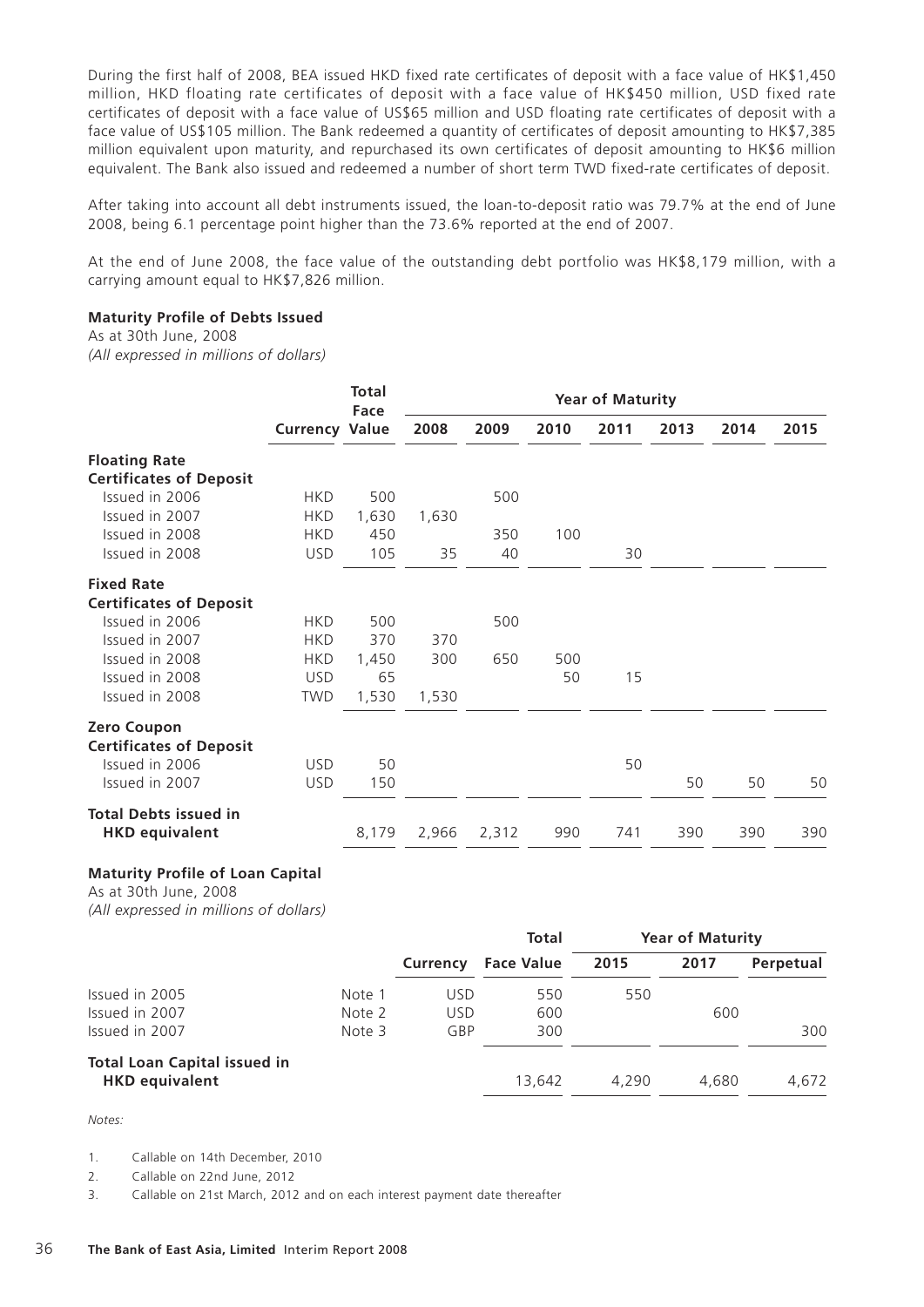#### **OPERATIONS REVIEW**

#### *PERSONAL BANKING*

#### Branch Distribution

As part of its ongoing project to strengthen the branch network, BEA continues to implement the Branch Rationalisation Programme. During the first half of 2008, the Bank carried out an extensive renovation at Tai Wai Branch, and opened the Tai Wai SupremeGold Centre to enhance BEA's wealth management services in the district. In addition, Tsz Wan Shan Branch was expanded to provide a more spacious and pleasant environment to serve customers. At the end of June 2008, BEA operated a total of 91 branches and 46 SupremeGold Centres in Hong Kong.

#### Cyberbanking

The number of Cyberbanking customers continued to increase during the first half of 2008. By the end of June 2008, the Bank had more than 411,000 registered Cyberbanking users, representing a growth of 12% compared with the corresponding period last year. The average daily usage volume exceeded 281,000 transactions.

Corporate Cyberbanking also expanded its customer base. By the end of June 2008, over 21,100 corporate customers had registered with BEA's Corporate Cyberbanking, representing an increase of 7% year-on-year.

#### Property Loans

Mortgage business remained highly competitive during the first half of the year, as the number of property transactions surged in the first quarter of 2008. However, market enthusiasm waned in the second quarter.

BEA launched several innovative promotions during the period in order to attract new business. The Bank joined with the Hong Kong Mortgage Corporation Limited to extend the Mortgage Insurance Programme to mortgage loans secured by non-owner occupied residential properties. The Programme thus offers enhanced flexibility for property investors.

In April, BEA launched a promotional programme during the sales of Home Ownership Scheme (HOS) surplus flats. BEA also proactively offered instant one-stop banking services to HOS flat purchasers.

#### Consumer Loans

#### *Consumer Finance Department*

The Bank partnered with a number of well-known organisations and professional firms to offer credit facilities customised for their customers, executives and employees. A new overdraft programme targeted at middle to high-income earners drew an encouraging response.

## *Credit Gain Finance*

Credit Gain Finance opened four branches in the first half of the year, bringing the total number of branches to 12.

A number of marketing campaigns were launched to capture new business in the secured loan and small business loan segments. The company has achieved substantial year-on-year growth in terms of loan portfolio and number of accounts.

Credit Gain will continue to increase its market share by expanding its branch network and exploring new market segments.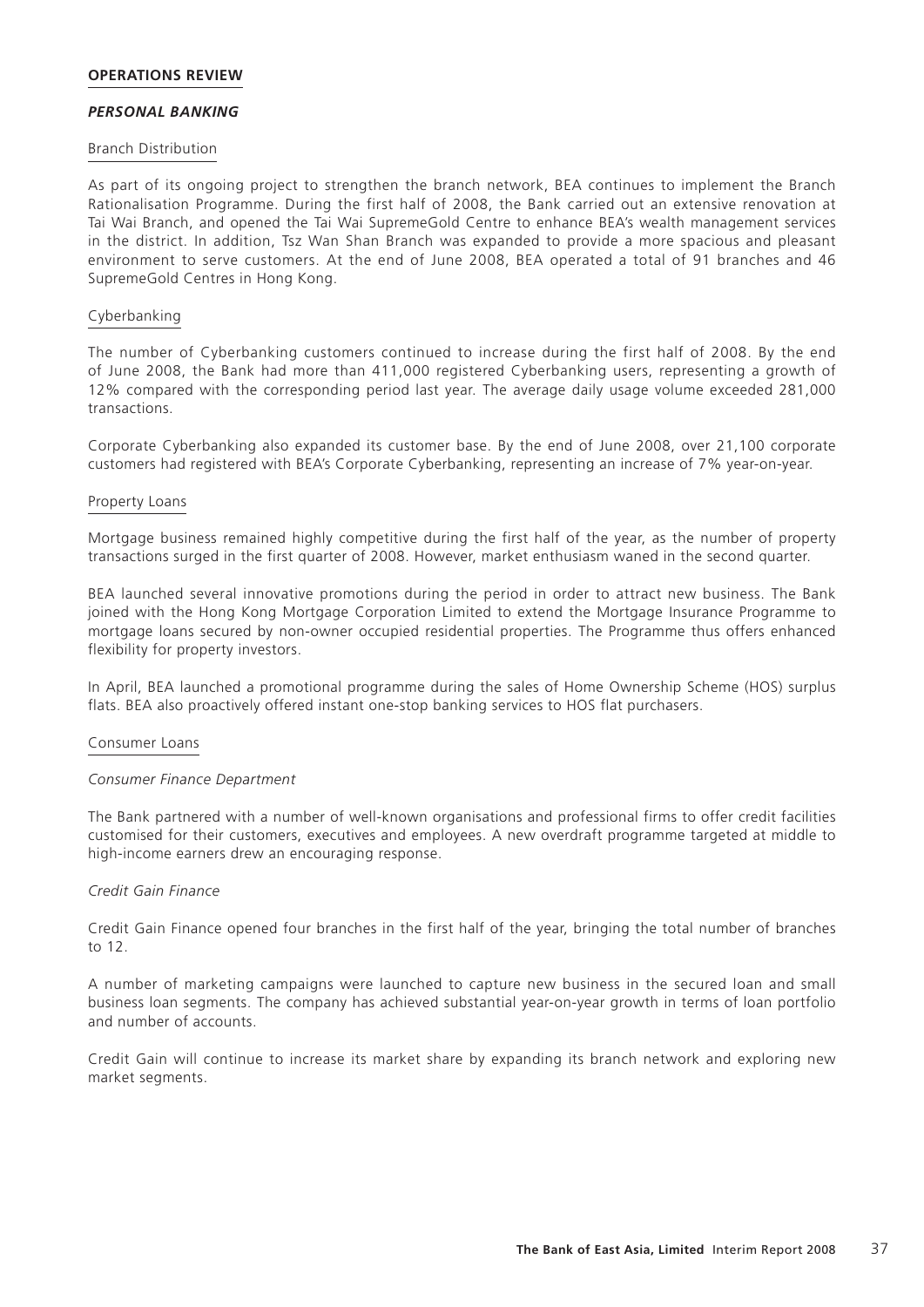## Credit Cards

The aggregate card base grew to more than 1.1 million during the period, as the Bank continued to aggressively promote its card products. Card acquisition campaigns were targeted at both a younger general audience, and at the affluent. These were complemented by card usage campaigns, many offered in association with the Bank's credit card partners. BEA is placing particular emphasis on the PLATINUM card segment, emphasising dining and travel privileges in order to encourage both local and overseas spending.

BEA introduced a new design for its core card face, coinciding with the launch of the "EMV chip credit card" in May 2008. The new card face highlights the vibrant and dynamic image of BEA, and emphasises Bank's dedication to striving for the best.

The strong performance of BEA's credit card unit garnered several awards during the past six months. **The Bank was named the winner of the award for "2007 Highest Growth Rate in Commercial Products Cardholder Spending in Hong Kong – MasterCard". It was also second runner-up in the category "2007 Highest Growth Rate in Number of Open Cards in Hong Kong – MasterCard" and winner of the bronze prize in the category "2007 Largest Merchant Sales Volume Growth in Hong Kong – Visa". BEA was also named second runner-up for "2007 Highest Number of Merchant Terminals in Hong Kong – China Unionpay".**

## *CORPORATE BANKING*

The first half of 2008 witnessed a slowdown in the local corporate loan market. Loan demand slackened in light of the prudent investment strategies adopted by local property investors and developers, and the reduced financing activities of Mainland enterprises under the tightened macro-economic policies of the Mainland Government. However, we recorded good growth in loan volume, while the tightened liquidity allowed for an overall upward adjustment in pricing.

BEA continued to maintain an active presence in the syndicated loan market in the first half of 2008, both as coordinating arranger and as a participant. BEA has striven to improve its yield return and prudently expand its clientele base by focusing on high quality local and Mainland enterprises in face of the uncertain external financial environment.

On the commercial loan side, the Bank continued to provide tailor-made financing packages to suit the trade finance and capital needs of local corporations for their operations in Hong Kong and the Mainland. In the last half year, further advances have been made in the unsecured business loan market. For example, the product promotion "Business Ready Cash" was directed at retailers from a cross-section of industries. The Bank remained an active participant in the government-sponsored SME Loan Guarantee Scheme, and welcomed the government's expansion of the Scheme in March 2008 to increase equipment finance and working capital loans to small and medium sized enterprises ("SMEs"). **As a result of BEA's strenuous efforts to assist SMEs, The Hong Kong Chamber of Small and Medium Business Ltd conferred the "2008 SME's Best Partner Award" upon the Bank.**

The Bank collaborated with the Hong Kong Productivity Council to provide green financing packages for the participants in the Cleaner Production Campaign and the TURN Pilot Project. These projects are aimed at supporting the effort by Hong Kong manufacturers in Guangdong province to improve productivity, adopt cleaner production practices and move upmarket. Enterprises are keen to upgrade their production equipment, and this has provided significant opportunities for the Bank to expand its machinery leasing business.

BEA remained a key player in the taxi loan business. The Bank also captured strong market share in the receiving bank business during the first half of 2008, handling seven Initial Public Offerings ("IPOs"), notwithstanding the slack IPO market.

In addition to lending services, the Bank offered a full-range of banking services to corporate customers, including treasury tools for hedging foreign exchange and interest rate risk and corporate general insurance. A series of seminars were organised to highlight changing market and regulatory conditions of interest to corporate clients.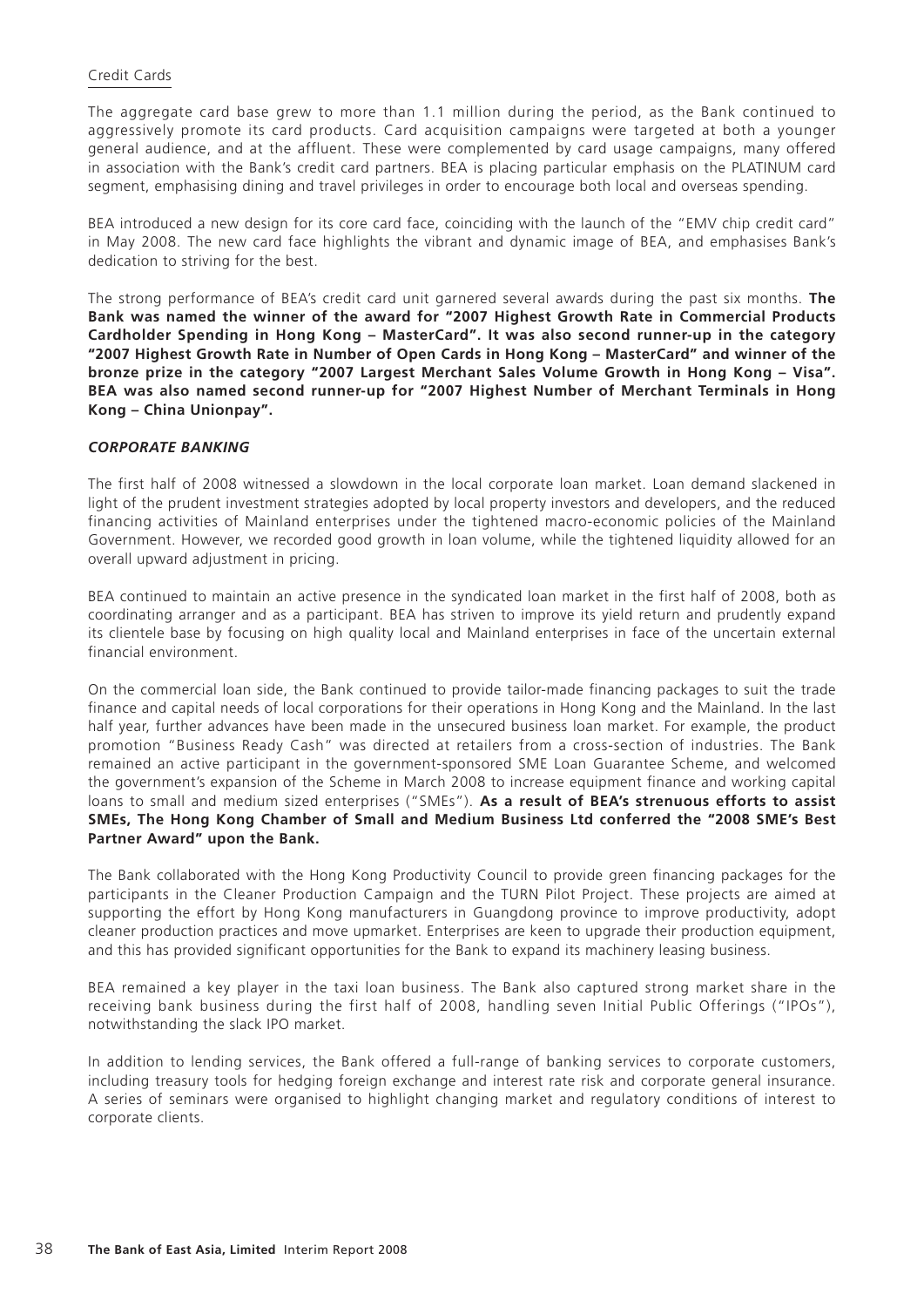## *Mandatory Provident Fund (MPF)*

**According to the Mercer MPF Index compiled by Mercer Investment Consulting, BEA was ranked No. 3 among all MPF providers, based on average return over the five-year period ended 31st March, 2008.** BEA continues to monitor market trends and take proactive action to ensure that its MPF offerings remain highly competitive.

## *Trust Services*

Bank of East Asia (Trustees) Limited was appointed the Hong Kong Representative for two additional overseas funds during the first half of this year. Lehman Brothers Asset Management (Ireland) Limited selected BEA as the Hong Kong Representative for the Lehman Brothers Alpha Fund plc, while Hamon Ireland Limited appointed BEA as the Hong Kong Representative for its Hamon Asian Funds.

Bank of East Asia (Trustees) Limited recorded a more than 50% growth in revenue from its private trust and unit trust businesses during the first half of 2008, compared with the same period last year.

## *WEALTH MANAGEMENT*

#### Structured Products

The Bank successfully adjusted its structured product strategy in line with present market conditions, by embedding more protection features to counter the extremely volatile equity market conditions. The new strategy was well received and the overall transaction volume expanded by 34% year-on-year. The designated unit of the Bank recorded a profit growth of more than 40% in the first half of 2008.

Total product transaction volume on the Mainland grew more than threefold year-on-year, as the Bank anticipated the changing appetite of clients and introduced more short tenor Renminbi denominated principal protected products.

Furthermore, the structured product unit of the Bank expanded its role as a service unit for other operations and subsidiaries under the Group, including BEA China, by providing multi-class derivative hedging solutions to customers in a timely and competitive manner. The Bank has effectively enlarged its equity derivatives portfolio management operation by expanding its customer base for equity hedging solutions beyond the retail customer level and into local commercial banks.

#### Investment Fund Services

The Bank launched two BEA branded mutual funds in the first half of 2008, namely the BEA Global Resources Fund and the BEA Hong Kong Dollar Bond Fund. The former draws on interest in the surging demand for natural resources, while the latter offers investors a conservative investment choice in the current volatile market environment. Investment fund assets under the Bank's custody increased by more than 26% year-onyear.

In June, the Bank upgraded its versatile financial planning and fund investment system, Wealthplus, to offer clients a more flexible tool to manage their wealth with BEA. The enhancements included a portfolio growth monitoring engine, which keeps investors abreast of their returns without the need to exhaustively track every transaction detail.

BEA strengthened its fund offering on the Mainland by introducing eight new products based on the Qualified Domestic Institutional Investors ("QDII") platform (Jijinbao). Each product has distinct risk and return characteristics. **21st Century Business Herald named BEA's Jijinbao Series – BEA Hong Kong Growth Fund the "Best QDII Wealth Management Product" and the "Best Foreign Currency Wealth Management Product" for 2007.**

#### BEA Union Investment Management Limited ("BEA Union Investment")

BEA Union Investment continued to expand in Asian markets, with a focus on new mutual funds for retail investors, new mandates from top tier Asian institutional investors as well as new product ideas for MPF business. Growth of over 16% year-on-year was recorded in the first half of 2008.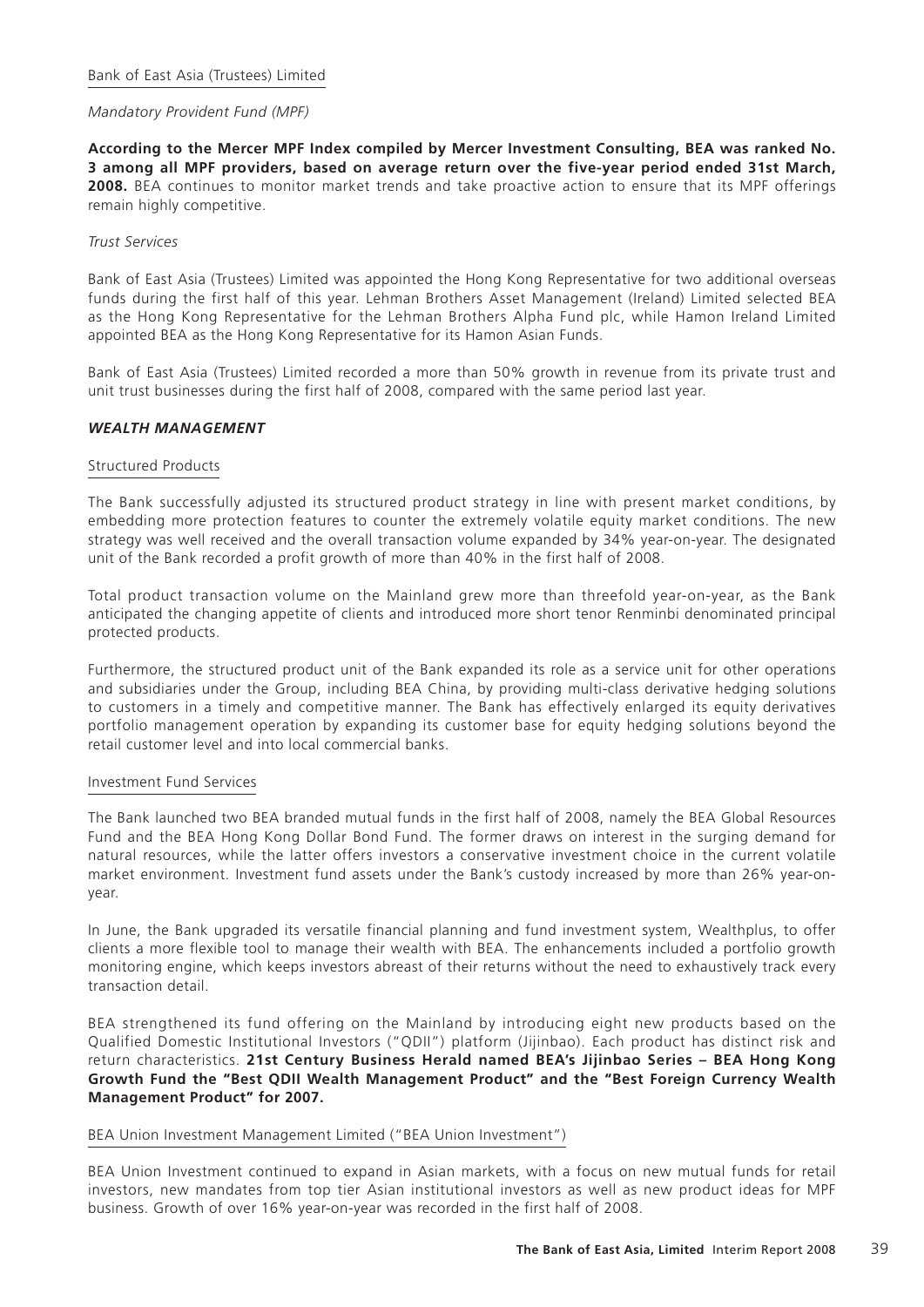To enhance brand recognition within Asia, representatives from BEA Union Investment have participated as speakers in several high-profile industry conferences in China, Hong Kong and Taiwan. Starting from June, BEA Union Investment has regularly provided market commentary on CNBC Asia. Furthermore, the company produces a newspaper column for Metro Daily.

## **BEA Union Investment has made a significant impact on the market in its first year of operation, recently winning four industry awards. In addition to the two awards from 21st Century Business Herald described above, in March BEA Union Investment won the "Best of the Best Performance Award in ASEAN Region (3 years)" and "Best MPF Manager (5 years) – Merit Award" given by Asia Asset Management.**

#### Insurance Business

BEA Life Limited ("BEA Life"), a wholly-owned subsidiary of the Bank, commenced business in January 2008. BEA Life has been employing bancassurance strategies to develop the life insurance business of the Bank. It offers an extensive range of life insurance products and services, including whole life, endowment, annuity, retirement and term plans. The first BEA branded investment-linked insurance plan, "Capital Link Insurance", was launched in February 2008. This has been followed by roll-out of additional new insurance plans, including "Savings Express Insurance" and "Critical Illness Insurance Series". Following the launch of these products, the life insurance business of the Bank registered very strong growth. Premium income in the first half of 2008 has already exceeded that for all of 2007, as measured by the new business index.

The Bank has successfully expanded its sales channels. Premium income from life and general insurance generated through the Internet and via telemarketing increased by 72% and 32% year-on-year, respectively.

Blue Cross (Asia-Pacific) Insurance Limited ("Blue Cross"), the Bank's general insurance arm, registered growth of 17% in premium income in the first half of 2008, aided by increases of 23% from medical insurance and 14% from travel insurance.

A new media exposure campaign, including title sponsorship of several TV programmes, was launched in May in order to enhance branding and reinforce Blue Cross' professional image in medical insurance. **In June, Blue Cross received the "Capital Weekly Service Award 2008 – Medical Insurance" in recognition of its service excellence.**

#### Private Banking

BEA's Private Banking business registered a 10% rise in assets under management during the period. Year-onyear gross income grew by 46%.

In line with strategic objectives, the Bank extended its private banking service to Mainland China in the second quarter, opening four centres in the cities of Beijing, Shanghai, Guangzhou and Shenzhen. This business expansion has enriched the Bank's service platform for high net worth individuals in China, with teams on the Mainland and in Hong Kong working closely together to offer clients the most appropriate solutions for their wealth management objectives.

Given volatile market conditions, the private banking unit has advised clients to adopt a more conservative stand aimed at capital preservation. As a result, more emphasis has been placed on fixed income investments and establishing market neutral positions. Despite the current caution, BEA Private Banking remains optimistic about the long-term prospects of Asian economies, in particular, China. Clients are recommended to hold higher cash positions and accumulate quality equities slowly.

#### *INVESTMENT BANKING AND SERVICES*

#### East Asia Securities Company Limited – Securities Cybertrading

East Asia Securities is committed to using proven technology to improve and expand its brokerage service network. When compared with the corresponding period last year, the company registered a rise of 26% in the number of Cybertrading accounts. As of 30th June, 2008, more than 73% of the Company's securities clients had subscribed to Cybertrading.

The volume of transactions executed via the Cybertrading platform, expressed as a percentage of total turnover, reached 62% of the number of trades and 18% of the gross transaction value over the period under review.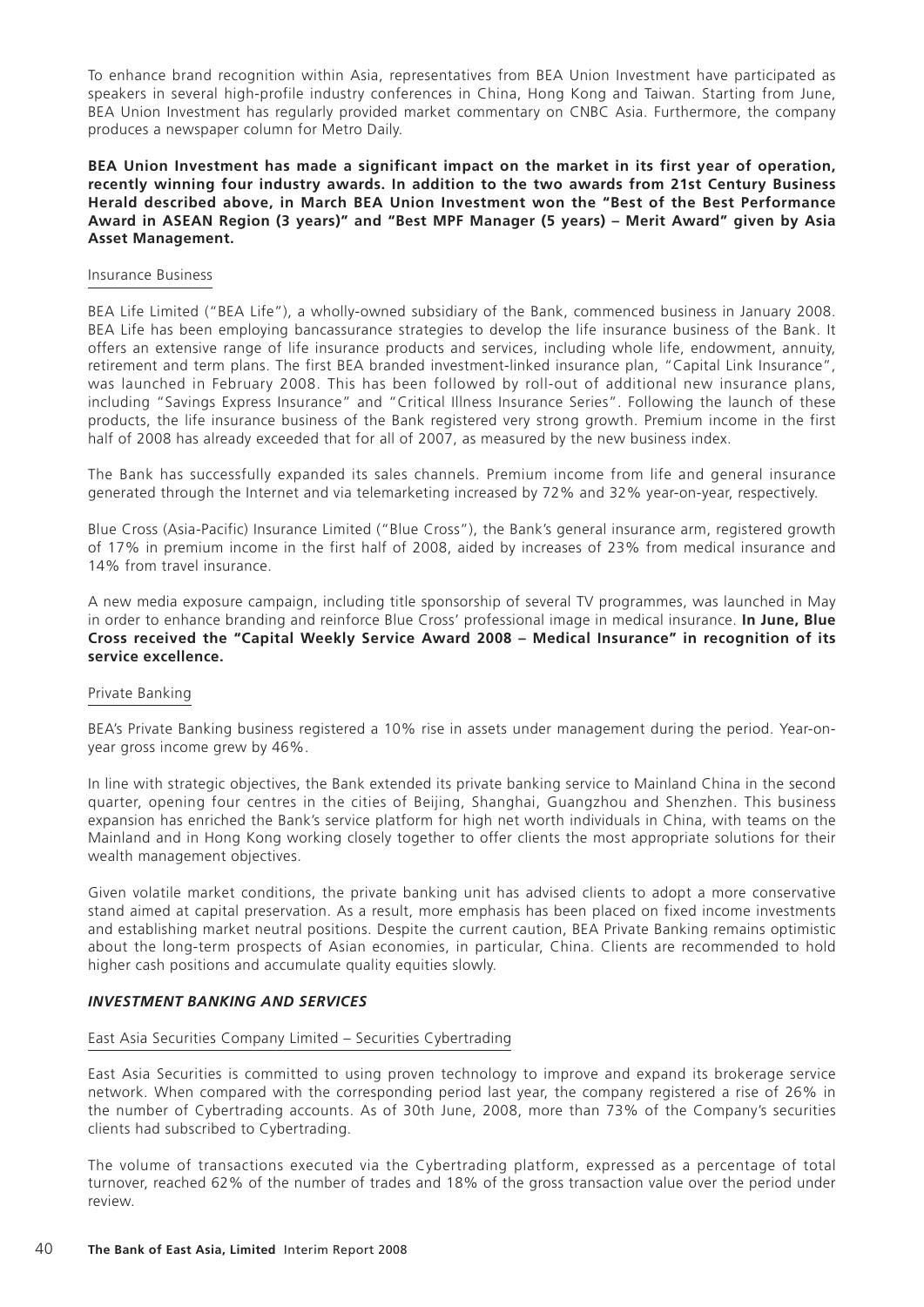With the dramatic increase in the market turnover and trading volume conducted through Cybertrading, East Asia Securities further upgraded its Automated Phone Service capacity in the second quarter of 2008.

On 2nd June, 2008, East Asia Securities launched a new promotional campaign for share margin financing. The promotional campaign has been well received and attracted a significant number of new margin clients.

#### East Asia Futures Limited – Futures Cybertrading

East Asia Futures, the wholly-owned futures and option broking arm of the Bank, recorded steady growth in trading volume during the period, exceeding the volume recorded last year. The strong performance in the face of poor market sentiment follows the launch of the Futures Cybertrading Service during the first half of 2008.

In addition, East Asia Futures has instituted various incentive schemes to encourage clients to execute trades via its user-friendly electronic trading platform. The schemes have generated strong positive response from clients. Currently, the volume of transactions executed via the Futures Cybertrading System, expressed as a percentage of total turnover, accounts for some 67% of the number of trades and 55% of transaction value. As of 30th June, 2008, more than 72% of the company's clients have subscribed for the Futures Cybertrading Service.

East Asia Futures will implement additional hardware upgrades before the end of 2008 in order to maintain the reliability and improve the performance of its electronic trading system.

## *CHINA OPERATIONS*

BEA China celebrated its first anniversary in April this year, and looked back on an exceptional year of strong growth.

BEA and BEA China operate one of the most extensive networks of any foreign banks on the Mainland, with service coverage extending to 19 cities. At present, BEA has 60 outlets on the Mainland. A total of 12 new outlets were added this year, including a branch in Tianjin and 11 sub-branches located at Shenzhen Longhua, Zhuhai Ningxi, Xi'an Hi-Tech District, Dalian Xing Hai Bay, Chengdu Yulin, Beijing Wangjing, Chongqing Jiangbei, Shanghai Lianyang, Shenyang Wu'ai, Guangzhou Bin Jiang Dong and Shenzhen Huaqiangbei.

BEA China further expanded its service coverage by significantly increasing the number of Automatic Teller Machines (ATMs) during the first half of 2008. The Bank now operates over 150 ATMs on the Mainland, up from 95 at the end of 2007. Furthermore, BEA China launched a series of Renminbi debit cards in May 2008, becoming the first foreign bank to launch Renminbi debit cards on the Mainland. Customers of BEA China can now use the debit cards to settle transactions at any China UnionPay-affiliated outlets and access their bank accounts and BEA banking services at any China UnionPay-affiliated ATM.

BEA China has launched private banking services in Beijing, Shanghai, Guangzhou and Shenzhen.

Macau's economy continued to grow in the first half of 2008. Macau Taipa Sub-branch was opened in March, bringing the total number of BEA outlets in Macau to four. The Bank also introduced its own ATMs to the Macau market for the first time in the first half of this year, establishing six ATMs by the end of June.

The Bank continues to operate two branches in Taiwan.

#### *OVERSEAS OPERATIONS*

Two new branches were added to the branch network of The Bank of East Asia (U.S.A.) N.A. ("BEA-USA") during the period, one at San Gabriel, Los Angeles County and one at South San Francisco. BEA-USA currently has a total of 12 outlets – three in New York, five in Los Angeles and four in San Francisco. Plans are under way to open three additional branches in California in the next 18 months.

In June 2008, BEA-USA relocated its branch in City of Industry to Hacienda Heights and renamed the branch as Hacienda Heights Branch. The new location enables BEA-USA to provide residents and businesses of this vibrant community with more convenient access to the Bank's full range of banking services.

As part of its strategic plan, the Bank's subsidiary in Canada, The Bank of East Asia (Canada), is conducting a feasibility study on opening a new branch in Calgary, Alberta.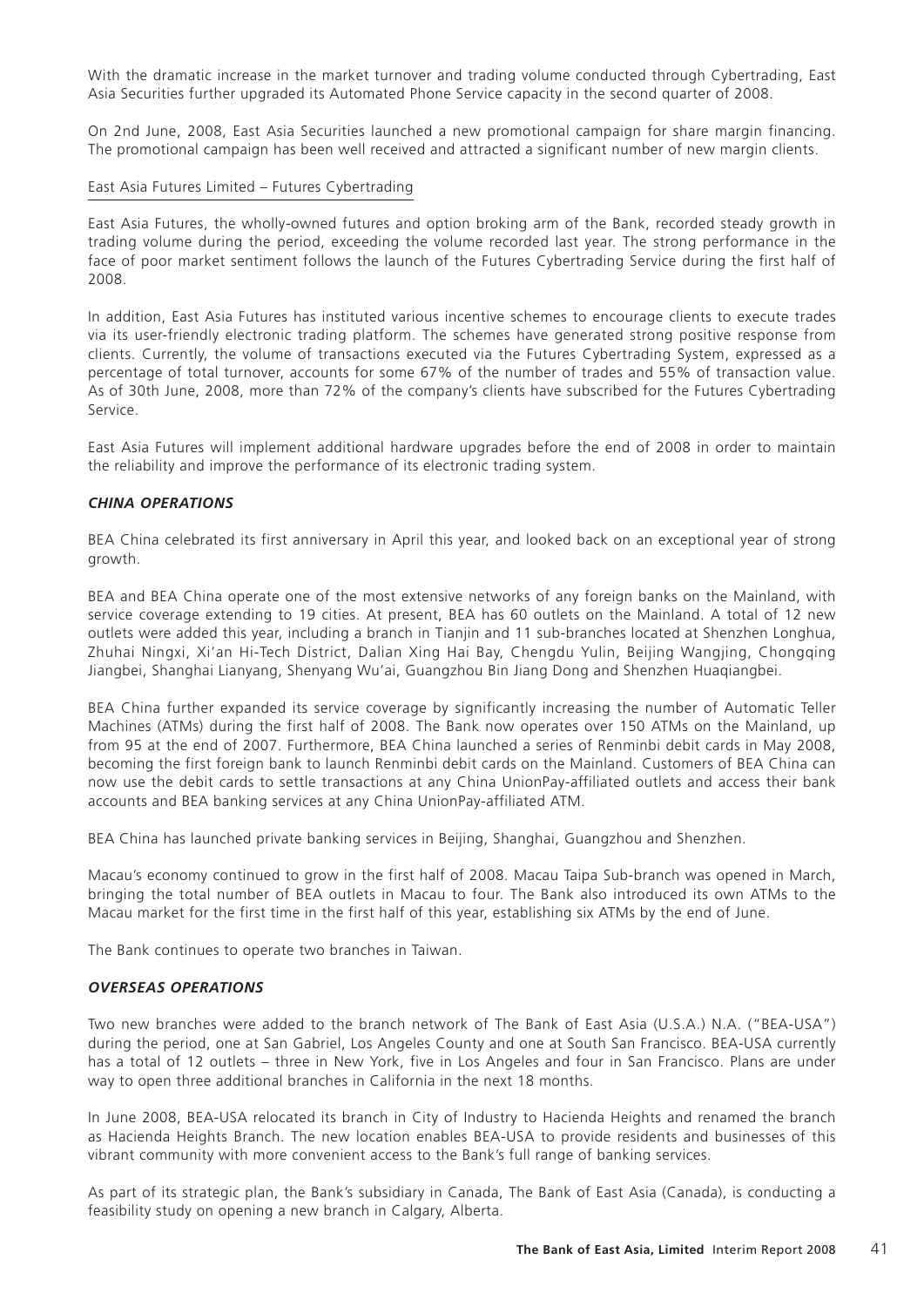In the United Kingdom, the Bank launched a new product – Mini Cash Individual Saving Account – in March 2008. A new Debit Card service will be offered for the first time in the second half of 2008. In addition, the Bank is carrying out a feasibility study on the launch of local Internet banking services. All these new initiatives aim at enlarging the customer base of the Bank in the United Kingdom.

Plans are also underway to implement a new treasury and core banking system for BEA Singapore Branch. Construction work for the new BEA Singapore Branch Building at 60 Robinson Road is on schedule. Construction of the new building will be completed in the third quarter of 2008, and the premises will be ready for occupation in the first quarter of 2009.

## *CORPORATE SERVICES*

The BEA Group, through Group member Tricor Holdings Limited ("Tricor"), is a leading provider of business, corporate and investor services in the region. These services include accounting, company formation, corporate compliance and company secretarial, executive search and selection, initial public offerings and share registration, payroll outsourcing and fund and trust administration.

During the first six months of the year, Tricor has continued to achieve healthy growth in its gross revenue and made significant contribution to the BEA Group's fee and commission income earnings. Despite the economic uncertainty, the demand for Tricor's accounting, payroll outsourcing, corporate compliance and secretarial services has remained strong. In addition, the overseas operation, with its growing number of offices, has made an important contribution to Tricor's total revenue. However, the depressed IPO activity in the capital markets in Hong Kong has had an adverse impact on Tricor's revenue on IPO and share registration services. This, combined with increasing professional staff costs and overheads, has slightly diluted Tricor's net profit margin during the first six months.

In early 2008, Tricor completed its acquisition of a major corporate services group in Malaysia, making Tricor Malaysia the leading corporate services practice in that country. March 2008 also saw the establishment of a Tricor office in the UK. Tricor now operates in 18 cities and employs some 1,380 professional and support staff, compared with a staff complement of 1,150 at the end of 2007.

## *HUMAN RESOURCES*

Bank of East Asia Group employees at the end of June 2008:

| Hong Kong           | 5,289 |
|---------------------|-------|
| Other Greater China | 4.138 |
| Overseas            | 1.140 |
|                     |       |

Total 10,567

The Bank has developed and executed a series of strategies to attract, nurture and retain talent. In order to keep abreast of the best market practice in compensation and benefits, the Bank has invited an external consultant to perform a review of the Performance Reward System. Workflows and personnel administration are reviewed on a continuous basis to improve operational efficiency.

The Training and Development Department has further expanded the range of training options, launching customised training projects in areas such as team building and service improvement.

#### *CORPORATE SOCIAL RESPONSIBILITY*

BEA China donated RMB1 million to the Red Cross Society of China Headquarters for disaster relief, responding to the massive dislocation caused by the severe snowstorms in January and February.

In May, the BEA Group has launched a matching donation programme for the victims of the Sichuan Earthquake, matching any contribution made by its employees. As a result, the BEA Group made a corporate donation of RMB3 million to the Red Cross Society of China Headquarters and Red Cross Society of China Sichuan Branch.

BEA China is the main sponsor of the Chinese National Fencing Team in the Beijing Olympic Games, and is a strategic partner of the Chinese Fencing Association. BEA China wishes the team every success at the Games, and looks forward to the long-term development of the Country's fencing talents based on the pursuit of excellence and respect for one's opponent.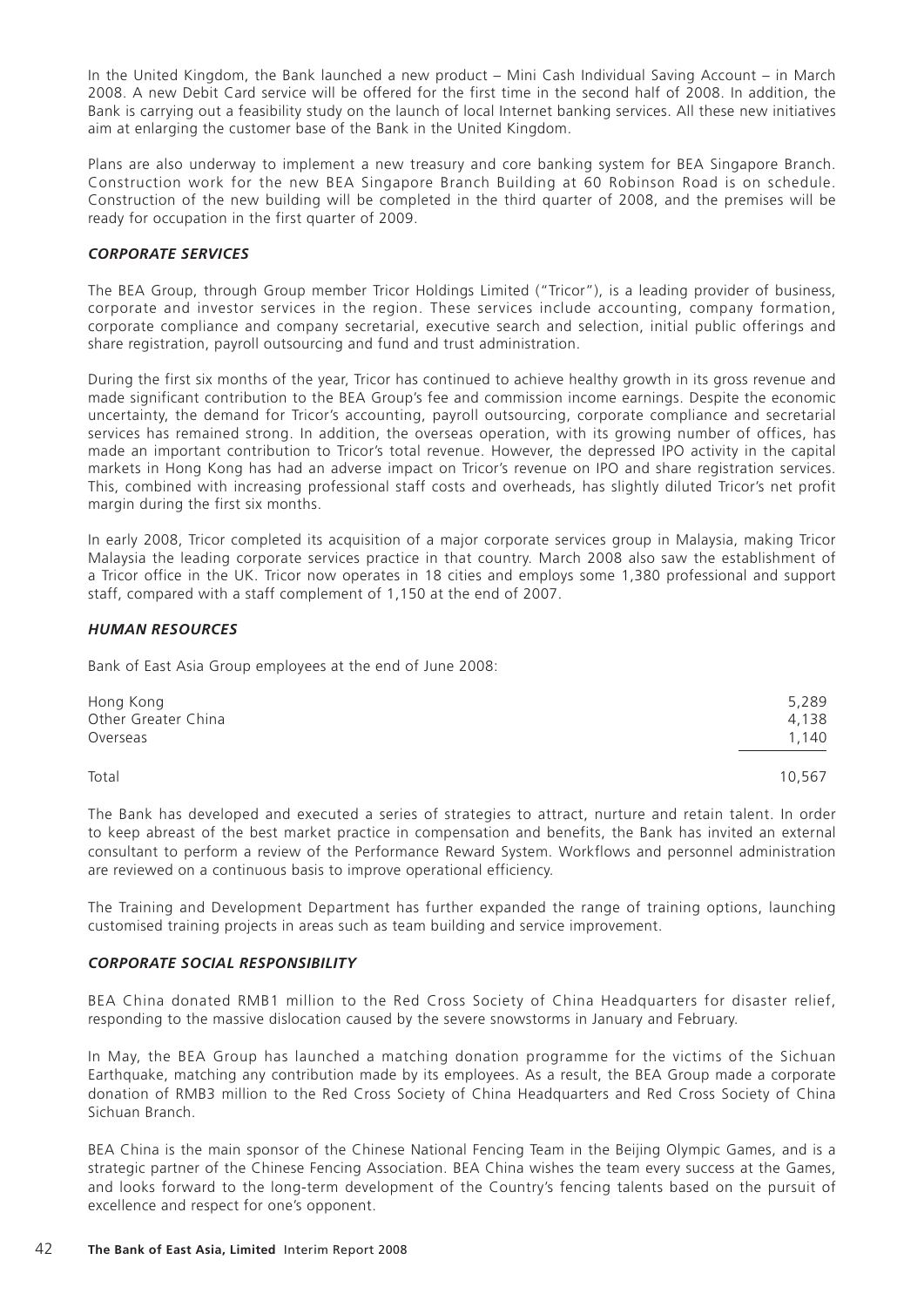## *FUTURE PROSPECTS*

In the first half of 2008, BEA maintained the growth momentum of its core business. The Bank sought out areas of strong demand growth, including wealth management and the Mainland China market as a whole. Looking forward, loan growth and new business opportunities will be challenging in the near term, as the business environment will be affected by the adverse impact of the sub-prime crisis on the United States and economies worldwide. Global inflation will pose a particular challenge. Nevertheless, the Mainland is expected to maintain its strong growth trend.

BEA will further intensify and strengthen its wealth management capability, including private banking, structured products, asset management, insurance and investment fund services, to better serve high-networth individuals. BEA will continue to optimise its cross-selling networks through leveraging the leading corporate services and share registration services of Tricor and the insurance businesses of Blue Cross and BEA Life. In parallel, the Bank will also continue to identify ROE accretive expansion opportunities through acquisitions and strategic alliances in Hong Kong, China and elsewhere.

To enhance and consolidate its leadership position on the Mainland, BEA will continue to widen product and service ranges proactively as well as establish new branches in strategic locations in order to capture emerging business opportunities. In other overseas locations, the Bank will further expand its services to better serve its target customers.

The Bank will continue to put emphasis on improving and augmenting operating productivity and efficiency. Major initiatives include branch network rationalisation, back office operation processes simplification, resources redistribution to improve cost-efficiency of operations. In addition, BEA will continue to put significant investment in information technology, risk management practices and corporate governance. Last but not least, BEA will raise its commitment to delivering ever better products and services in order to excel in the marketplace.

#### **FINANCIAL RISK MANAGEMENT**

The Group has adopted a strict risk management regime to identify, measure, monitor and control the various types of risk that the Group faces and, where appropriate, to set strategy and allocate capital against those risks. The risk management policies, covering credit risk, market risk, interest rate risk, liquidity risk, strategic risk, operational risk, legal risk and reputation risk of the Group, are reviewed regularly by the Management and specialised risk management committees, and recommendations are made by the Risk Management Committee, which comprises the Group's Chairman & Chief Executive; Executive Director & Deputy Chief Executive; General Manager & Head of Investment Banking Division; General Manager & Head of Strategic Planning & Control Division (concurrently Group Chief Financial Officer and Chief Compliance Officer); Head of Operations Support Division; and Chief Risk Officer; for the approval of the Board of Directors. An independent centralised risk management function is responsible for monitoring the activities relating to these principal risks. The internal auditors also perform regular audits on business units to check compliance with policies and procedures.

### *(a) Credit Risk Management*

Credit risk arises from the possibility that a customer or counterparty in a transaction may default. Such risk may arise from counterparty risks from loans and advances, issuer risks from the securities business and counterparty risks from trading activities.

The Board of Directors has delegated authority to the Credit Committee to oversee management of the Group's credit risk, independent of the business units. The Credit Committee reports to the Board of Directors via the Risk Management Committee, which deals with all risk management related issues of the Group. Credit risk control limits have been set at varying levels according to the practical requirements of different units. The Board of Directors approves the core control limits and has delegated the power to set detailed control limits to the Credit Committee. Risk, return and market conditions are considered when setting limits. Active limit monitoring is carried out.

The Credit Committee is responsible for all credit risk related issues of the Group. In evaluating the credit risk associated with an individual customer or counterparty, financial strength and repayment ability are always the primary considerations. Credit risk may be mitigated by obtaining collateral from the customer or counterparty.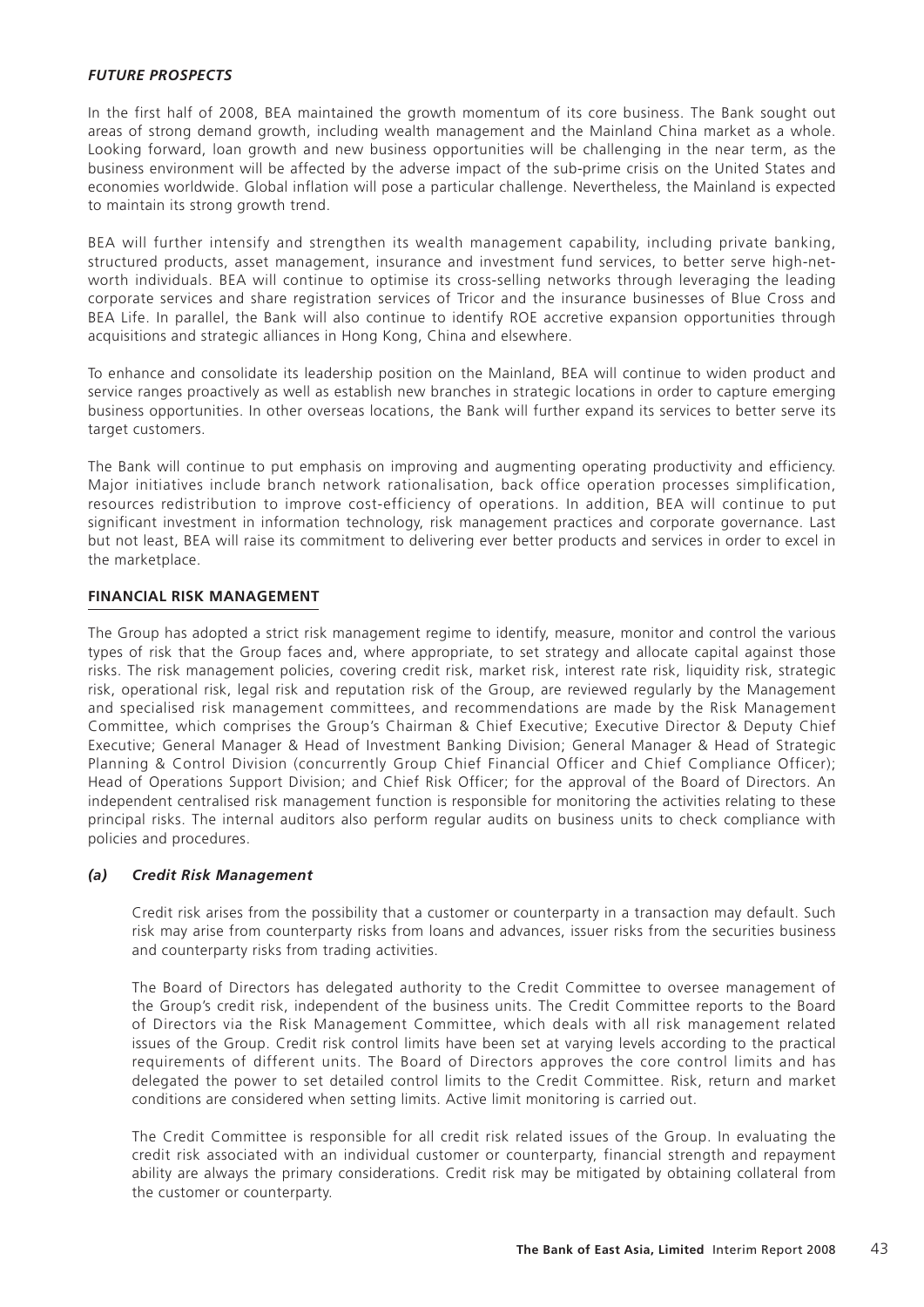The Group identifies and manages credit risk through target market definitions, formulation of credit policies, credit approval process and monitoring of asset quality. In this connection, the Credit Committee is responsible for monitoring activities relating to credit risk, and there are established policies, procedures and rating systems to identify, measure, monitor and control credit risk. Moreover, guidelines for management of credit risk have been laid down in the Group's Credit Manual. These guidelines stipulate delegated lending authorities, credit extension criteria, credit monitoring process, internal rating structure, credit recovery and provisioning policy. They are reviewed and enhanced on an ongoing basis to cater for changes in the market, statutory requirements and best practice risk management processes.

## *(b) Market risk management*

Market risk arises from all market risk sensitive financial instruments, including debt securities, foreign exchange contracts, equity and derivative instruments, and balance sheet or structural positions. The objective of market risk management is to reduce the Group's exposure to the volatility inherent in financial instruments.

The Board of Directors reviews and approves policies for the management of market risks. The Board has delegated the responsibility for ongoing market risk management to the Asset and Liability Management Committee. The Asset and Liability Management Committee reports to the Board of Directors via the Risk Management Committee.

The Asset and Liability Management Committee deals with all market risk and liquidity risk related issues of the Group. It is also responsible for deciding the future business strategy with respect to interest rate trends.

The use of derivatives for proprietary trading and their sale to customers as risk management products is an integral part of the Group's business activities. These instruments are also used to manage the Group's own exposures to market risk, as part of its asset and liability management process. The principal derivatives instruments used by the Group are interest rate, foreign exchange and equity related contracts, in the form of both over-the-counter derivatives and exchange traded derivatives. Most of the Group's derivatives positions have been entered into to meet customer demand and to manage the risk of these and other trading positions.

## *(i) Currency risk*

The Group's foreign currency positions arise from foreign exchange dealing, commercial banking operations and structural foreign currency exposures. All foreign currency positions are managed within limits approved by the Board.

Structural foreign currency positions, which arise mainly from foreign currency investments in the Group's branches, subsidiaries and associated companies, are excluded from Value-at-risk ("VaR") measurements, as related gains or losses are taken to reserves. Such foreign currency positions are managed with the principal objective of ensuring that the Group's reserves are protected from exchange rate fluctuations. The Group seeks to match closely its foreign currency denominated assets with corresponding liabilities in the same currencies.

#### *(ii) Interest rate risk*

The Group's interest rate positions arise from treasury and commercial banking activities. Interest rate risk arises in both trading portfolios and non-trading portfolios. Interest rate risk primarily results from the timing differences in the repricing of interest-bearing assets, liabilities and commitments. It also relates to positions from non-interest bearing liabilities, including shareholders' funds and current accounts, as well as from certain fixed rate loans and liabilities. Interest rate risk is managed daily by the Treasury Department within the limits approved by the Board of Directors. The instruments used to manage interest rate risk include interest rate swaps and other derivatives.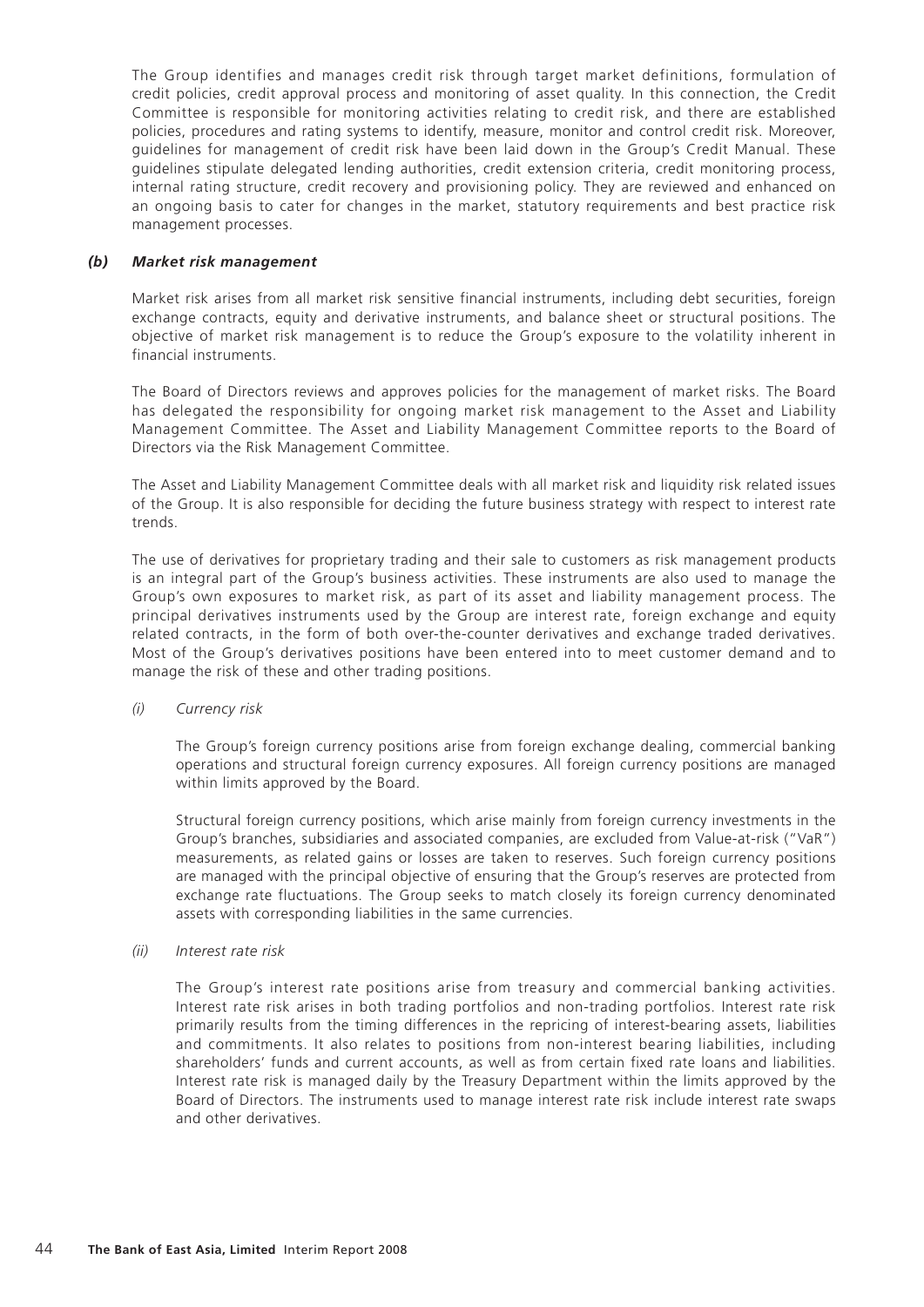Market risk control limits have been set at varying levels according to the practical requirements of different units. The Board of Directors approves the core control limits and has delegated the power to set detailed control limits to the Asset and Liability Management Committee. Risk, return and market conditions are considered when setting limits. Active limit monitoring is carried out.

In this connection, the Asset and Liability Management Committee monitors the related market risk arising from risk-taking activities of the Group, to ensure that overall and individual market risks are within the Group's risk tolerance. Risk exposures are monitored on a frequent basis to ensure that they are within established control limits.

The Group quantifies the market risk of the underlying trading portfolio by means of VaR. VaR is a statistical estimate that measures the potential losses in market value of a portfolio as a result of unfavourable movements in market rates and prices, if positions are held unchanged over a certain horizon time period.

The Group estimates VaR for the Group's trading portfolio by the Parametric Approach, where the VaR is computed from the underlying variances and covariances of the constituents of a portfolio. This methodology uses historical movements in market rates and prices, a 99% confidence level, a one-day holding period, a one-year historical observation period with higher weights being assigned to more recent observations, and takes into account correlations between different markets and rates.

Structural foreign exchange positions arising from net investments in branches and subsidiaries are not included in the VaR for the foreign exchange trading position.

The book value of listed shares, as well as the book value of private equity funds and unlisted equities (excluding credit-related unlisted securities) (collectively the "Unlisted Securities"), are subject to limits and these are monitored by the management of the Bank. The Unlisted Securities and listed non-trading equities are not included in the VaR for the equity trading position, and are managed through delegated limits. The limits are subject to regular review by the Board.

#### *Value-at-risk statistics*

|                                                                      |                          | Year 2008 1st-half  |                     |                  |
|----------------------------------------------------------------------|--------------------------|---------------------|---------------------|------------------|
|                                                                      | At 30th June<br>HK\$'000 | Maximum<br>HK\$'000 | Minimum<br>HK\$'000 | Mean<br>HK\$'000 |
|                                                                      |                          |                     |                     |                  |
| VaR for total trading activities<br>VaR for foreign exchange trading | 60,979                   | 124,867             | 48,488              | 71,604           |
| positions*                                                           | 2,120                    | 3,509               | 1,590               | 2,121            |
| VaR for interest rate trading positions                              | 111                      | 1,050               | 84                  | 321              |
| VaR for equity trading positions                                     | 59,096                   | 123,056             | 47,510              | 70,382           |
|                                                                      |                          | Year 2007 1st-half  |                     |                  |
|                                                                      | At 30th June             | Maximum             | Minimum             | Mean             |
|                                                                      | HK\$'000                 | HK\$'000            | HK\$'000            | HK\$'000         |
| VaR for total trading activities<br>VaR for foreign exchange trading | 38,614                   | 50,214              | 21,639              | 35,776           |
| positions*                                                           | 1,212                    | 2,299               | 590                 | 1,172            |
| VaR for interest rate trading positions                              | 363                      | 885                 | 83                  | 255              |
| VaR for equity trading positions                                     | 37,577                   | 49,288              | 21,481              | 34,917           |

\* Including all foreign exchange positions but excluding structured foreign exchange positions.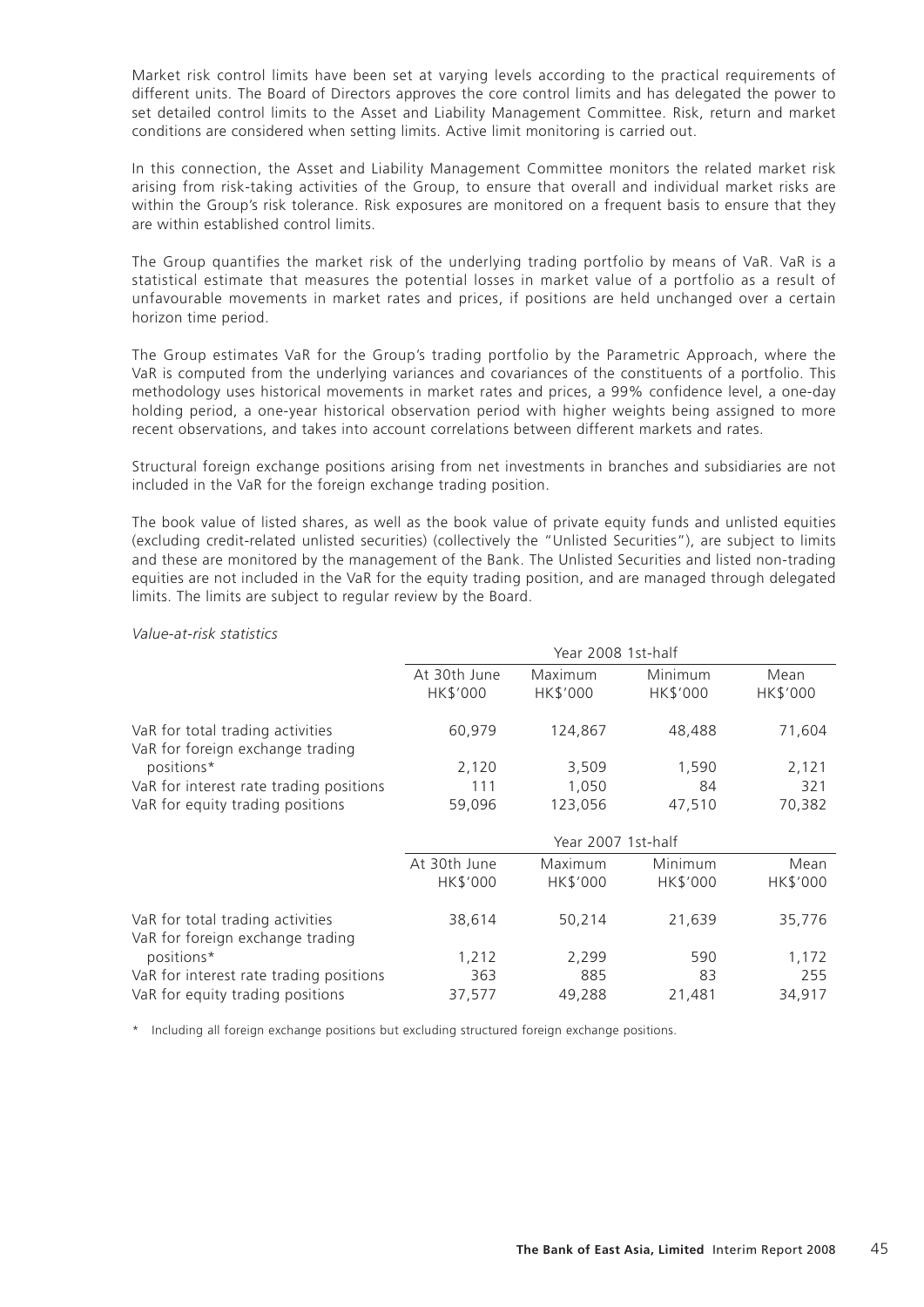#### *Foreign exchange and Interest rate risks related revenue statistics*

The average daily revenue earned from foreign exchange and interest rate trading activities in the first six months of 2008 was HK\$1.94 million (HK\$0.93 million in the first six months of 2007).

The standard deviation of the daily revenues was HK\$5.43 million (HK\$1.14 million in 2007). The frequency distribution of daily revenue is shown below:

#### DAILY DISTRIBUTION OF FOREIGN EXCHANGE AND INTEREST RATE RISKS RELATED REVENUES – 1st-half Year 2008 vs 1st-half Year 2007



#### *(c) Operational risk management*

Operational risk is the risk arising from the potential loss due to inadequate or failed internal processes, people and systems or from external events.

The objective of operational risk management is to identify, assess and monitor operational risk and to comply with the relevant regulatory requirements.

The Group has implemented a centralised operational risk management framework. In this connection, the Board of Directors reviews and approves the policies for operational risk management, and it has delegated the responsibility for ongoing operational risk management to the Operational Risk Management Committee. The Operational Risk Management Committee regularly reports on the status of operational risk management to the Board of Directors via the Risk Management Committee.

Operational risk management tools adopted include operational risk incidents reporting, control selfassessment, key risk indicators, operation manuals, insurance policies, business continuity planning, etc.

Furthermore, self-assessments have been performed by parties concerned within the Group to ensure compliance with the requirements of the HKMA Supervisory Policy Manual concerning Operational Risk Management and Banking (Capital) Rules (the "Capital Rules"). The result, which has been reviewed independently by the Internal Audit Department, was satisfactory.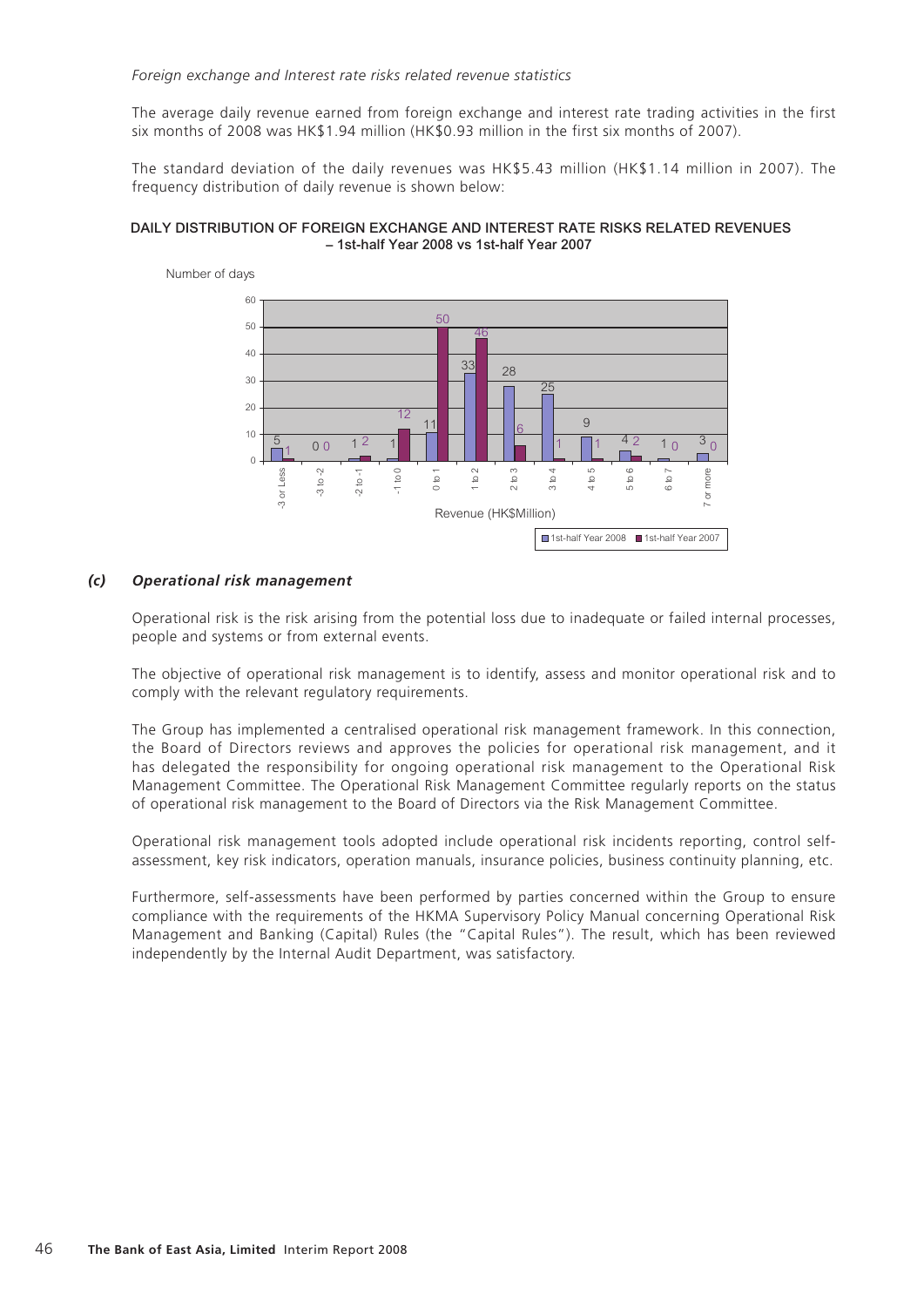## *(d) Liquidity risk management*

The purpose of liquidity management is to ensure sufficient cash flows to meet all financial commitments and to capitalise on opportunities for business expansion. This includes the Group's ability to meet deposit withdrawals either on demand or at contractual maturity, to repay borrowings as they mature, to comply with the statutory liquidity ratio, and to make new loans and investments as opportunities arise.

The management of the Bank's liquidity risk is governed by the Liquidity Risk Management Policy, endorsed by the Risk Management Committee and approved by the Board of Directors. The Asset and Liability Management Committee is delegated by the Board of Directors to oversee the Bank's liquidity risk management, set the strategy and policy for managing liquidity risk and the means for ensuring that such strategy and policy are implemented. Liquidity risk is managed on a daily basis by the Treasury Department within the limits approved by the Board of Directors. The Asset and Liability Management Committee is responsible for monitoring the activities of the Treasury Department in compliance with the Liquidity Risk Management Manual and Policy. The Internal Audit Department performs periodic reviews to ensure the liquidity risk management functions are carried out effectively.

The Group manages liquidity risk by holding sufficient liquid assets (e.g. cash and short term funds and securities) of appropriate quality to ensure that short term funding requirements are covered within prudent limits. Adequate standby facilities are maintained to provide strategic liquidity to meet unexpected and material cash outflows in the ordinary course of business.

The Group conducts stress testing regularly to analyse liquidity risk and has formulated a contingency plan that sets out a strategy for dealing with liquidity problems and the procedures for making up cash flow deficits in emergency situations.

In addition to observing the statutory liquidity ratio, the Bank also monitors the loan to deposit ratio and maturity mismatch between assets and liabilities to control the Bank's liquidity risk.

#### *(e) Interest rate risk management*

The management of the Bank's interest rate risk is governed by the Interest Rate Risk Management Policy, endorsed by Risk Management Committee and approved by the Board of Directors. The Asset and Liability Management Committee is delegated by the Board of Directors to oversee the Bank's interest rate risk management, set the strategy and policy for managing interest rate risk and the means for ensuring that such strategy and policy are implemented. Interest rate risk is managed on a daily basis by the Treasury Department within the limits approved by the Board of Directors, with the activities of the Treasury Department monitored for compliance with the Interest Rate Risk Management Manual and Policy. The Internal Audit Department performs periodic reviews to make sure the interest rate risk management functions are carried out effectively.

The Bank manages the interest rate risk on the banking book primarily by focusing on repricing mismatches. Gap analysis provides a static view of the maturity and repricing characteristics of the Bank's balance sheet positions. Repricing gap limits are set to control the Bank's interest rate risk.

Stress tests on the Bank's various types of interest rate risk are conducted regularly. The Asset and Liability Management Committee monitors the results of stress tests and decides upon remedial action, if required.

Sensitivity analysis to interest rate changes of earnings and economic value is assessed through a hypothetical interest rate shock of 200 basis points across the yield curve on both sides of the balance sheet. This analysis is performed on monthly basis. Sensitivity limits are set to control the Bank's interest rate risk exposure under both earnings and economic value perspectives. The results are reported to the Asset and Liability Management Committee and the Board of Directors on a regular basis.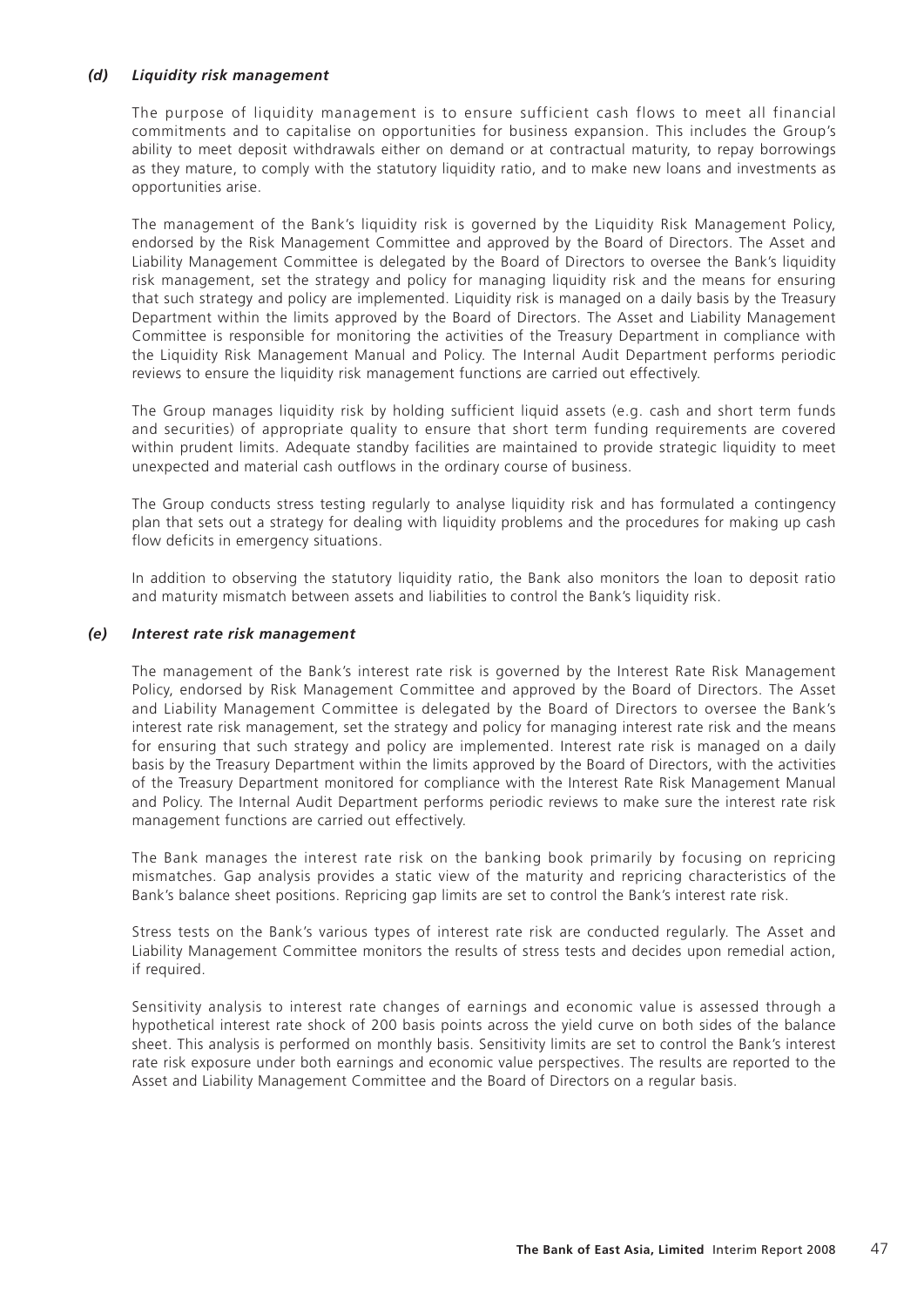## *(f) Strategic risk management*

The objective of strategic risk management is to monitor the risk to earnings or capital arising from bad business decisions or from an improper implementation of good business decisions.

The Board of Directors reviews and approves the policy for the management of strategic risk. The Board has delegated the responsibility for ongoing strategic risk management to the Asset and Liability Management Committee. The Asset and Liability Management Committee reports to the Board of Directors via the Risk Management Committee.

## *(g) Legal risk and reputation risk management*

Legal risk is the risk arising from the potential that unenforceable contracts, lawsuits or adverse judgments may disrupt or otherwise negatively affect the operations or financial condition of the Group.

Reputation risk is the risk arising from the potential that negative publicity regarding the Group's business practices, whether true or not, will cause a decline in the customer base or lead to costly litigation or revenue reductions.

The objective of managing the aforesaid risks is to identify, assess and monitor these risks and, in particular, to comply with the relevant regulatory requirements.

The Board of Directors reviews and approves policies for these risks, and it has delegated the responsibility for ongoing risk management to the Operational Risk Management Committee. The Operational Risk Management Committee reports to the Board of Directors via the Risk Management Committee.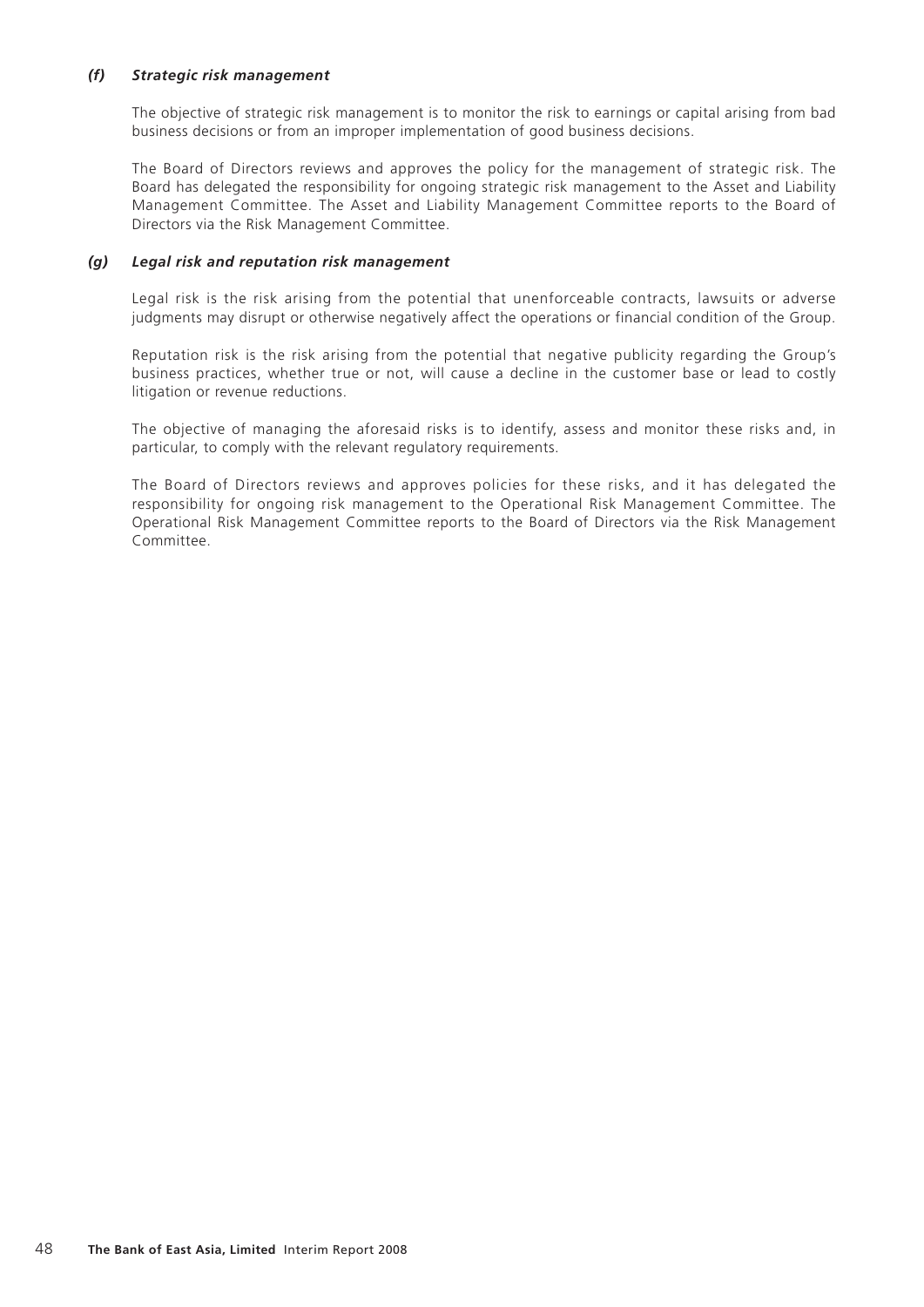## **DIRECTORS' AND CHIEF EXECUTIVE'S INTERESTS**

As at 30th June, 2008, the interests and short positions of the Directors and Chief Executive of the Bank in the shares, underlying shares and debentures of the Bank and its associated corporations as recorded in the Register required to be kept under section 352 of the Securities and Futures Ordinance (the "SFO") were as follows:

| Name                        | Capacity and nature                                                             | No. of shares                      | Total                    | % of issued<br>share capital |
|-----------------------------|---------------------------------------------------------------------------------|------------------------------------|--------------------------|------------------------------|
| David LI Kwok-po            | Beneficial owner<br>Interest of spouse                                          | 34,944,279<br>1,329,259            | 36,273,538               | 2.17                         |
| WONG Chung-hin              | Beneficial owner<br>Interest of spouse                                          | 46,810<br>344,131                  | 390,941 <sup>2</sup>     | 0.02                         |
| LEE Shau-kee                | Beneficial owner<br>Interest of corporation                                     | 647,985<br>1,000,000               | 1,647,985 <sup>3</sup>   | 0.10                         |
| Allan WONG Chi-yun          | Interest of spouse<br>Founder of discretionary trust                            | 124<br>11,166,166                  | 11,166,290 <sup>4</sup>  | 0.67                         |
| Aubrey LI Kwok-sing         | Beneficial owner<br>Interest of spouse<br>Beneficiary of discretionary trust    | 23,391<br>16,667<br>30,655,378     | 30,695,436 <sup>5</sup>  | 1.84                         |
| Arthur LI Kwok-cheung       | Beneficial owner<br>Founder of discretionary trust                              | 8,601,432<br>11,934,515            | 20,535,947 <sup>6</sup>  | 1.23                         |
| Joseph PANG Yuk-wing        | Beneficial owner                                                                | 1,500,000                          | 1,500,000                | 0.09                         |
| William MONG Man-wai        | Beneficial owner<br>Interest of corporation                                     | 1,205,648<br>5,492,661             | $6,698,309^{7}$          | 0.40                         |
| Winston LO Yau-lai          |                                                                                 |                                    | Nil                      | Nil                          |
| KHOO Kay-peng               | Interest of corporation                                                         | 1,034,847                          | 1,034,847 <sup>8</sup>   | 0.06                         |
| Thomas KWOK Ping-kwong      |                                                                                 |                                    | Nil                      | Nil                          |
| Richard LI Tzar-kai         |                                                                                 |                                    | Nil                      | Nil                          |
| TAN Man-kou                 |                                                                                 |                                    | Nil                      | Nil                          |
| Kenneth LO Chin-ming        |                                                                                 |                                    | Nil                      | Nil                          |
| Eric LI Fook-chuen          | Beneficial owner<br>Founder and beneficiary                                     | 2,312,201                          |                          |                              |
|                             | of discretionary trust<br>Interest of corporation                               | 18,769,731<br>7,751,174            | 28,833,106 <sup>9</sup>  | 1.73                         |
| Stephen Charles LI Kwok-sze | Beneficial owner<br>Interest of children<br>Beneficiary of discretionary trusts | 11,423,332<br>469,925<br>1,951,912 | 13,845,169 <sup>10</sup> | 0.83                         |
| KUOK Khoon-ean              |                                                                                 |                                    | Nil                      | Nil                          |
| William DOO Wai-hoi         |                                                                                 |                                    | Nil                      | Nil                          |

#### **I. Long positions in shares of the Bank**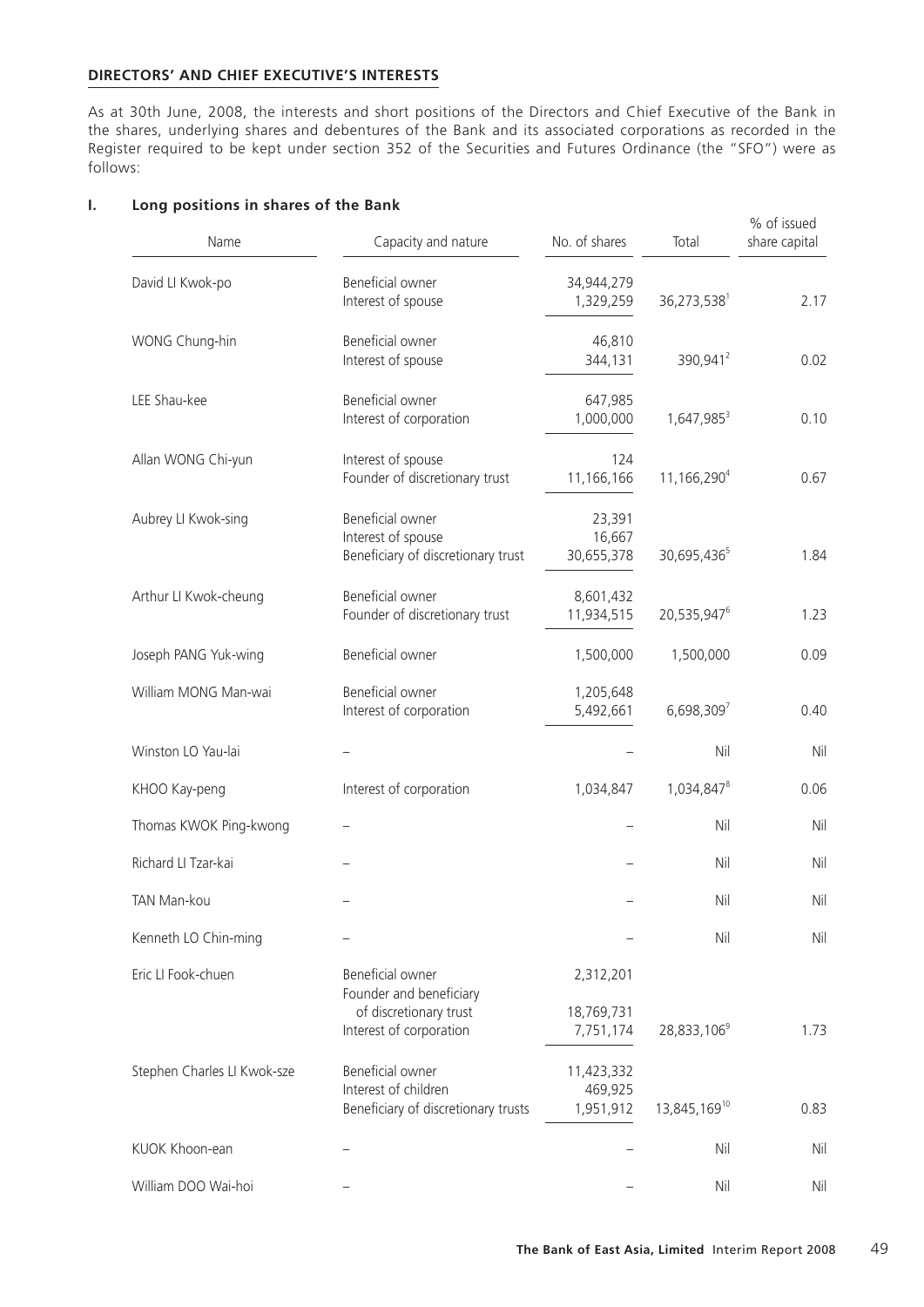#### *Notes:*

- *1 David LI Kwok-po was the beneficial owner of 34,944,279 shares and he was deemed to be interested in 1,329,259 shares through the interests of his spouse, Penny POON Kam-chui.*
- *2 WONG Chung-hin was the beneficial owner of 46,810 shares and he was deemed to be interested in 344,131 shares through the interests of his spouse, LAM Mei-lin.*
- *3 LEE Shau-kee was the beneficial owner of 647,985 shares.*

 *LEE Shau-kee was deemed to be interested in 1,000,000 shares held through Superfun Enterprises Limited ("Superfun"). Superfun was wholly owned by The Hong Kong and China Gas Company Limited which was 39.06% held by Henderson Land Development Company Limited ("Henderson Land").*

 *Henderson Land was 53.01% held by Henderson Development Limited ("Henderson Development"). Hopkins (Cayman) Limited ("Hopkins") as trustee of a unit trust (the "Unit Trust") owned all the issued ordinary shares of Henderson Development. Rimmer (Cayman) Limited ("Rimmer") and Riddick (Cayman) Limited ("Riddick"), as trustees of respective discretionary trusts, held units in the Unit Trust. The entire issued share capital of Hopkins, Rimmer and Riddick were owned by LEE Shau-kee.*

- *4 Allan WONG Chi-yun was deemed to be interested in 124 shares through the interests of his spouse, Margaret KWOK Chi-wai. He was also deemed to be interested in 11,166,166 shares held by a discretionary trust, The Wong Chung Man 1984 Trust, of which Allan WONG Chi-yun was a founder.*
- *5 Aubrey LI Kwok-sing was the beneficial owner of 23,391 shares and he was deemed to be interested in 16,667 shares through the interests of his spouse, Elizabeth WOO. The remaining 30,655,378 shares were held by The Fook Wo Trust, a discretionary trust in which Aubrey LI Kwok-sing was one of the discretionary beneficiaries.*
- *6 Arthur LI Kwok-cheung was the beneficial owner of 8,601,432 shares. Arthur LI Kwok-cheung made a voluntary disclosure of 11,934,515 shares held by a discretionary trust of which he is the founder but has no influence on how the trustee exercises his discretion.*
- *7 William MONG Man-wai was the beneficial owner of 1,205,648 shares. Of the remaining 5,492,661 shares, (i) 4,752,798 shares were held through Shun Hing Electronic Trading Co. Ltd., (ii) 668,323 shares were held through Shun Hing Technology Co. Ltd., and (iii) 71,540 shares were held through Shun Hing Advertising Co. Ltd. Such corporations are accustomed to act in accordance with the directions or instructions of William MONG Man-wai who is the Chairman of these corporations.*
- *8 KHOO Kay-peng was deemed to be interested in 1,034,847 shares which were held through Bonham Industries Limited, a company in which he held 99.9% of the issued capital.*
- *9 Eric LI Fook-chuen was the beneficial owner of 2,312,201 shares, and 18,769,731 shares were held by New Jerico Limited in the capacity of trustee of The Jerico Unit Trust. Eric LI Fook-chuen is the sole director of New Jerico Limited. All the units in The Jerico Unit Trust are held by The New Elico Trust, of which Eric LI Fook-chuen is the*  founder and a discretionary beneficiary. Eric LI Fook-chuen was also deemed to be interested in 7,751,174 shares *held by The Kowloon Dairy Limited of which he is the Chairman and Chief Executive Officer.*
- *10 Stephen Charles LI Kwok-sze was the beneficial owner of 11,423,332 shares, and he was deemed to be interested*  in 469,925 shares through the interests of his children under the age of 18. Of the remaining 1,951,912 shares, *(i) 1,790,600 shares were held by a discretionary trust, Settlement of Dr. Simon F. S. Li, of which Stephen LI Kwoksze, his spouse and his children under the age of 18 were beneficiaries and (ii) 161,312 shares were held by a discretionary trust, Longevity Trust, of which his children under the age of 18 were beneficiaries.*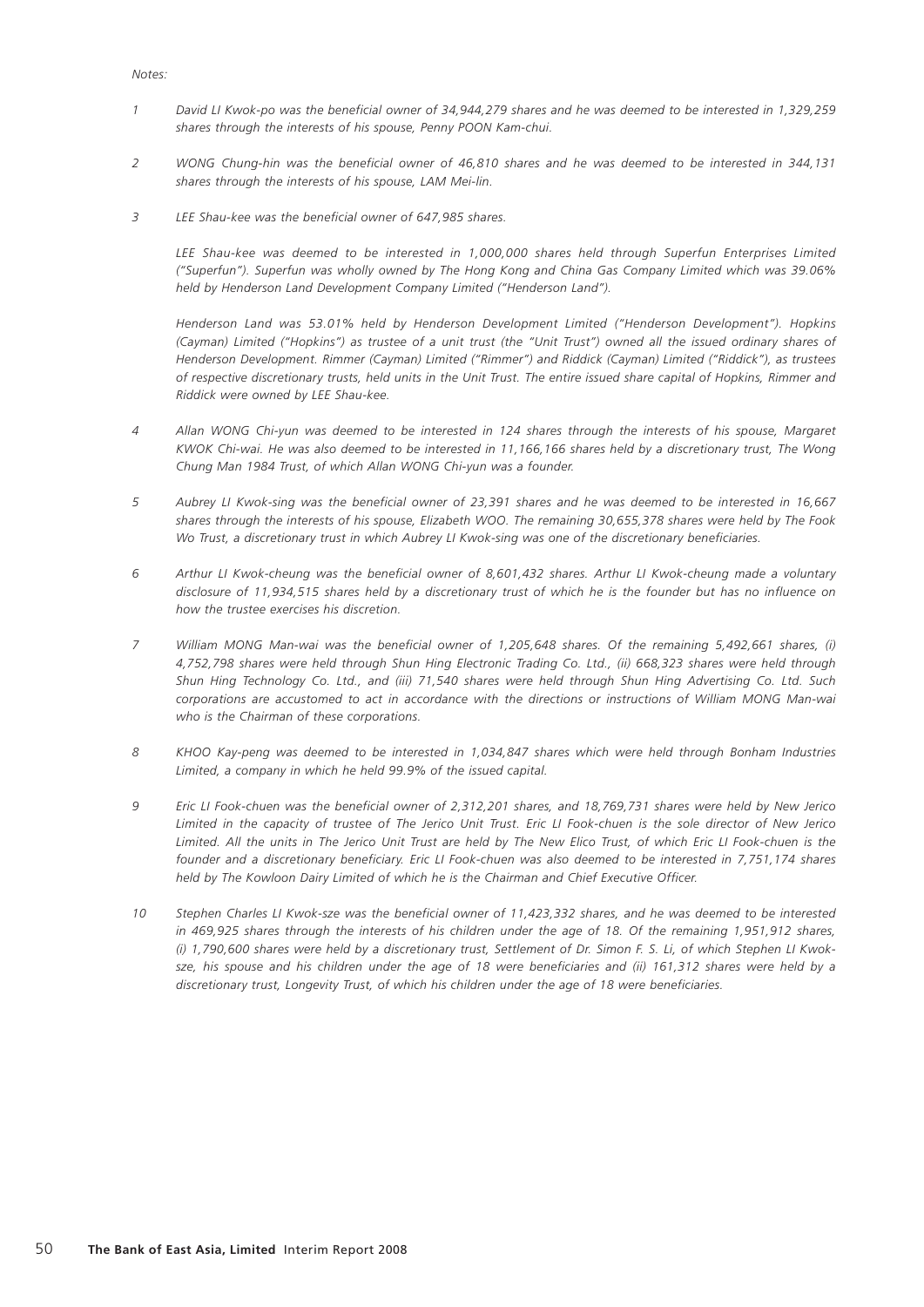## **II. Long positions in (in respect of equity derivatives) underlying shares of the Bank**

Shares options, being unlisted physically settled equity derivatives, to subscribe for the ordinary shares of the Bank were granted to David LI Kwok-po and Joseph PANG Yuk-wing pursuant to the approved Staff Share Option Schemes. Information in relation to these shares options during the six months ended 30th June, 2008 was shown in the following section under the heading "Information on Share Options".

Save as disclosed above, no other interest or short position in the shares, underlying shares or debentures of the Bank or any of its associated corporations were recorded in the Register.

## **INFORMATION ON SHARE OPTIONS**

Information in relation to share options disclosed in accordance with the Rules Governing the Listing of Securities on The Stock Exchange of Hong Kong Limited (the "Listing Rules") was as follows:

(1) Movement of share options during the six months ended 30th June, 2008:

|                      |                            | Number of Share Options    |                        |                        |        |                             |  |
|----------------------|----------------------------|----------------------------|------------------------|------------------------|--------|-----------------------------|--|
| Name                 | Date of Grant <sup>a</sup> | Outstanding<br>at 1/1/2008 | Granted                | Exercised              | Lapsed | Outstanding<br>at 30/6/2008 |  |
| David LI Kwok-po     | 02/5/2003                  | 1,000,000                  |                        | 1,000,000 <sup>c</sup> |        | Nil                         |  |
|                      | 22/4/2004                  | 1,000,000                  |                        |                        |        | 1,000,000                   |  |
|                      | 03/5/2005                  | 1,000,000                  |                        |                        |        | 1,000,000                   |  |
|                      | 03/5/2006                  | 1,000,000                  |                        |                        |        | 1,000,000                   |  |
|                      | 10/5/2007                  | 1,000,000                  |                        |                        |        | 1,000,000                   |  |
|                      | 05/5/2008                  |                            | $2,000,000^{\circ}$    |                        |        | 2,000,000                   |  |
| Joseph PANG Yuk-wing | 02/5/2003                  | 500,000                    |                        | 500,000 <sup>c</sup>   |        | Nil                         |  |
|                      | 22/4/2004                  | 500,000                    |                        |                        |        | 500,000                     |  |
|                      | 03/5/2005                  | 500,000                    |                        |                        |        | 500,000                     |  |
|                      | 03/5/2006                  | 500,000                    |                        |                        |        | 500,000                     |  |
|                      | 10/5/2007                  | 500,000                    |                        |                        |        | 500,000                     |  |
|                      | 05/5/2008                  |                            | $1,000,000^{\circ}$    |                        |        | 1,000,000                   |  |
| Aggregate of other   | 02/5/2003                  | 205,000                    |                        | 205,000 <sup>c</sup>   |        | Nil                         |  |
| Employees*           | 22/4/2004                  | 1,915,000                  |                        | 525,000 <sup>c</sup>   | -      | 1,390,000                   |  |
|                      | 03/5/2005                  | 5,230,000                  |                        | 525,000 <sup>c</sup>   |        | 4,705,000                   |  |
|                      | 03/5/2006                  | 1,200,000                  |                        |                        |        | 1,200,000                   |  |
|                      | 10/5/2007                  | 1,250,000                  |                        |                        |        | 1,250,000                   |  |
|                      | 05/5/2008                  |                            | 2,500,000 <sup>b</sup> |                        |        | 2,500,000                   |  |
| Other Participant**  | 02/5/2003                  | 500,000                    |                        | $500,000^{\circ}$      |        | Nil                         |  |
|                      | 22/4/2004                  | 500,000                    |                        | $500,000^c$            |        | Nil                         |  |
|                      | 03/5/2005                  | 500,000                    |                        | $500,000^c$            |        | Nil                         |  |
|                      | 03/5/2006                  | 500,000                    |                        | 500,000 <sup>c</sup>   |        | Nil                         |  |

*\* Employees working under employment contracts that were regarded as "Continuous Contracts" for the purpose of the Hong Kong Employment Ordinance.*

*\*\* Other Participant refers to a former Executive Director who retired and resigned as a Director of the Bank with effect from 1st May, 2007. The options granted to him prior to his retirement and resignation were exercised in full during the six months ended 30th June, 2008.*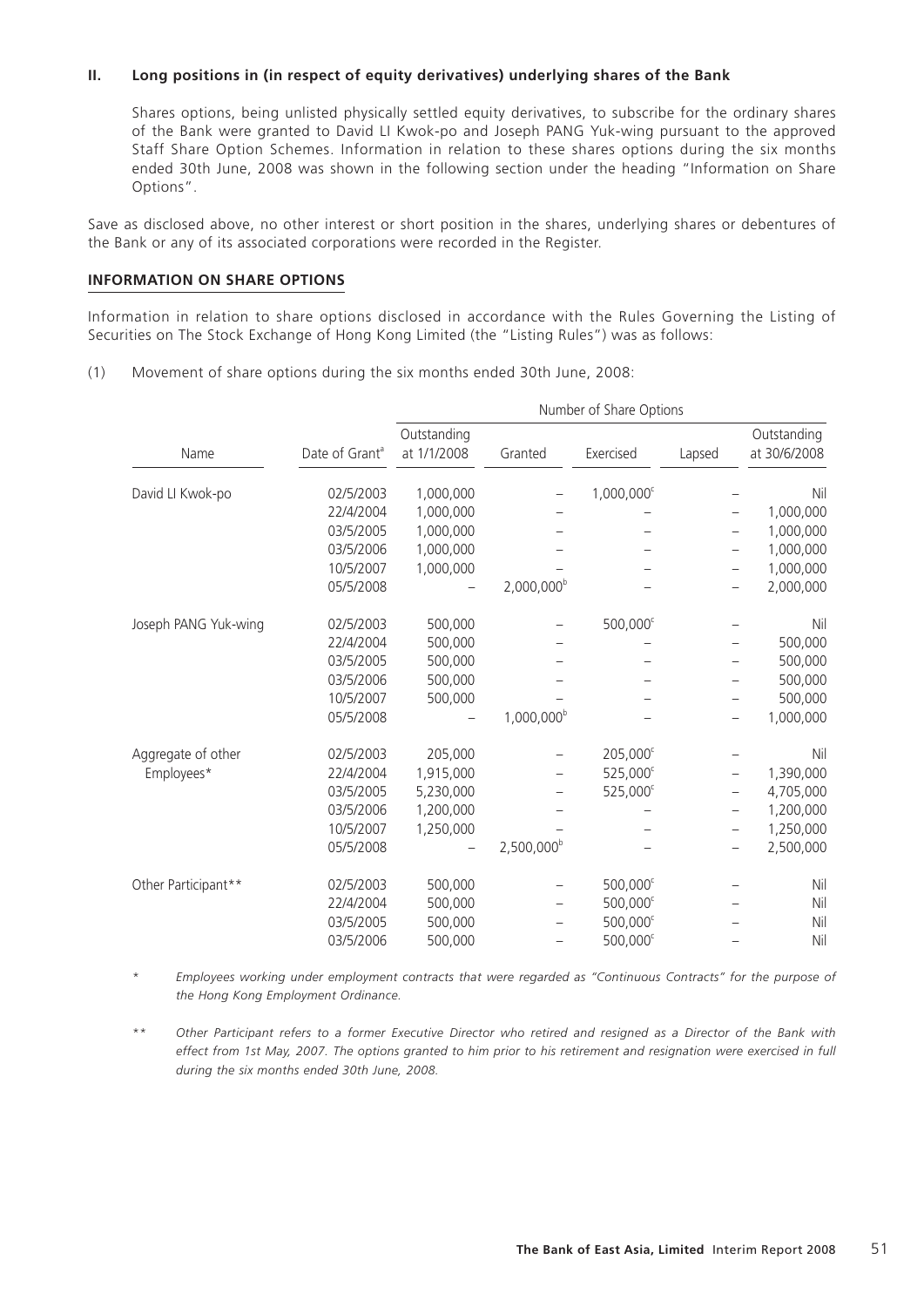#### *Notes:*

#### *a Particulars of share options:*

|                  |                         |                         | Exercise Price |
|------------------|-------------------------|-------------------------|----------------|
| Date of Grant    | Vesting Period          | Exercise Period         | Per Share      |
|                  |                         |                         | HK\$           |
| <i>02/5/2003</i> | $02/5/2003 - 01/5/2004$ | $02/5/2004 - 02/5/2008$ | 14.90          |
| 22/4/2004        | 22/4/2004 - 21/4/2005   | 22/4/2005 - 22/4/2009   | 23.23          |
| <i>03/5/2005</i> | 03/5/2005 - 02/5/2006   | $03/5/2006 - 03/5/2010$ | 22.95          |
| 03/5/2006        | 03/5/2006 - 02/5/2007   | $03/5/2007 - 03/5/2011$ | 33.05          |
| 10/5/2007        | 10/5/2007 - 09/5/2008   | 10/5/2008 - 10/5/2012   | 47.13          |
| <i>05/5/2008</i> | 05/5/2008 - 04/5/2009   | $05/5/2009 - 05/5/2013$ | 44.10          |

*b (i) The closing price of the shares of the Bank immediately before 5th May, 2008 on which the options were granted was HK\$44.35.*

*(ii) Fair value of share options granted during the six months ended 30th June, 2008 and assumptions:*

*The fair value of services received in return for share options granted are measured by reference to the fair value of share options granted. The estimate of the fair value of the share option granted is measured based on a trinomial lattice model. The contractual life of the option is used as an input into this model.*

*30/06/2008*

|                                                               | <i>3010012000</i> |
|---------------------------------------------------------------|-------------------|
|                                                               |                   |
| Fair value at measurement date                                | HK\$15.27         |
| <i><b>Share price</b></i>                                     | HK\$44.10         |
| Exercise price                                                | HK\$44.10         |
| Expected volatility (expressed as weighted average volatility |                   |
| used in the modelling under trinomial lattice model)          | 48.88%            |
| Option life                                                   | 5 years           |
| Expected dividends                                            | 4.64%             |
| Risk-free interest rate (based on Exchange Fund Notes)        | 2.48%             |
|                                                               |                   |

*The expected volatility is based on the historic volatility (calculated based on the weighted average remaining life of the share options), adjusted for any expected changes to future volatility based on publicly available information. Expected dividends are based on historical dividends. Changes in the subjective input assumptions could materially affect the fair value estimate.*

*Share options were granted under a service condition. This condition has not been taken into account in the grant date fair value measurement of the services received. There were no market conditions associated with the share option grants.*

*c The half-year weighted average ("HWA") closing price of the shares of the Bank immediately before the date on which the Options were exercised during the six months ended 30th June, 2008:*

|                  | No. of Options | Exercise Price |                          |
|------------------|----------------|----------------|--------------------------|
| Date of Grant    | Exercised      | Per Share      | <b>HWA Closing Price</b> |
|                  |                | HK\$           | HK\$                     |
| <i>02/5/2003</i> | 2,205,000      | 14.90          | 42.32                    |
| 22/4/2004        | 1,025,000      | 23.23          | 43.79                    |
| 03/5/2005        | 1,025,000      | 22.95          | 42.75                    |
| 03/5/2006        | 500,000        | 33.05          | 41.30                    |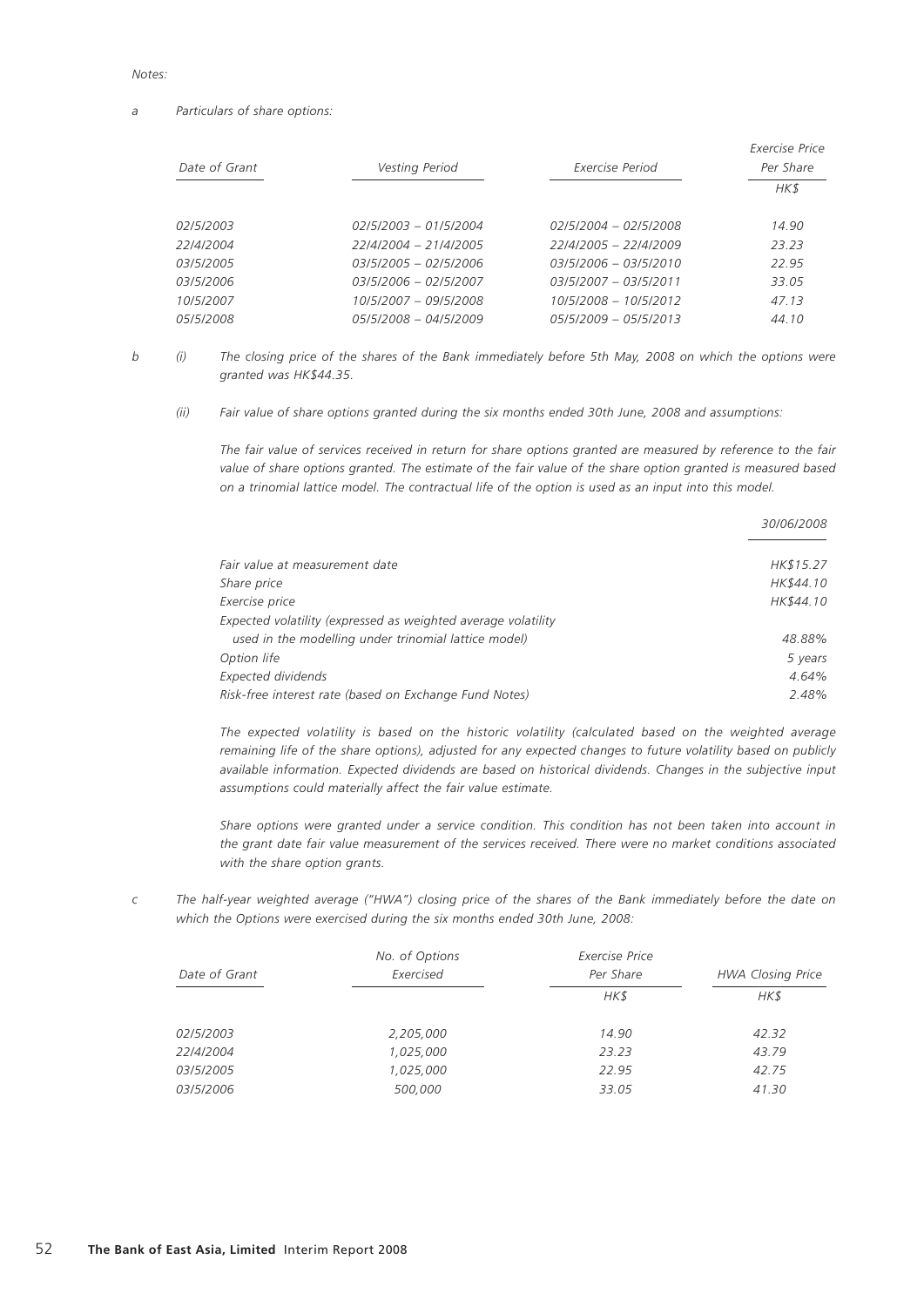- (2) No share options were cancelled during the six months ended 30th June, 2008.
- (3) The accounting policy adopted for share options:

The option exercise price equals the fair value of the underlying shares at the date of grant. When the options are exercised, equity is increased by the amount of the proceeds received. The fair value of share options granted to employees is recognised as an expense in the profit and loss account with a corresponding increase in a capital reserve within equity. The fair value is measured at the grant date using the trinomial model, taking into account terms and conditions upon which the options were granted. Where the employees have to meet vesting conditions before becoming unconditionally entitled to those share options, the total estimated fair value of the share options is spread over the vesting period, taking into account the probability that the options will vest.

During the vesting period, the number of share options that is expected to vest is reviewed. Any adjustment to the cumulative fair value recognised in prior years is charged or credited to the profit and loss account for the year of the review unless the original expenses qualify for recognition as an asset, with a corresponding adjustment to the capital reserve. On vesting date, the amount recognised as an expense is adjusted to reflect the actual number of share options that vest (with a corresponding adjustment to capital reserve) except where forfeiture is only due to not achieving vesting conditions that relate to the market price of the Bank's shares.

The amount recognised in capital reserve is retained until either the option is exercised (when it is transferred to share premium) or the option expires (when it is released directly to retained profits).

Save as disclosed above, as at 30th June, 2008, none of the Directors or Chief Executive of the Bank or their spouses or children under 18 years of age were granted or exercised any right to subscribe for any equity or debt securities of the Bank or any of its associated corporations.

#### **INTERESTS OF SUBSTANTIAL SHAREHOLDERS AND OTHER PERSONS**

As at 30th June, 2008, the interests and short positions of Substantial Shareholders and Other Persons of the Bank in the shares and underlying shares of the Bank as recorded in the Register required to be kept under section 336 of the SFO were as follows:

#### **Long Position in shares of the Bank**

| Name                                        | Capacity and nature     | No. of shares   | % on issued<br>share capital |
|---------------------------------------------|-------------------------|-----------------|------------------------------|
| Negocio de Finanzas e Inversiones I, S.L.U. | Beneficial owner        | $151,063,572^1$ | 9.04                         |
| Criteria CaixaCorp, S.A.                    | Interest of corporation | $151,063,572^1$ | 9.04                         |
| Caja de Ahorros y Pensiones de Barcelona    | Interest of corporation | $151,063,572^1$ | 9.04                         |

*1 Caja de Ahorros y Pensiones de Barcelona was holding a 79.45% interest in Criteria CaixaCorp, S.A. which was the sole shareholder of Negocio de Finanzas e Inversiones I, S.L.U. Caja de Ahorros y Pensiones de Barcelona and Criteria CaixaCorp, S.A. were deemed to be interested in the 151,063,572 shares held by Negocio de Finanzas e Inversiones I, S.L.U.*

 *The Bank was notified that the shareholdings of the above three corporations were increased to 162,322,372 shares (equivalent to approximately 9.72% of the issued share capital of the Bank) as at 30th June, 2008. Such increases in shareholdings were not required to be disclosed under Part XV of the SFO.*

Save as disclosed above, no other interest or short position in the shares or underlying shares of the Bank were recorded in the Register.

#### **DEALING IN LISTED SECURITIES OF THE BANK**

There was no purchase, sale or redemption by the Bank, or any of its subsidiaries, of listed securities of the Bank during the six months ended 30th June, 2008.